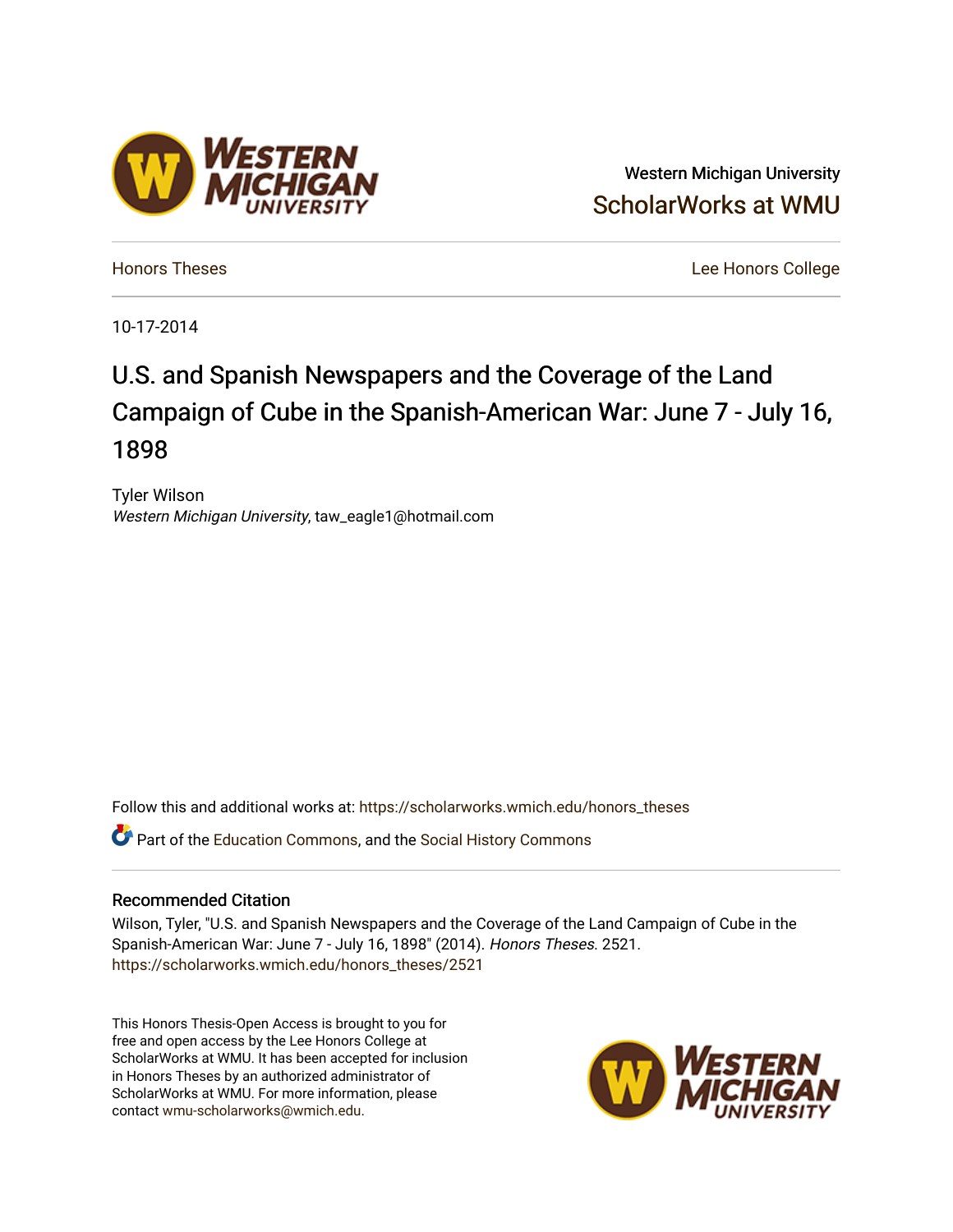## Tyler Wilson

Honors Thesis

U. S. and Spanish Newspapers and the Coverage of the Land Campaign of Cuba in

the Spanish-American War: June 7 to July 16, 1898

Presented to the Board of the Lee Honors College and the Department of History

Western Michigan University

October 17, 2014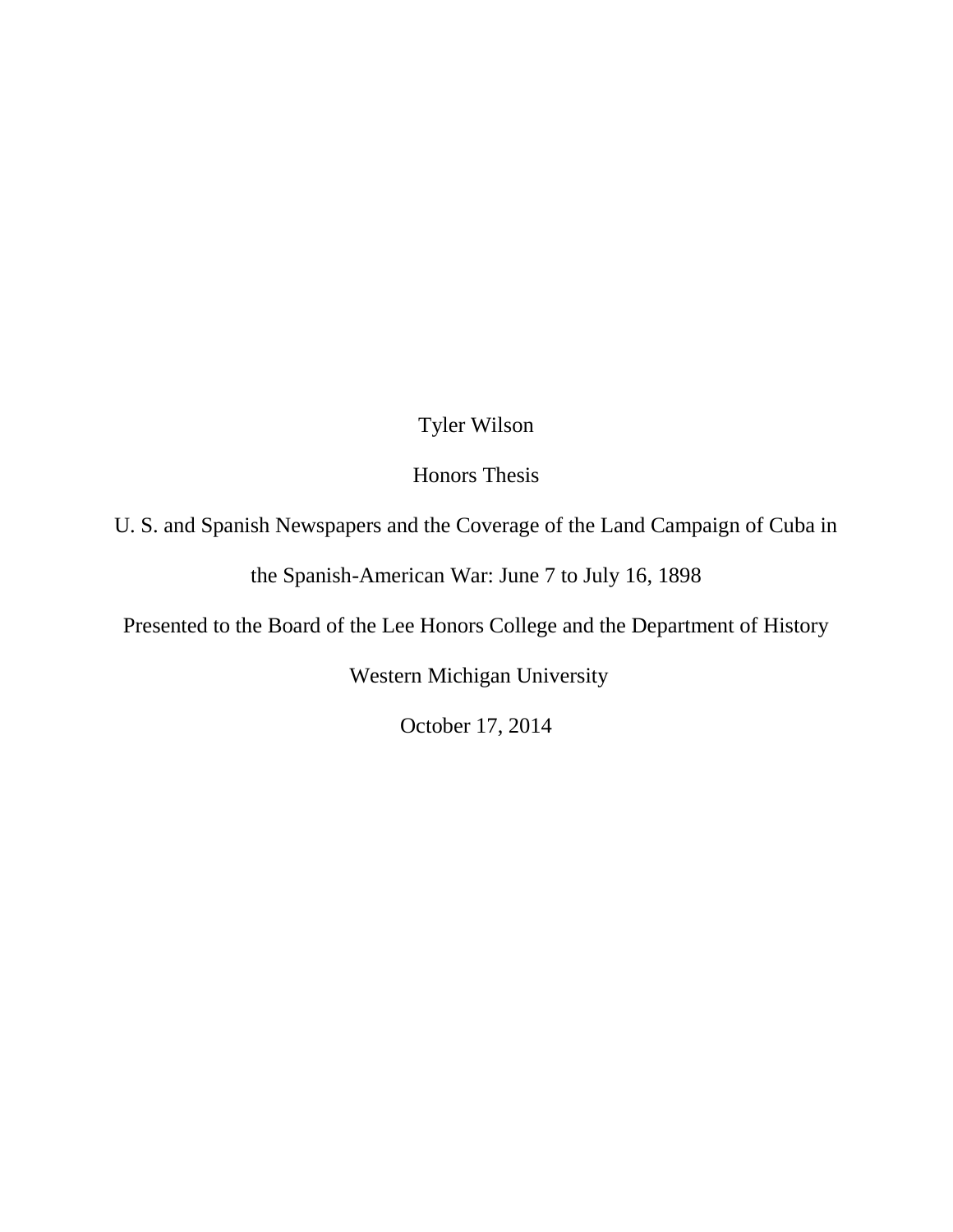#### Forward:

The Spanish articles mentioned in this paper were translated from Spanish to English through my interpretation. The Spanish newspaper articles were collected on my study abroad experience to the University of Santanter in Santander, Spain, during the summer of 2013. All the newspapers cited in this paper were courtesy of the website of the Spanish Ministry of Education, Culture, and Sport. All works were digitized because very few of these Spanish newspapers still exist or are in good shape to handle, so I was recommended by members of the regional archives in Santander to look at the national website to further my research.

The newspapers from the United States are courtesy of the National Archives in Washington, D.C, the Library of Congress in Washington, D.C., and Waldo Library at Western Michigan University. All of these sources were accessed digitally, except for the sources from Waldo Library which were collected from micro film roles.

I would like to thank Dr. Wilson Warren and Dr. Kenneth Steuer for their help in overseeing my honors thesis. Their guidance and expertise in the era and of the war gave me the direction I needed to successfully produce my paper. I also want to thank the Department of History at Western Michigan University for helping me fund my trip to Spain to search the archives through the History Emeriti Grant. Without their help I would not have been able to finish my thesis.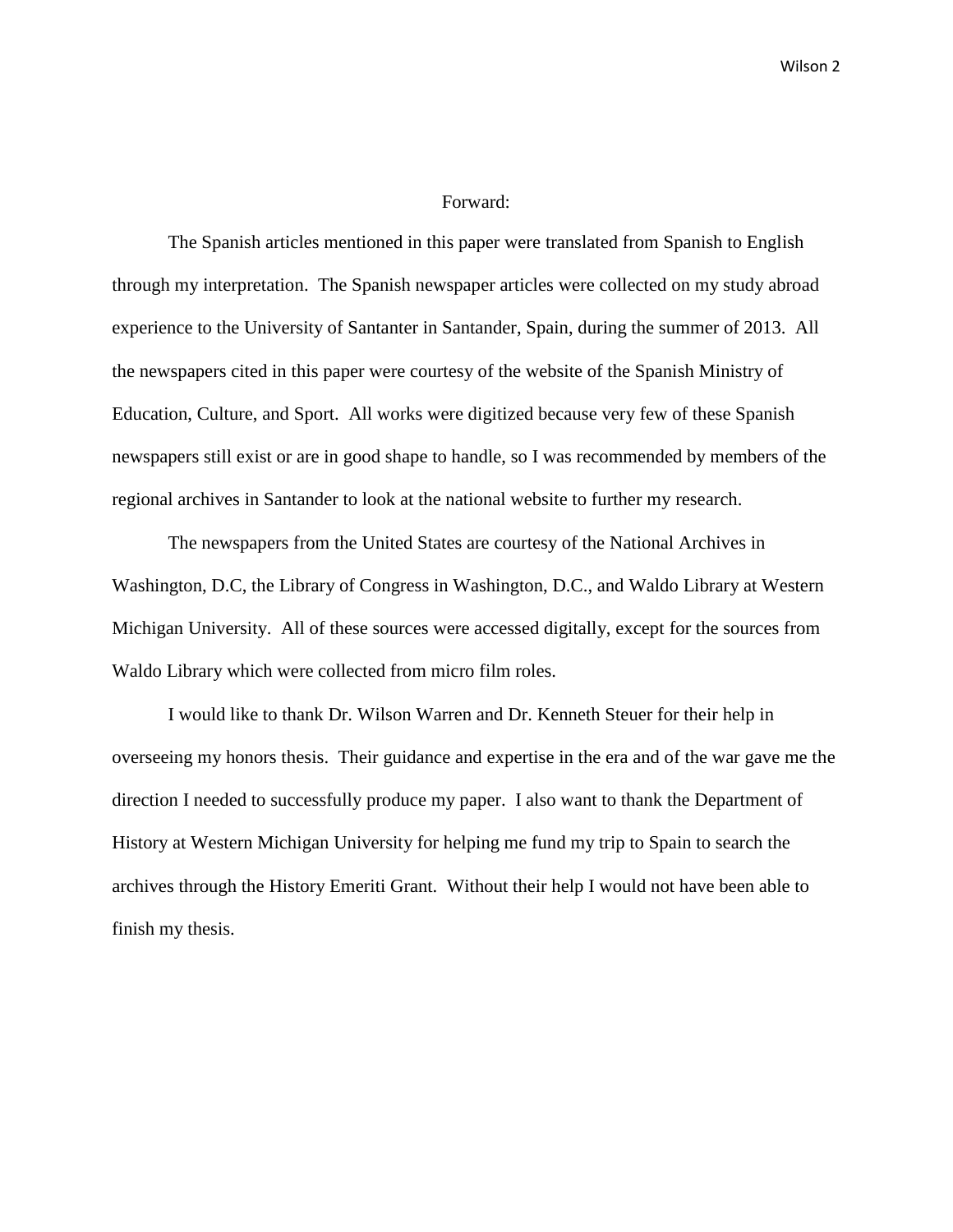The end of the nineteenth century was a significant time period for the United States in many ways. As the United States prepared to enter the twentieth century, Americans prospered because of the economic growth courtesy of the industrial revolution that slowly transformed America into a great power. This expansion also occurred due to imperialism. As big businesses and corporations expanded abroad to obtain raw materials and resources and sell products in overseas markets, the United States spread its sphere of influence to the Caribbean and the Pacific. By 1898, the United States saw its economic and foreign interests collide with Spanish foreign policy through the Cuban Insurrection, an event that threatened American industry and Cuban freedom. This was America's opportunity to not only promote Cuban democracy and uphold the concepts of the Monroe Doctrine but it was also America's chance to expand its influence in the Western Hemisphere and compare itself to the great European nations of the time period.

At the same time, American journalism flourished in the 1890s and became widely accessible by becoming the primary source of domestic and foreign news. Journalists sought the latest information as events of the Spanish-American War unfolded, informing the general public of events on the battlefield. The same can be said with the journalists in Spain who scrambled to inform Spanish subjects of the latest news from Cuba, the "jewel" and pride of the Spanish empire, which they considered to be the most important Spanish colony economically.<sup>1</sup>

 As much as the press was helpful in breaking news from the front lines and acknowledging flaws in military operations, it did just as much harm by revealing too much information that contradicted America's dominant ideology that it claimed to have in its goal of spreading its sphere of influence and comparing itself with the great European powers of the day. It also proved to be a negative factor for the United States because many newspapers consistently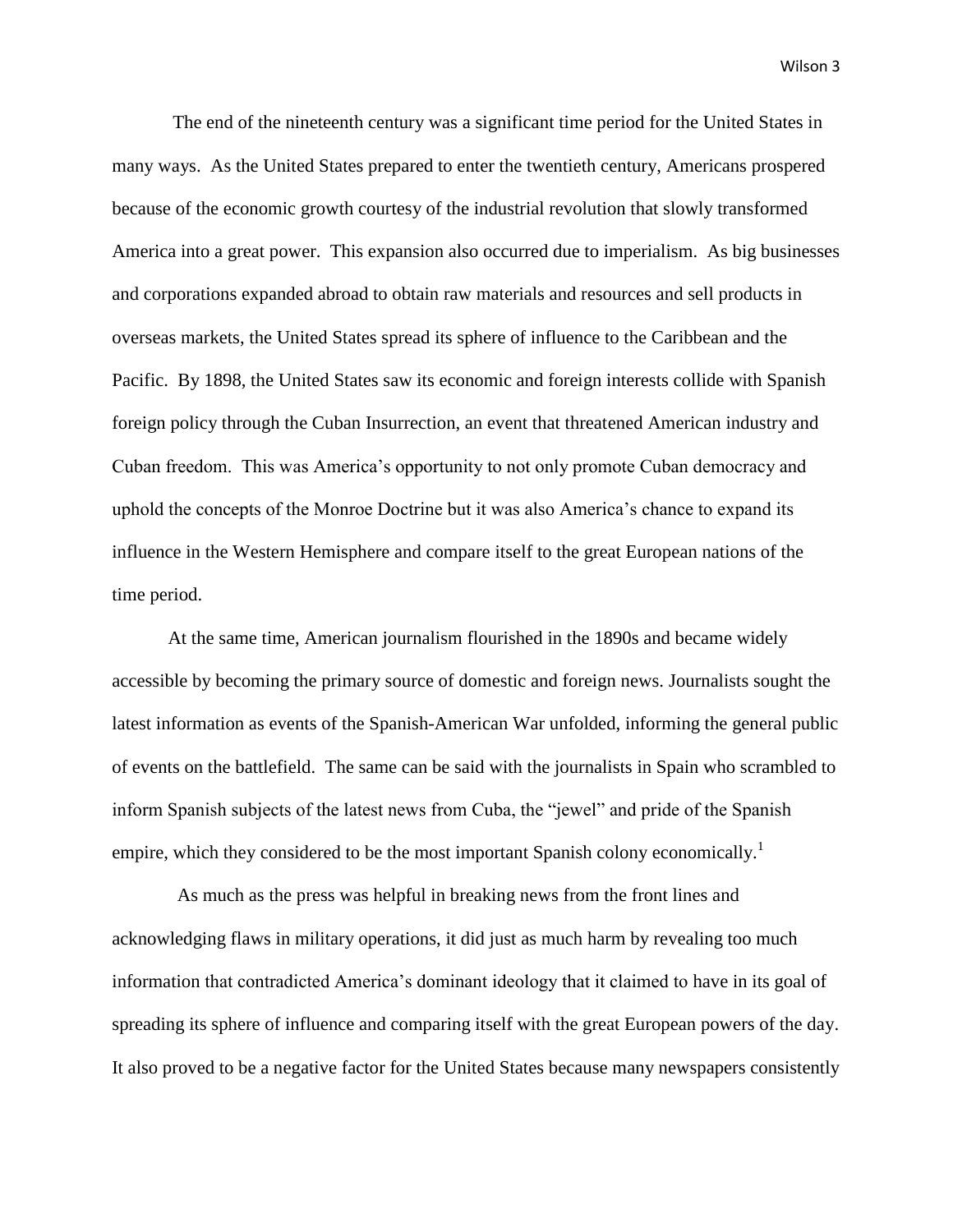published false, scandalous information without fact checking and censorship for security purposes in the process. The negative effects of the newspaper coverage on the war hampered how the United States saw itself as a dominant world power because journalistic activity revealed the disorganization of the United States military, compromised military planning in the Cuban campaign that threatened national security, and exposed a military cover-up of casualties caused by yellow fever.

Both Spain and the United States relied heavily on their newspaper correspondents as the main sources of information. Both countries sent these correspondents to follow their country's military campaign as the war progressed through the summer of 1898. American and Spanish newspapers sent journalists to travel side-by-side with their country's forces. They recorded a first-person view of the ground war by writing on everything from the fighting in the jungles to the intolerable heat and morale of the troops.<sup>2</sup> All the information from the American front lines was transmitted via cable wire to other cities around the United States and then printed the next day.<sup>3</sup> Information from American correspondents tended to not be censored as newspapers published every minute detail, including information that one would think as top secret such as numbers of troops, military movements, and headquarter locations. In the case of the Spanish newspapers, information was regulated and censored to keep not only the Americans from gaining intelligence from its newspapers but also to keep a positive outlook for the Spanish citizens as the war and military drastically began to fail. This same information from events did not appear in print until two days later, possibly due to censorship and deleted information. Years before radios became a main component in warfare, the cable station wires were essential in sending news back quickly to the printing presses the far distance from the front lines. The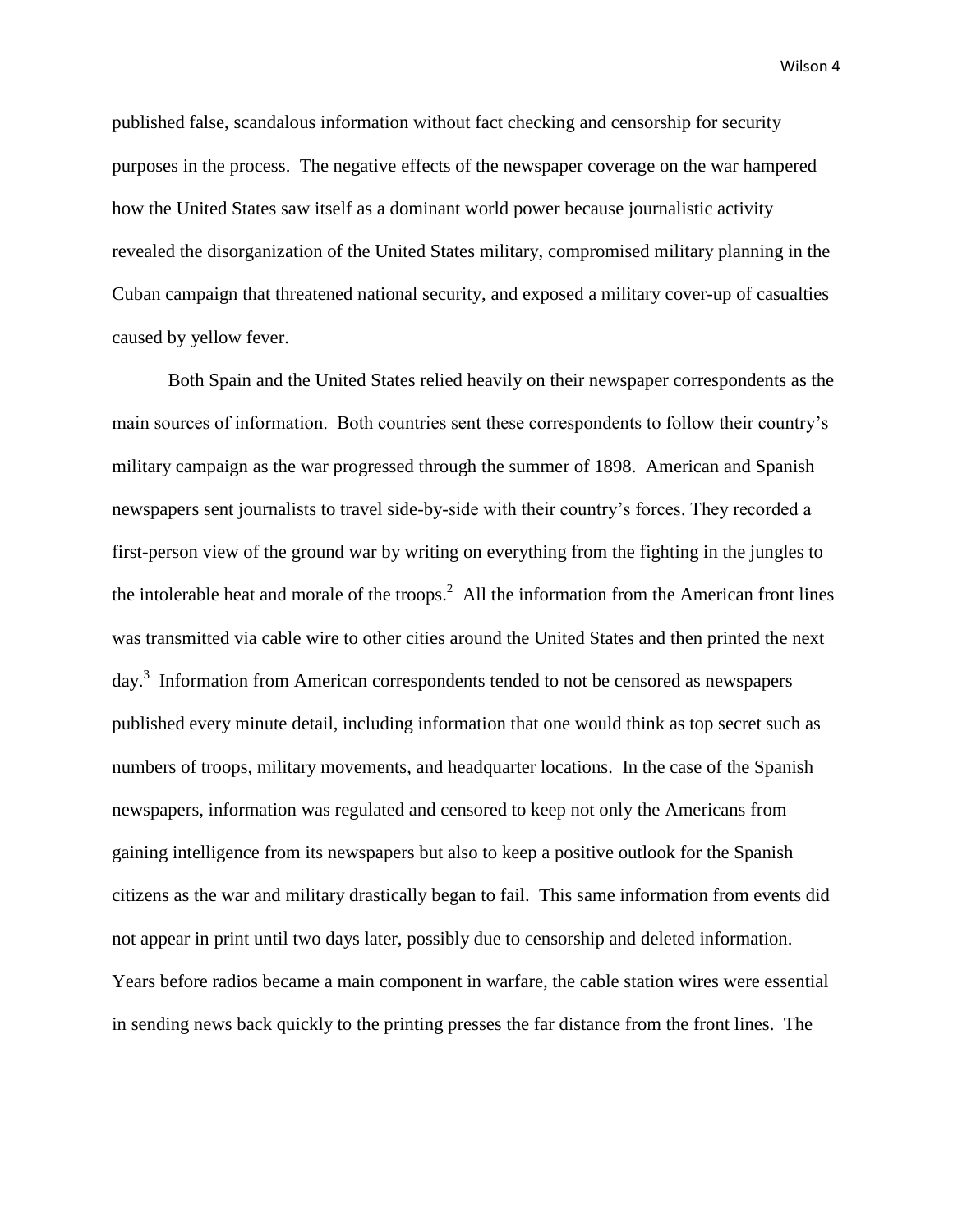cable lines in Guantanamo, Santiago de Cuba, and Havana would play a key role in the war and the press through the summer of 1898.

The presence of American agricultural interests (primarily sugar) in Cuba and the Caribbean kept Americans interested in the Cuban resistance against Spain. In the 1890s, Cuban rebels launched a second attempt to gain independence from Spain after their first uprising in the Ten Year's War (1868—1878) failed. Since Cuba is located some ninety miles from the Florida's southern coastline, the rebellion in Cuba meant that violence was close to home for many Americans. The men and women at the forefront in reporting the daily events of the war were the American journalists. The emergence of yellow journalism in the late nineteenth century portrayed the war effort by not in terms of only fueling public jingoism but also dangerous and inaccurate information that some newspapers used to increase circulation and arouse public opinion.

Yellow journalism played a major role in convincing the public to intervene in Cuba. It was a system that rapidly expanded the popularity of newspapers and periodicals in the late nineteenth century in three ways. First, newspapers took advantage of new printing technology which printed more papers efficiently for a massive audience at a cheaper price, with each issue of the *New York Journal* costing, for example, only one cent.<sup>4</sup> Second, yellow journalism also promoted big business as newspaper companies began buying large areas of wooded lands to control its paper resources in each step from raw materials to the finished product. Third, the most important feature was its goal of making the most profit by selling the most newspapers with popular stories. This feature consisted of newspapers that were filled with headlines that screamed excitement by publishing lavish pictures and illustrations, falsified or altered information, and scandalous stories.<sup>5</sup> Some of the most notorious newspapers that practiced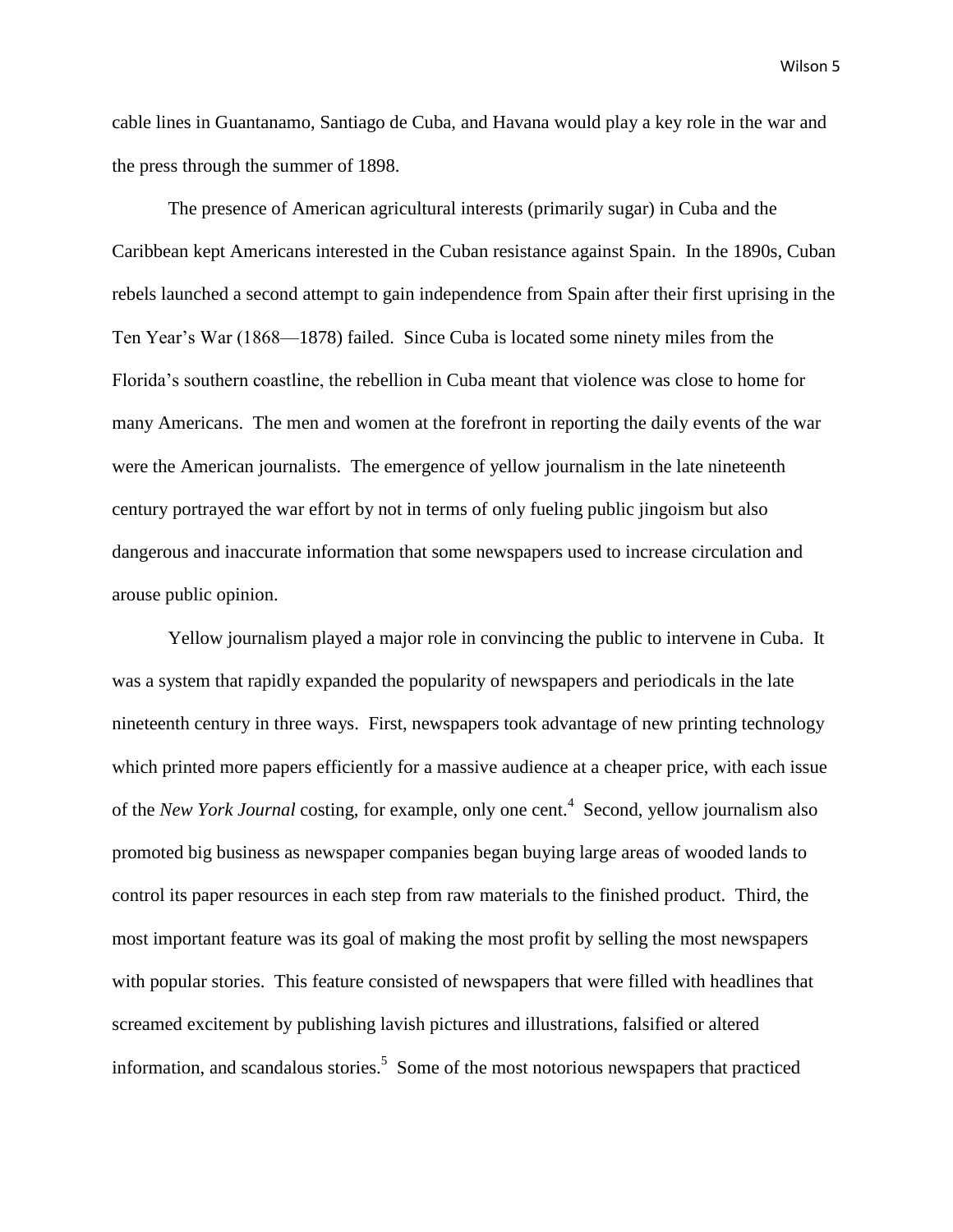yellow journalism were William Randolph Hearst's *New York Journal* and John Pulitzer's *New York World*; both used the war as fuel to increase profits by publishing—at times—scandalous and outrageous stories. Even though not every newspaper practiced this form of journalism, it played a key role convincing the public to support Cuban independence and military intervention which led up to the events of 1898.

The tension that resulted in the Spanish-American War was a bubble waiting to burst. In the last half of the nineteenth century, Spain struggled to keep order in Cuba as colonists revolted to gain independence. In the eyes of the Spanish, losing Cuba would be devastating to the morale of the kingdom and its economy. In the 1850s, Cuba alone produced one-third of the world's sugar; this industry raised money to balance Spain's global trade deficit and fueled the industrialization of northeastern Spain in the late nineteenth century.<sup>6</sup> By 1898, Cuba was the world's largest sugar exporter, collecting massive profits and income for the Spanish treasury.<sup>7</sup> With Cuba being of such great economical importance, Spain would not give up Cuba and it did whatever it could to quell the rebellion and continue its sugar domination in the Caribbean. Spain's control over the population and economy was at times brutal and inhumane, endangering some American industries situated on the island in the process. Americans learned about the horrible acts inflicted upon the Cubans through news correspondents, which helped spark pro-Cuban movements in the United States.

The Spanish welcomed the march towards war because it was deemed necessary to maintain the kingdom's great power status in the world. On the eve of war with the United States, Prime Minister Antonio Canovas of Spain declared, "Cuba is Spain's Alscase-Lorraine; the honor of Spain is at stake.<sup>38</sup> The Spanish newspaper *La Epoca* published, "Spain without Cuba would be as little valued amongst the nations of Europe as Portugal, and would enter a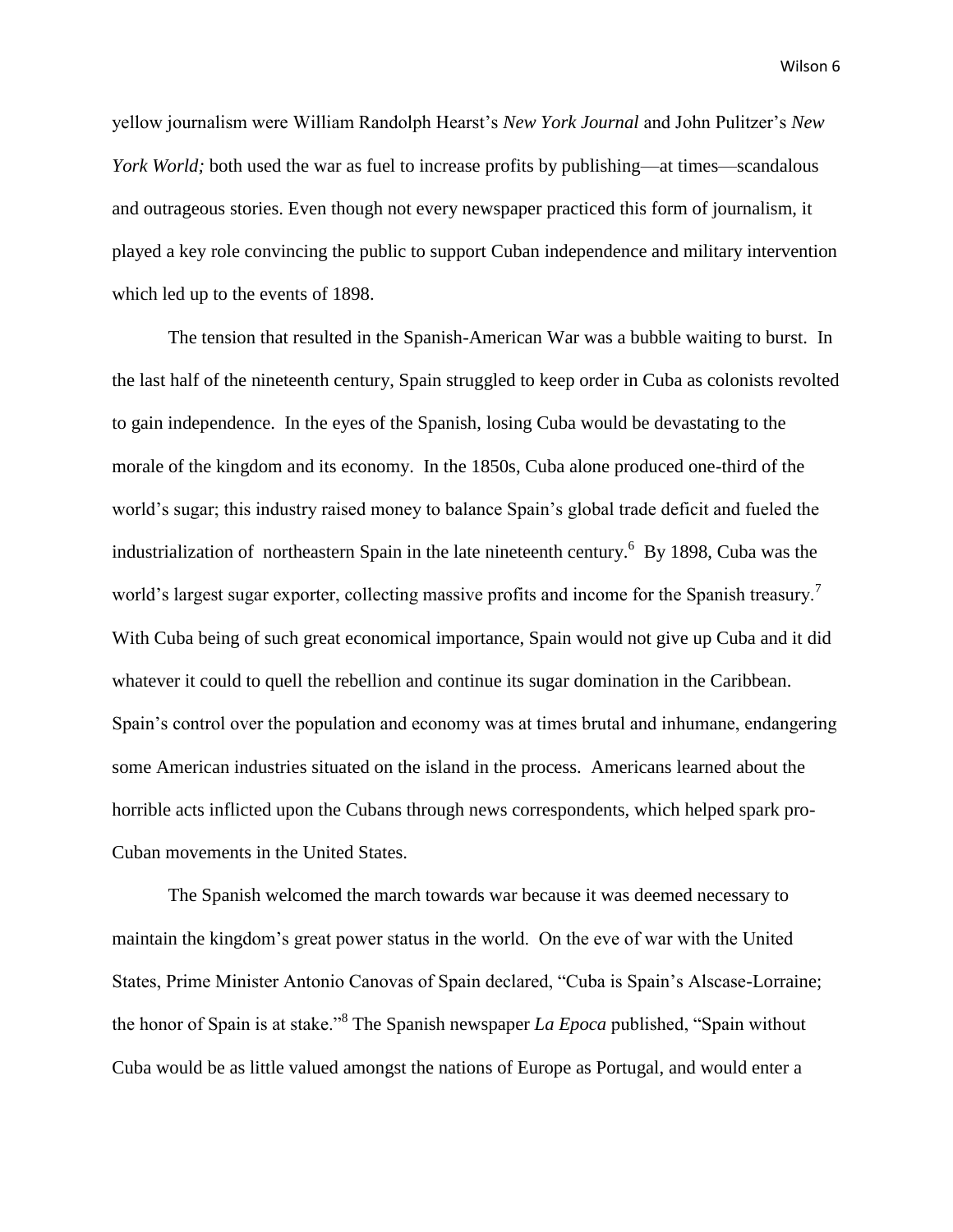period of rapid and inevitable decadence."<sup>9</sup> In other words, if Spain lost Cuba to the United States it would lose international the prestige and glory that it held for over 400 years. Throughout the war, American newspapers across the country mentioned countless times that Spain wanted to either give up Cuba, surrender, or sue for peace talks. However, these claims differed from the Spanish ideology as the kingdom's reputation as a world power depended on a Spanish victory.

Yellow journalism during the war did not contribute in revealing military disorganization or secrets, but rather it played a major role leading American public opinion to support the Cuban rebels and intervene. The atrocities committed by the Spanish and its commanding officer, General Valeriano Weyler, crowded thousands of Cubans into concentration camps to quell uprisings, adding fuel to an American support for intervention. At the same time these actions affected American tourists and businessmen. The *New York Journal* announced on its front page that John Sherman, the U.S. Secretary of State, was in favor of a war with Cuba. He stated to the *Journal* that Spain was "murdering Americans" and that "we cannot stand idle while our citizens are being butchered in Cuba."<sup>10</sup> Frederic Remington, a sketch artist and correspondent for the *Journal* in Cuba, had his drawing of an open field published on the entire front page where dozens of Cubans were "thrown to the buzzards" and left to rot.<sup>11</sup> Remington also published a sketch in the *Journal* of an American woman being strip searched by Spanish officials, referring to a report that Americans were being unlawfully targeted and searched through unnecessary means. These publications influenced thousands of Americans to support Cuban independence, but its bluntness—especially with Sherman's war rant—could have been seen a bit excessive since there was no evidence to suggest that Americans were targets of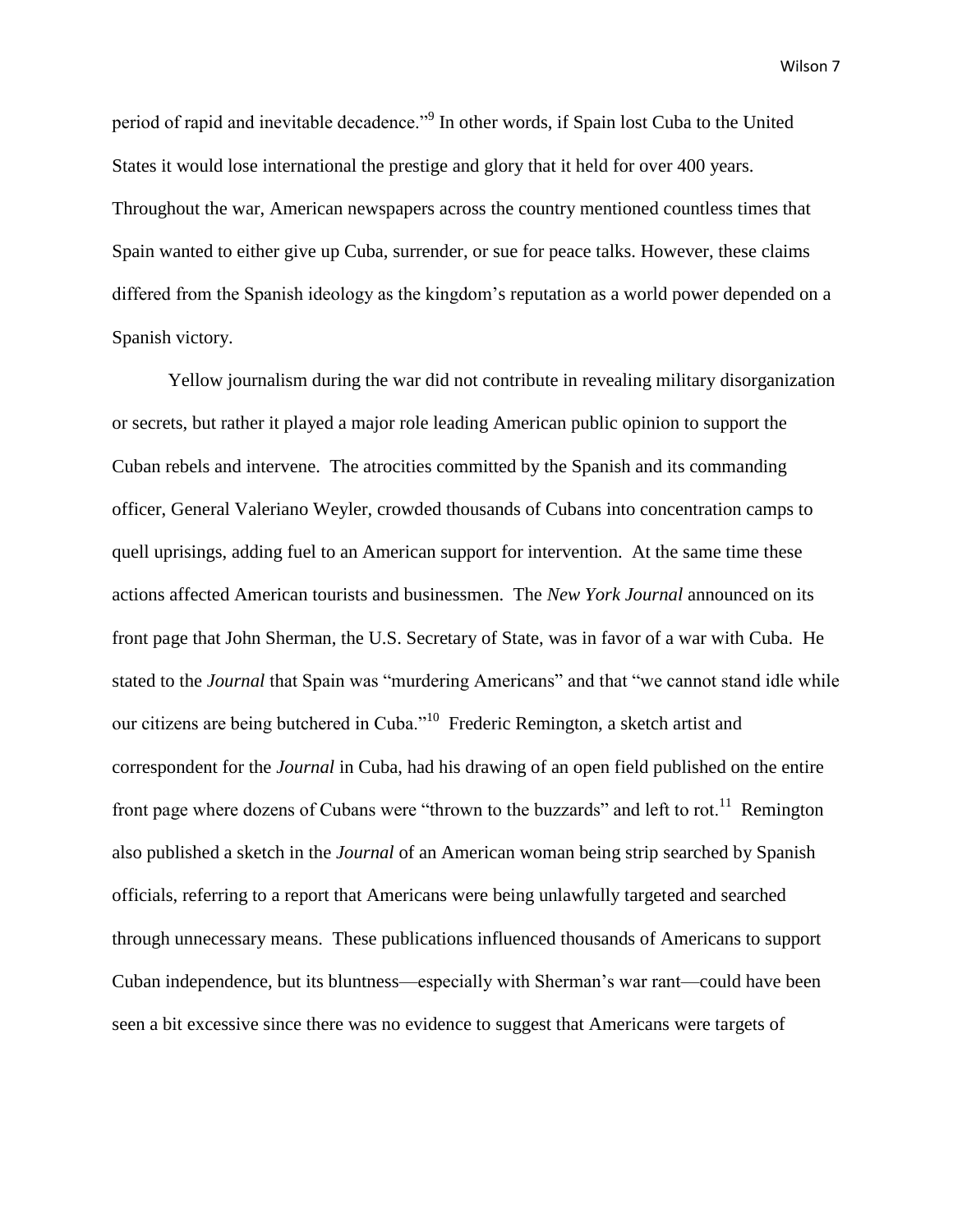Spanish brutality. Regardless of whether or not it was true, Americans were intrigued by the events in Cuba.

The publication of the Dupuy de Lôme letter revealed even more scandal and conspiracy which fueled America's desire to support Cuba. On February 9, 1898, *The New York Tribune* published a private letter from the Spanish Minister, Enrique Dupuy de Lôme, to a member of the Madrid Government that criticized President William McKinley by calling him "weak, contributing to the rabble [of Cuban affairs]" and "a low politician."<sup>12</sup> Allegedly intercepted by a Cuban agent, this private letter was published overnight and spread quickly across the country, with one newspaper calling it "the worst insult to the United States in its history."<sup>13</sup> The Spanish response came days later with anger and disgust, condemning the printing of the letter. Spanish newspapers called it "The Stolen Letter" and stated that its publication was "so much indignation of the despicable conduct of the yankees" in their ways of diplomacy.<sup>14</sup> Even American newspapers were angry with *The Tribune* and *The New York Journal* for printing the letter. *The New York Evening Post* mentioned that Dupuy de Lôme's letter did not mean any harm, saying that the letter revealed "no deliberate intention of affronting our government; the Minister was unluckily caught by some unknown pilferer of the mails—that is all."<sup>15</sup> This event is a clear, dangerous example of yellow journalism and the harm it caused in diplomatic relations and public opinion.

This is also reflected in the event of the explosion of the *USS Maine*, on February 15, 1898 in Havana Harbor, when the battleship's boiler exploded killing 266 sailors and two officers, according to the official report from the United States Department of the Navy.<sup>16</sup> Despite a professional investigation by both the United States and Spanish governments, some American newspapers claimed a conspiracy had been carried out by the Spanish. The *New York*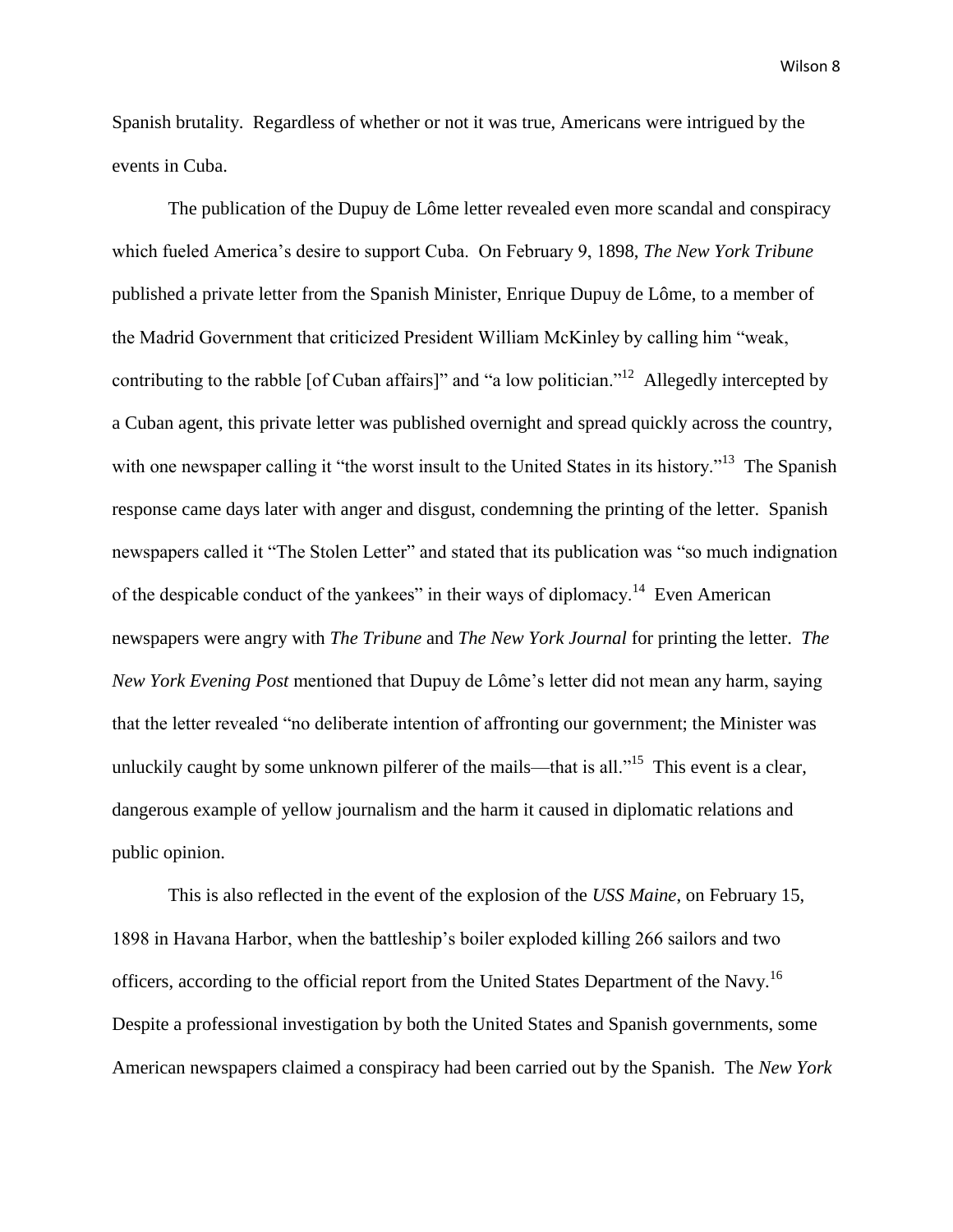*Journal*, one of the notorious yellow journalist newspapers, reported on its front page two days after the explosion that Navy officers believed the Spanish were behind the sinking and that a \$50,000 award was available for anyone who could detect the perpetrator of the event, headlining that the sinking of the *Maine* was the work of the enemy.<sup>17</sup> This article became controversial since the United States Navy did not release a report blaming anyone until a month later, on March 23, when the official report was published and the Navy officers never mentioned Spain as the guilty party; *The Journal* immediately blamed the Spanish before any concrete information surfaced. According to the war records, the *Maine* was sunk by a submarine mine and not by a conspiracy of individuals like *The Journal* claimed.<sup>18</sup> Spain's response was opposite to these accusations; instead, they sent the kingdom's condolences and deepest sentiments, and offered aid and resources to find the cause of the explosion.<sup>19</sup> Despite a thorough investigation of the destruction of the *Maine*, American public opinion believed that Spain was behind the explosion, despite no concrete evidence to support the claim. Yellow journalism's goal of attracting readers through its controversial and scandalous headlines worked, swaying public opinion to support the Cuban independence movement. While yellow journalism persuaded Americans to support the Cubans, it was the average newspaper—nonbiased and not influenced by yellow journalism—that reported negative events and features that revealed the disorganization of American forces in the war in Cuba.

After Congress declared war on Spain on April 25, 1898, newspapers across the United States sent many journalists to the front lines to report on the latest action. Americans were then addicted to the reporting on the Cuban conflict and newspaper readers demanded the latest information from the front lines. Reporters from across the United States—many from Hearst's New York companies and other newspapers dependent on yellow journalism—scrambled to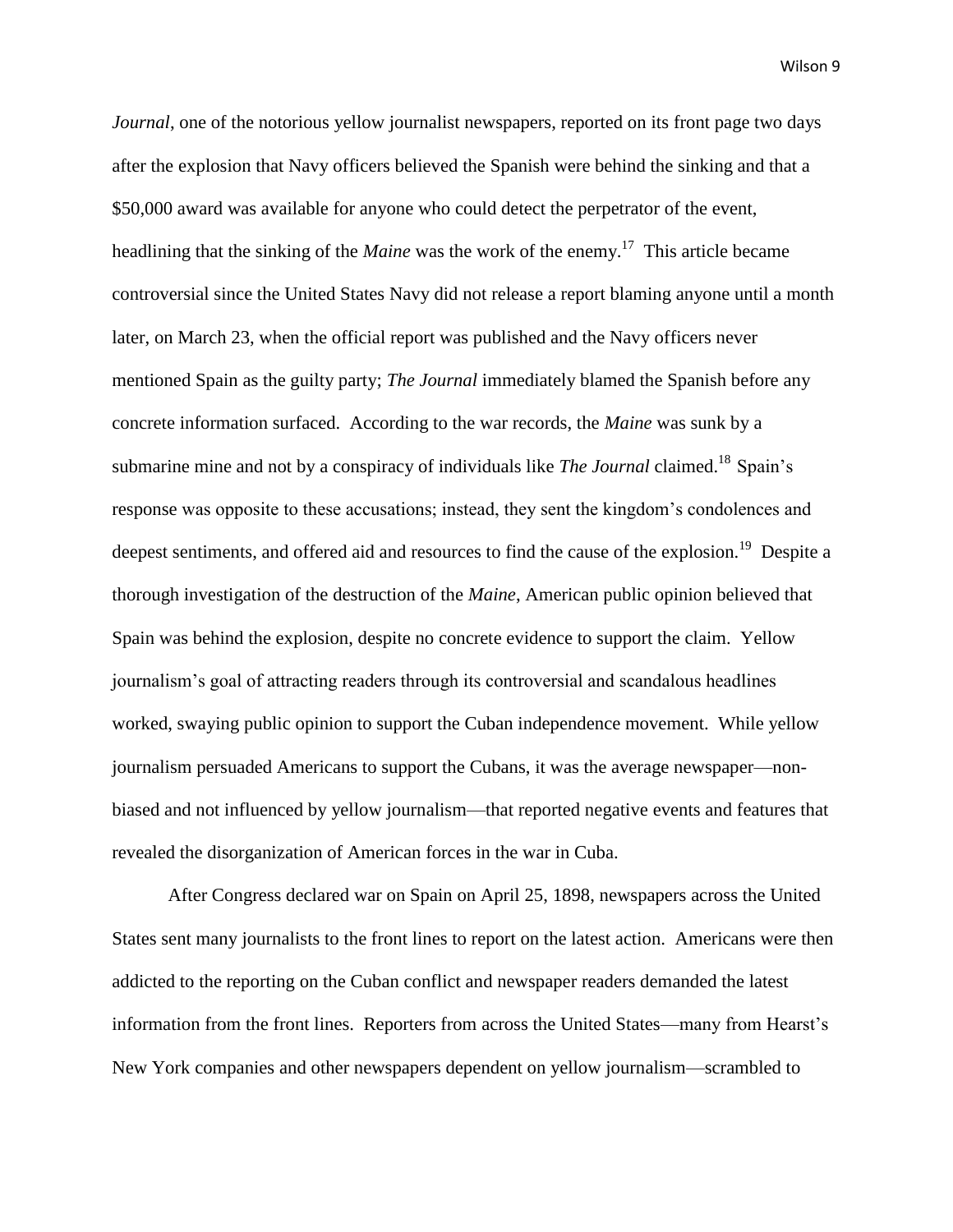Cuba, Puerto Rico, the Philippines, and Florida. Once United States forces began assembling land forces for an invasion of Cuba, newspapers found it necessary to cover these units in America's "splendid little war."<sup>20</sup> Rather than keeping these military movements secret, these newspaper stories became a dangerous weapon in the upcoming land campaign in Cuba.

The land campaign in Cuba officially began when U.S. Marines landed near the town of Caimanera outside Guantanamo Bay on June 7, 1898. Their mission was to secure a beachhead, drive the Spanish out of the region, destroy all cable wires connecting Cuba to Spain, and control the harbor that could protect coaling operations for American ships that required calm seas and safe areas away from enemy incursions, ultimately creating an advanced naval base in southern Cuba.<sup>21</sup> The Marines' operations were stationed in Key West, Florida, separate from the bulk of the Army in Tampa, Florida, where the Marines carried out their orders independently. The Marines landed quietly and secured their area while burning the countryside to rid the area of Spanish soldiers and yellow fever. More importantly, they secured the only functioning cable station connecting Cuba to New York, located in Guantanamo, while destroying cable wires used by the Spanish to communicate with Madrid. It was a successful operation that led the way for the Army landings a few weeks later.

One big difference between the United States Marines and the Army was that the Army was followed around by correspondents who took advantage of lots of press time. It was almost as if the soldiers in the Army were celebrities and the correspondents were paparazzi; every movement and quote from soldiers and officers was recorded and published. Despite such a quick, easy, and well-executed mission with few casualties, the Marines did not play a major role in the rest of the war. Instead, the Army took over the rest of the land campaign leaving the Marines almost voiceless and forgotten.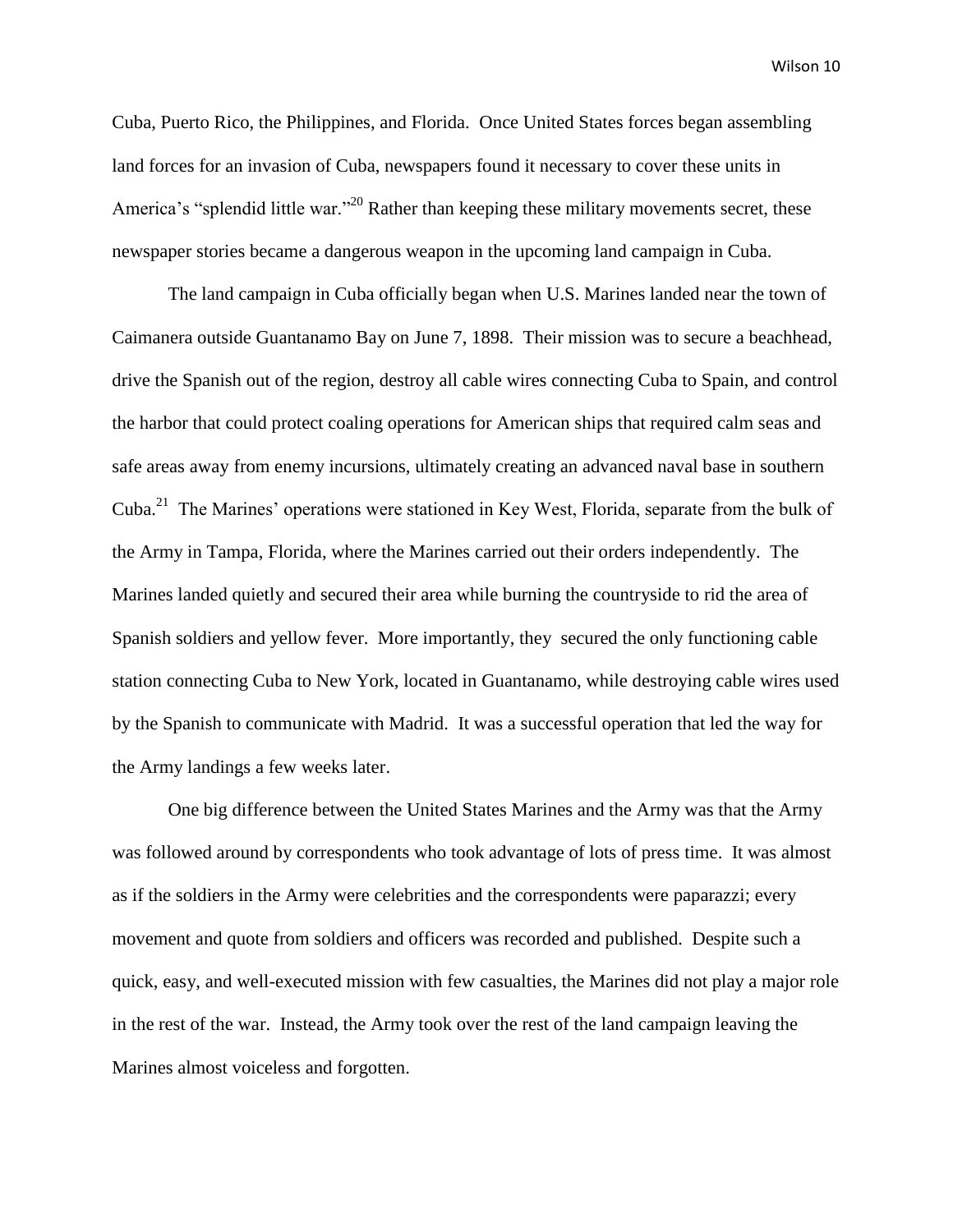Unlike the U.S. Army, the U.S. Marine Corps was more successful in carrying out their operations under secrecy. Their activities were concealed well, and newspapers from the United States—and other European countries and Spain for that matter—did not publish the results of their campaign until days after the initial attack began. This is because naval officers did not allow journalists onboard warships; since the officers conducted orders on their ships, these plans were discussed in secrecy whereas journalists could easily accompany the Army on land. The Marines' assault on the area near Guantanamo Bay was the first major step towards paving the way for the success of the U.S. Army, which was considered an essential feat that resulted in much greater public awareness of and support for the small force that led the land campaign in  $Cuba.<sup>22</sup>$ 

The bulk of the American forces joined the land campaign when the Army landed near the town of Daiquiri on June 22, 1898. Located seventeen miles from the city of Santiago de Cuba, the vanguard of the American Army landed over 3,000 troops and supplies in a surprise beach assault on the southern coast of Cuba where the Army established a beachhead.<sup>23</sup> With help from naval bombardments of the coastline, the Army easily landed without much resistance from Spanish forces who were entrenched in the countryside. This was a major achievement for the United States as it finally put months of planning into action, with one newspaper reporting the landing of the vast number of troops under General William "Pecos Bill" Shafter as "a task of immense proportions,"<sup>24</sup> that broke "all records in modern history"<sup>25</sup> by being one of the biggest invasion forces in U.S. history.

Right from the beginning of the Army landings, American newspapers began compromising military movements and they revealed information that the Spanish forces could have used to their advantage. Not only did these newspapers expose military secrets, they also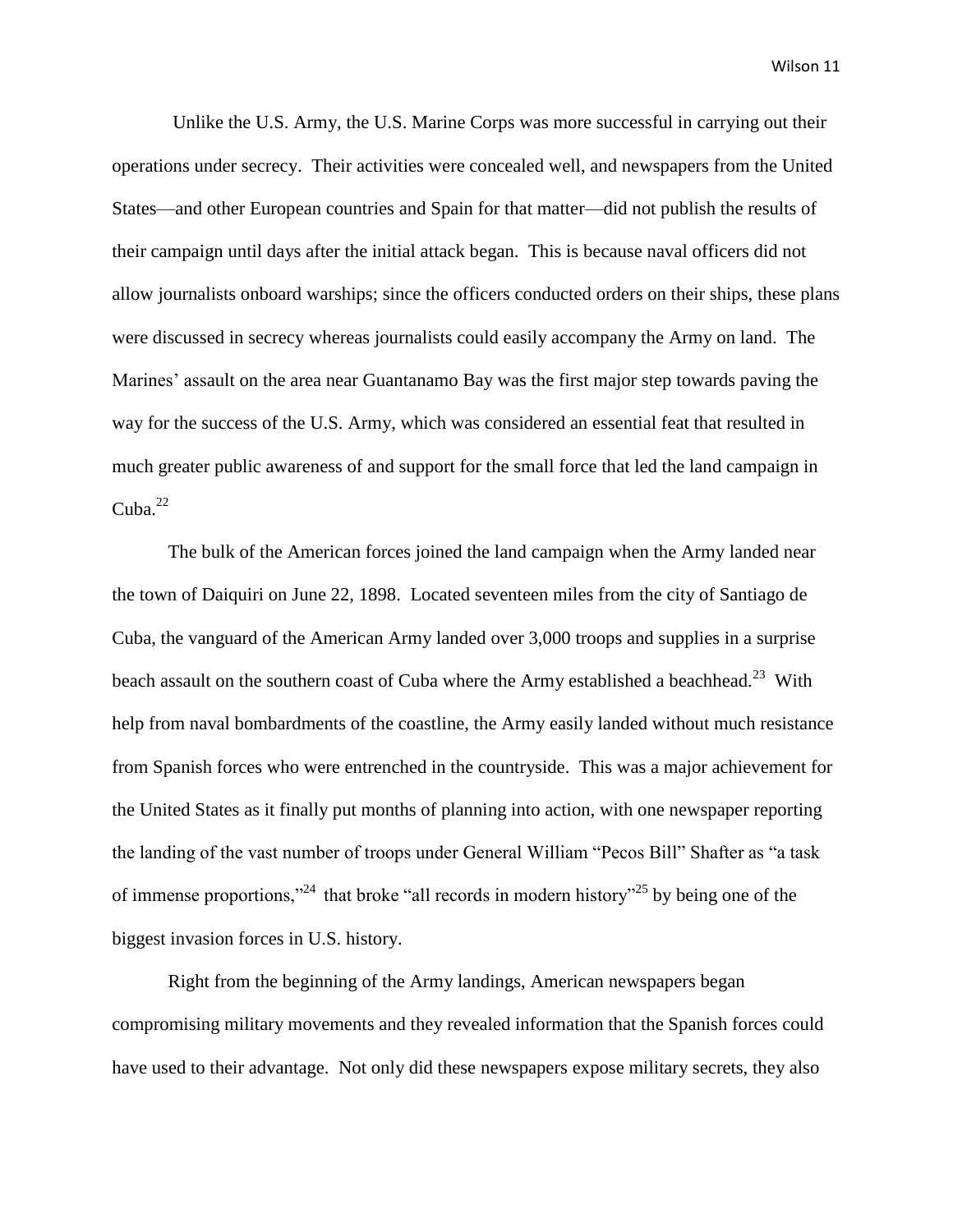published false information that contradicted official war records. On June 23, *The New York Sun* published a map of the area of Santiago de Cuba which included all the beachheads. News correspondents claimed that the Army had multiple beachheads covering a distance of forty-two miles stretching from the beaches of Sigua to Asseraderro, saying that the Army would probably surround the city on a two front offensive.<sup>26</sup> This report turned out to be false because General Shafter's army only landed at Daiquiri. He kept his army together rather than separating his forces across forty-two miles of hostile territory. *The Sun's* correspondent then gave the location of the important cable station headquarters at Playa del Este where the U.S. Government and *The Sun* were receiving dispatches.<sup>27</sup> This was very dangerous information to publish because this cable station was the only line that connected the front lines with Washington and the United States mainland. If the Spanish knew of the location of such a crucial communication hub, Spanish forces could have located the position where some of the American's top officers were stationed and then cut off contact to the United States. Since the Spanish-American War predates the use of radio communication, cable stations were the primary source of communication to generals, commanding officers, and orders from the War Department in Washington. In fact, the Playa del Este cable connected to the Guantanamo cable station which connected to a French station in Haiti at Mole St. Nicholas, which ultimately relayed dispatches to New York, a process that sent messages over thousands of miles.<sup>28</sup> There was no direct cable from Cuba to the United States. The fact that *The Sun* published this information—even though it was just one line on the front page of the issue—could have put U.S. military communications in jeopardy.

Throughout the land campaign and its preparation for the invasion of Cuba, the United States Army was at center stage in the press. American news correspondent and journalists recorded the army's every move often romanticizing and elaborating the war. One example was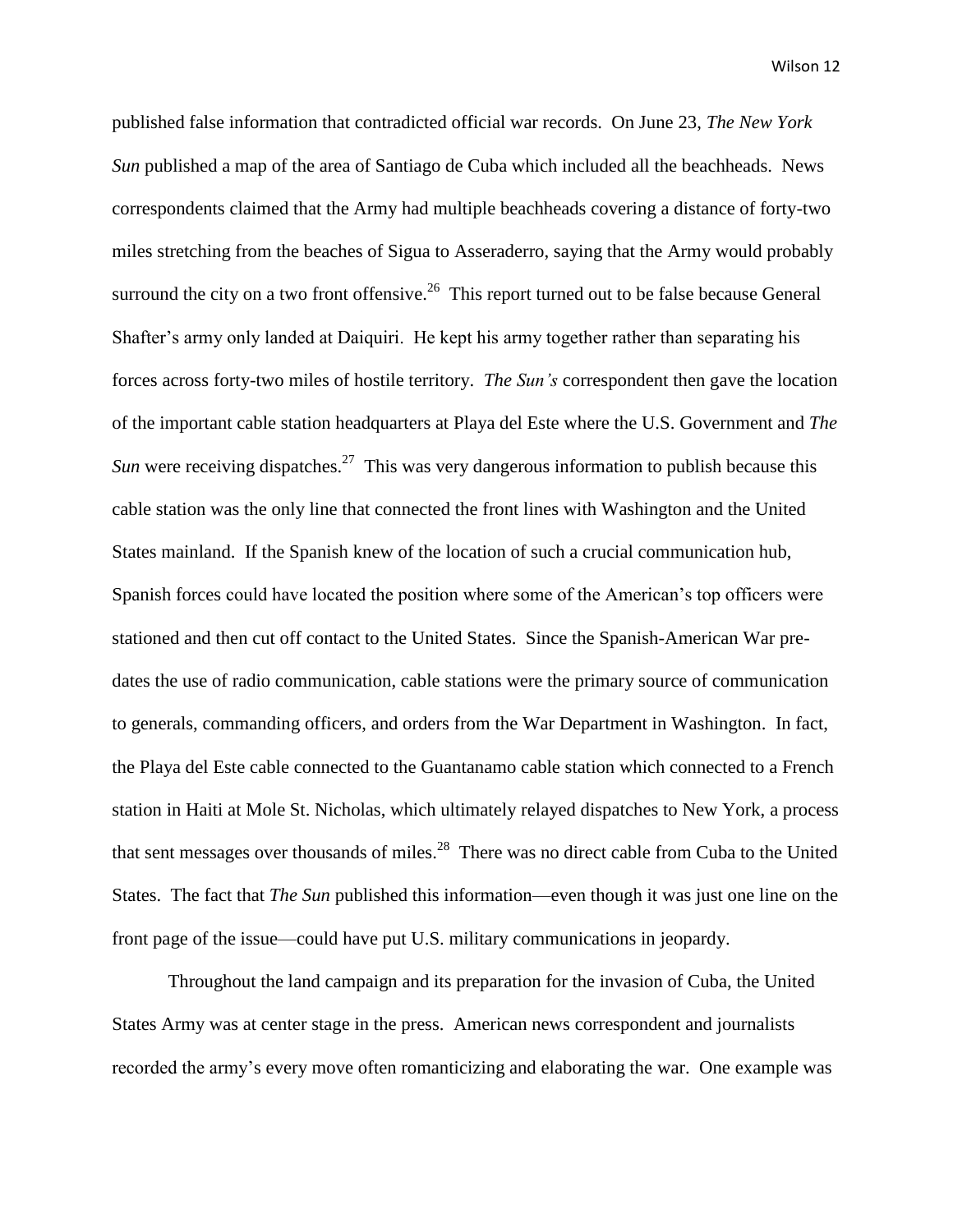Stephen Crane, author of the novel *Red Badge of Courage* and a news correspondent for the *New* 

*York Herald,* who followed the troops across the battlefield and published "The Red Badge of

Courage Was His Wig-Wag Flag" in *The Herald* on June 23, 1898, glorifying the troops in

battle.<sup>29</sup> Crane wrote the following after observing the troops in battle:

The firing-drill of the marines was splendid. The men reloaded and got up their guns like lightening, but afterward there was always a rock-like beautiful poise as the aim was taken. One noticed it the more on account of the Cubans, who used the Lee [rifles] as if [they] were squirt-gun[s]. . . As for daring, that is another matter. They paid no heed whatever to the Spaniards' volleys, but simply lashed themselves into a delirium that disdained everything. Looking at them one could hardly imagine that they were the silent, stealthy woodsmen, the splendid scouts of the previous hours. . . The dripping marines looked with despair at their empty canteens. The wounded were carried down to the beach on the rifles of their comrades. [As for Spanish casualties,] some said sixty; some said one hundred and sixty; some laughingly said  $\sin^{30}$ 

The account was well-received by the American people as good news from the front lines and the bravery of the Marines. However, Crane exaggerated the battle using words like "squirtguns," and phrases like "got up their guns like lightening," and even saying the soldiers laughed at the guessing game of the number of Spaniards they killed. These stories in Crane's writings conflict with what other correspondents witnessed on the battlefields. Multiple newspapers reported of desperate situations that the Marines confronted, especially when these troops were almost driven into the sea by an overwhelming Spanish force early in the campaign causing chaos and fear among Marines.<sup>31</sup> Despite the "War is Hell" quote from Civil War General William T. Sherman, Crane and many other reporters tried to paint an inaccurate view by publishing descriptions of adventurous war stories that seemed fun and entertaining for folks to read back home.

Preparations for the landings at Daiquiri took months of planning and coordination to make sure it was successful. According to the War Department, General Shafter's expeditionary corps consisted of 15,337 officers and men that included infantry, artillery, signal corps,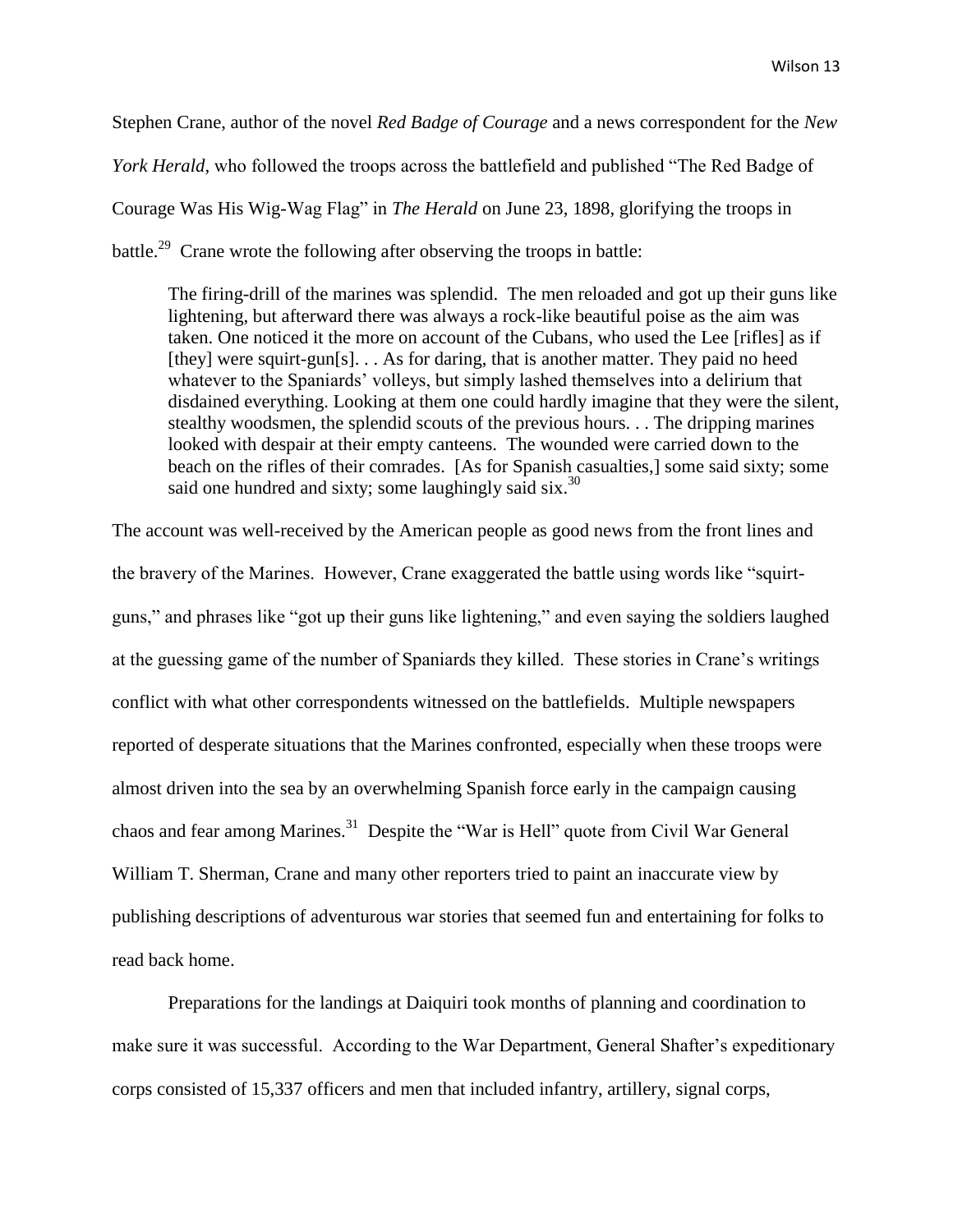engineers, hospital detachments, and cavalry.<sup>32</sup> Since mid-May 1898, the Army had gathered troops and supplies in Tampa, Florida in the hopes of confronting the Spanish forces in early June. After long delays and postponements, the Army finally disembarked on June 13 and would not arrive until June 22 off the coast of Daiquiri under heavy protection from ten gun boats and battleships from the Atlantic Fleet.<sup>33</sup> Days before landing troops, the Americans met with Cuban generals who directed them to land at Daiquiri where there was no Spanish resistance; before this meeting, the American command did not know where to land. Their goal was to rendezvous with Cuban rebel fighters at Daiquiri and push toward Santiago de Cuba where the majority of the Spanish forces were entrenched. This feat marked a turning point in the Cuban land campaign since the United States Army made a beachhead and established a base of operations close to the major Spanish stronghold in Santiago de Cuba.

Despite such a vital part of the war effort, the United States War Department had difficulty organizing the invasion force. Not only did average Americans know about these plans but the Spanish and most of Europe knew of the troops' status in Tampa and of the general location of the landings days before the invasion of Cuba took place. War correspondents from the United Kingdom deserted the terrible disorganization of the United States Army in *The London Times*. *The London Times* stated the following as Britain's view of the war:

The cause for the delay of Gen. Shafter's expedition is, doubtless, the weakness of the military administration in Washington. The United States War Office is almost badly constituted as our own . . . [and] the United States has at present no corresponding alleviation of a bad system. Scarcity of provisions and want of transports will doubtless prevent the Spaniards from offering a vigorous defense at a distance . . . which they have had ample opportunity for strengthening, but the task for Gen. Shafter in moving and supplying his troops is sufficiently serious. . . No direct military object will be gained by the capture of Santiago, which is remote from and independent from the center of Spanish power in Cuba. Upon Santiago, however, the military energies of the United States will now be concentrated, and the operations against Puerto Rico and Havana must be postponed.<sup>34</sup>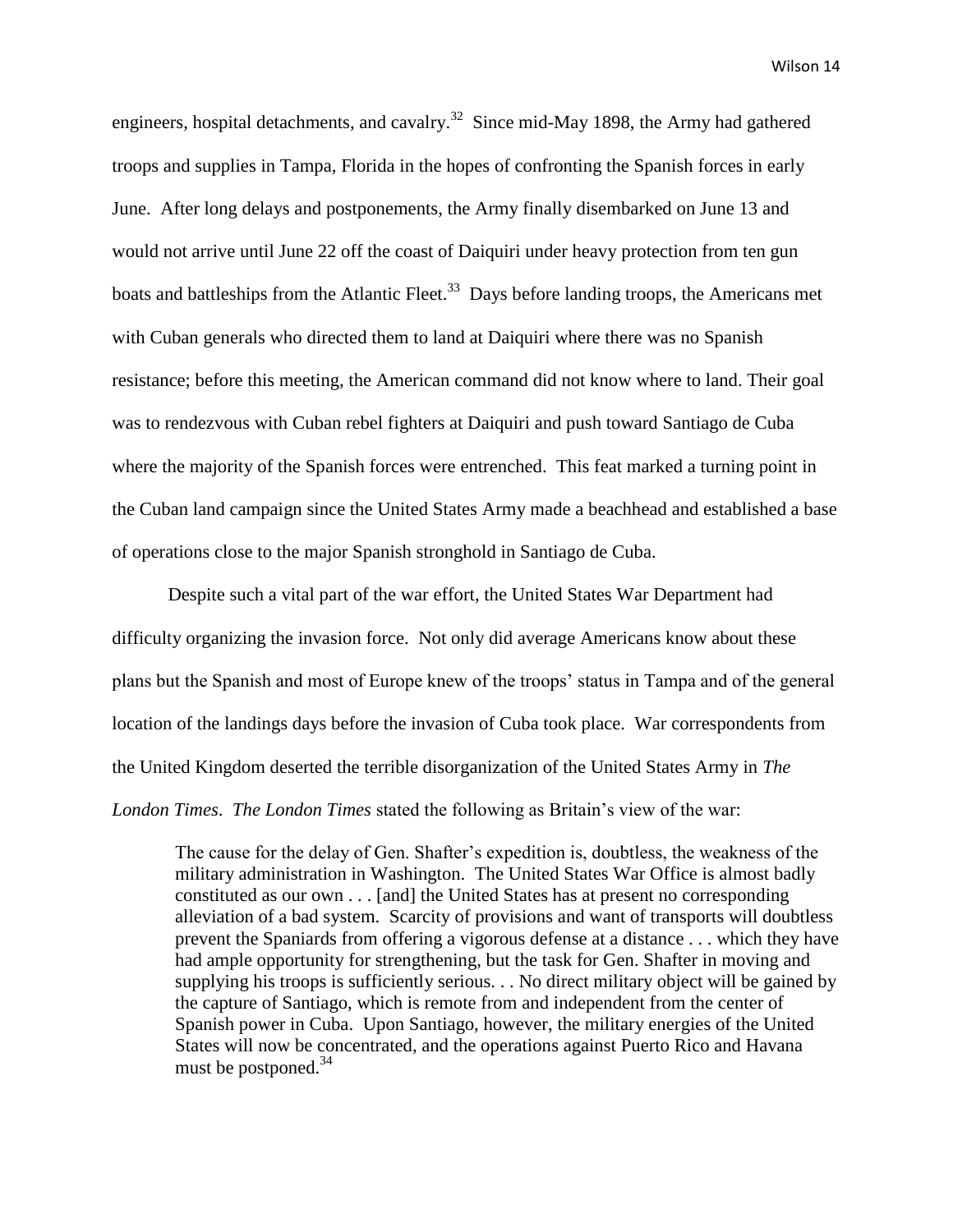This article notified the European audience of the weakness of the American military, as well as the need for the British military to improve its army as well.<sup>35</sup> The British believed that Havana, the capital of Cuba, was worth more militarily and much more logical to capture since it was closer to the American mainland. London even knew that the army was on its way to Santiago two days before the invasion took place, giving Spain a head start in defending the region. There is no doubt that the British believed that the fatigued Spanish army in Cuba had a chance in defeating the Americans.

In the War Department's eyes, Santiago de Cuba was a greater threat to national security and the primary target despite British opinions to take Havana. This threat was the Spanish Atlantic Fleet that posed a danger to America's coastline. Spanish Admiral Pascual Cervera y Topete's fleet sailed toward the Americas on April 24 to defend Cuba; however the U.S. Navy Department had no idea where he was going to land or even knew the location of the fleet. Rumors circulated in newspapers that Cervera's fleet could have landed anywhere from Santiago de Cuba to Havana or even attack the American coast. Many Americans were scared that the Spanish were heading their way when sources in New York reported seeing Spanish torpedo boats off Nantucket believing them to be units of Cervera's fleet, causing chaos in New England.<sup>36</sup> When news reached Washington that Cervera's fleet was anchored in Santiago de Cuba on May 19, the Navy Department established a blockade of the port and persuaded the War Department that the city must be taken so that the fleet could be destroyed, since it posed a threat to the American invasion force. Once the port of Santiago de Cuba was blockaded by the Navy, trapping the Spanish fleet in the harbor, the U.S. Army now had a strategic target: to either seize the port or force the Spanish Atlantic Fleet to go to sea and break through the blockade.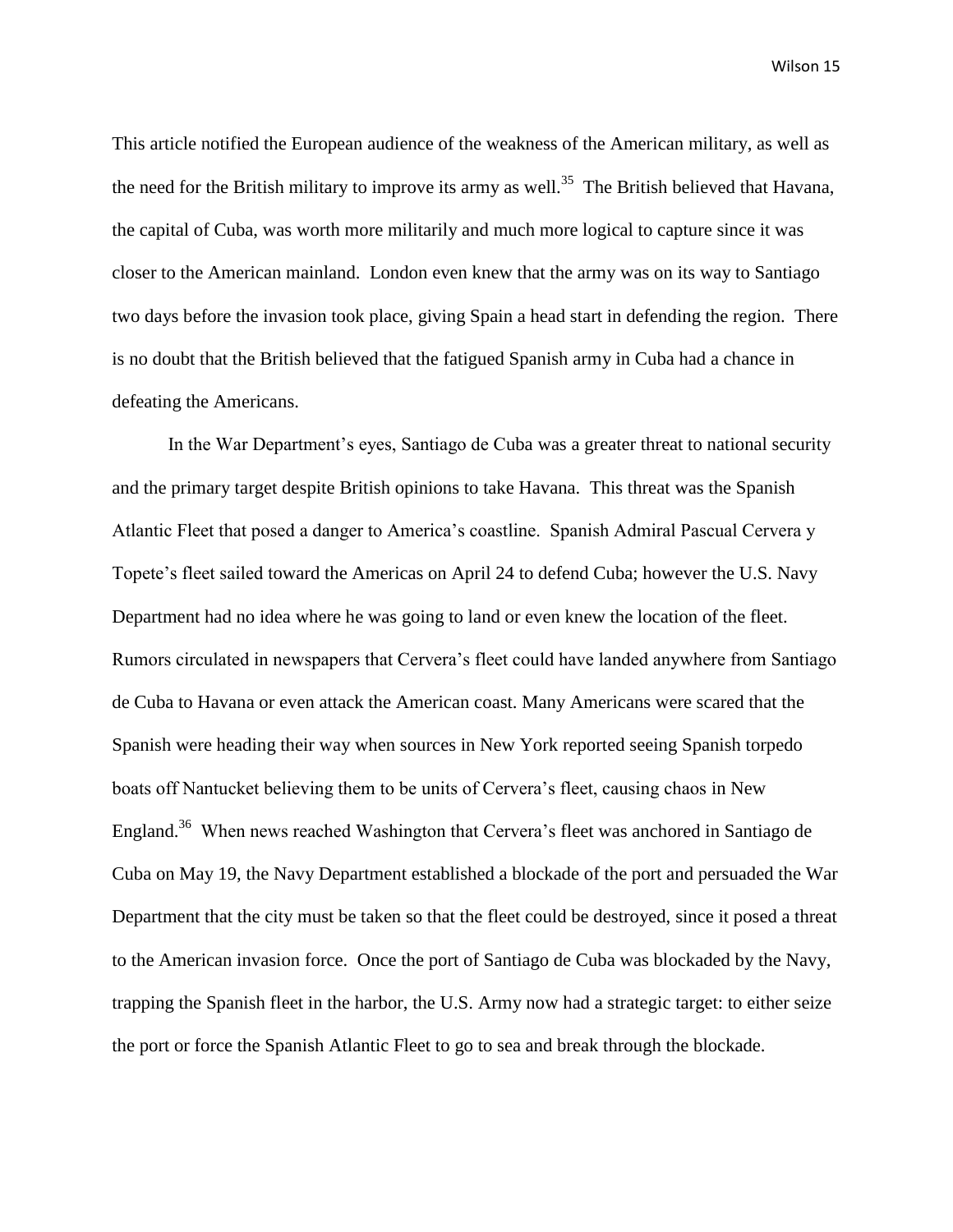The analysis by a major British newspaper coincided with the frustration of the War Department as they tried to mobilize the troops to invade Cuba. Since June 1, President McKinley and the War Department ordered Shafter and his generals to ship off to Cuba as soon as possible due to weather and disease conditions, but the delays continued longer than expected. The disorganization of the military was evident when transport ships arrived that were not fit for transporting soldiers. General Nelson Miles, the commanding general of the United States Army, sent a complaint to Secretary of War Russell Alger about the ships he was given by saying, "these transports are built chiefly for freight and not suited or properly ventilated for troopships. I urge that suitable ships be charted or obtained . . . [with] my recommendation that the Atlantic liners be obtained, at least for a short while.<sup>37</sup> On top of that, the Army had problems landing their equipment on the beaches as the invasion began. The Army supposedly packed all its artillery and ammunition at the bottom of the boats while packing non-military supplies on top, causing chaos when Shafter's forces landed in Daquiri when troops expected essential ammunition. Because plans were not thought through, soldiers had to toss equipment overboard—including all the animals that had to swim ashore—while in the process losing two men who drowned within sight of the beach.<sup>38</sup> Despite being at war with Spain for nearly a month and a half, the United States military did not know how to pack and unload a transport ship in an efficient way and almost had to resort to convert cruise liners as military transports to carry troops to Cuba.

American newspapers revealed a great deal of information that showed the military's unpreparedness and poor organization. The *New York Times* reported multiple instances where the Army was still working to purchase supplies and aid for its troops even though the war had already started months earlier. On June 18, nearly two months into the war and days before the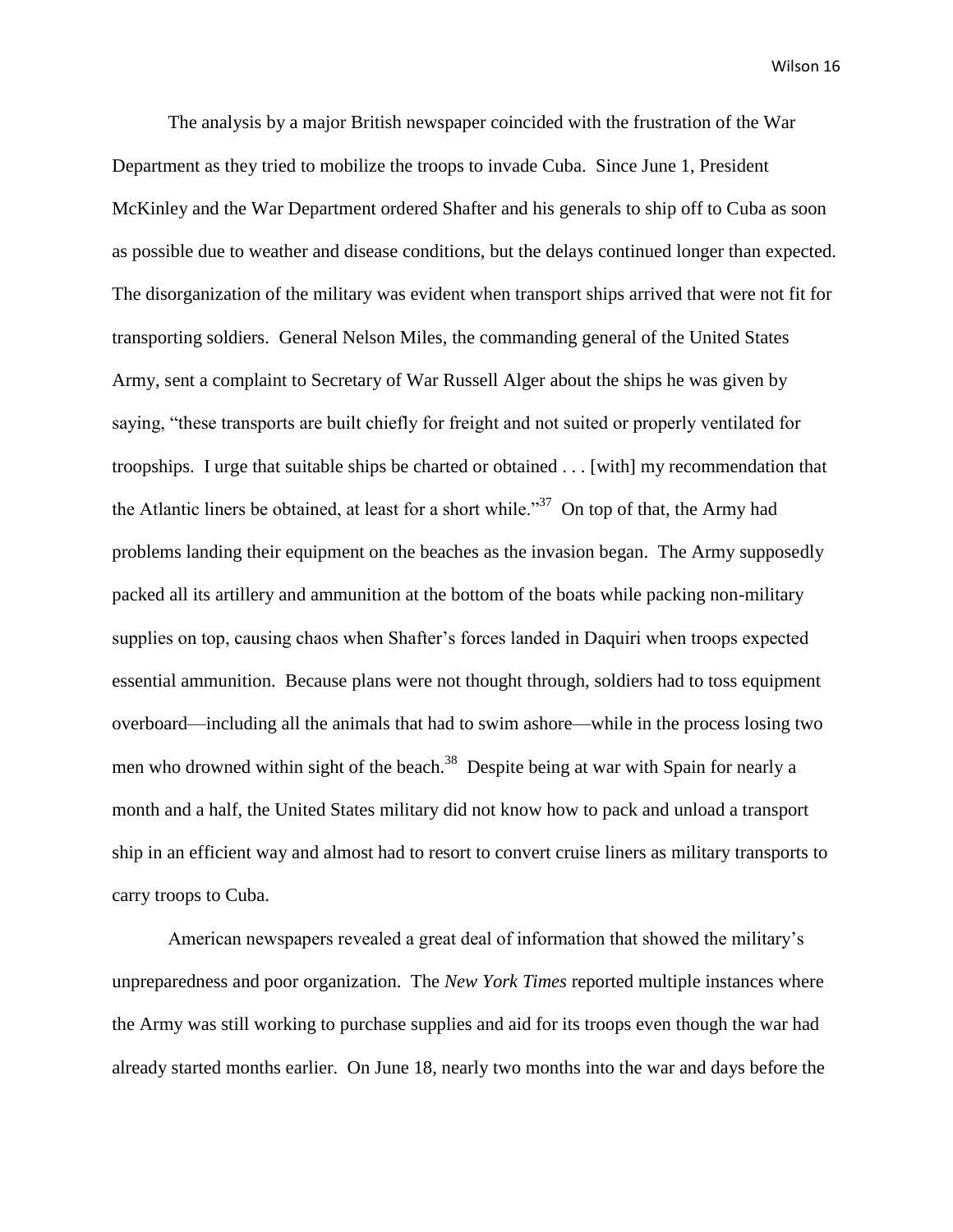invasion at Daiquiri, *The New York Times* presented a story on how the U.S. Depot Quartermaster finally signed contracts with private companies to buy essential military gear such as tents, barbed wire cutters, clothing for troops, and mosquito netting.<sup>39</sup> In the same issue, the Congressional Finance Committee notified readers that the Red Cross was in desperate need of volunteers and money, with the article saying that "there is a great need of supplementing the authorities' efforts" for the war.<sup>40</sup> *The New York World* even published a political cartoon showing Uncle Sam sitting at the War Department office surrounded by "Wanted" signs, each asking for blankets, coats, haversacks, canteens, and other essential equipment not yet purchased for the soldiers that should have already been available. $41$ 

Even food was poorly prepared for distribution as many soldiers fell sick and some died after consuming canned beef during the campaign. The embalmed-beef scandal of 1898 sparked concerns on meat production as poor handling and preparation were to blame for the quality of the canned meat. While Major General Miles believed that injected chemicals were to blame for the tainted beef in his testimony to the Dodge Commission, the poor handling of beef was the main cause of concern as many meat companies admitted that "only the poorest quality of beef went into cans."<sup>42</sup> *The St. Paul Globe* reported Miles' claim of the beef as a major factor in causing troops falling ill. The report said that this "embalmed beef"—as the soldiers called it furnished the army in the field and 327 tons of the refrigerated beef was sent to troops; Miles even suggested that this food was sent to his army under the pretense of an experiment.<sup>43</sup> This commission revealed that uninspected meat was sent to the troops on the front lines, causing many deaths due to the poorly regulated inspections by the U.S. government. The embalmedbeef scandal alarmed legislators and the public of tainted beef, which eventually led way for legislation being passed to improve meat inspection during the Theodore Roosevelt presidency.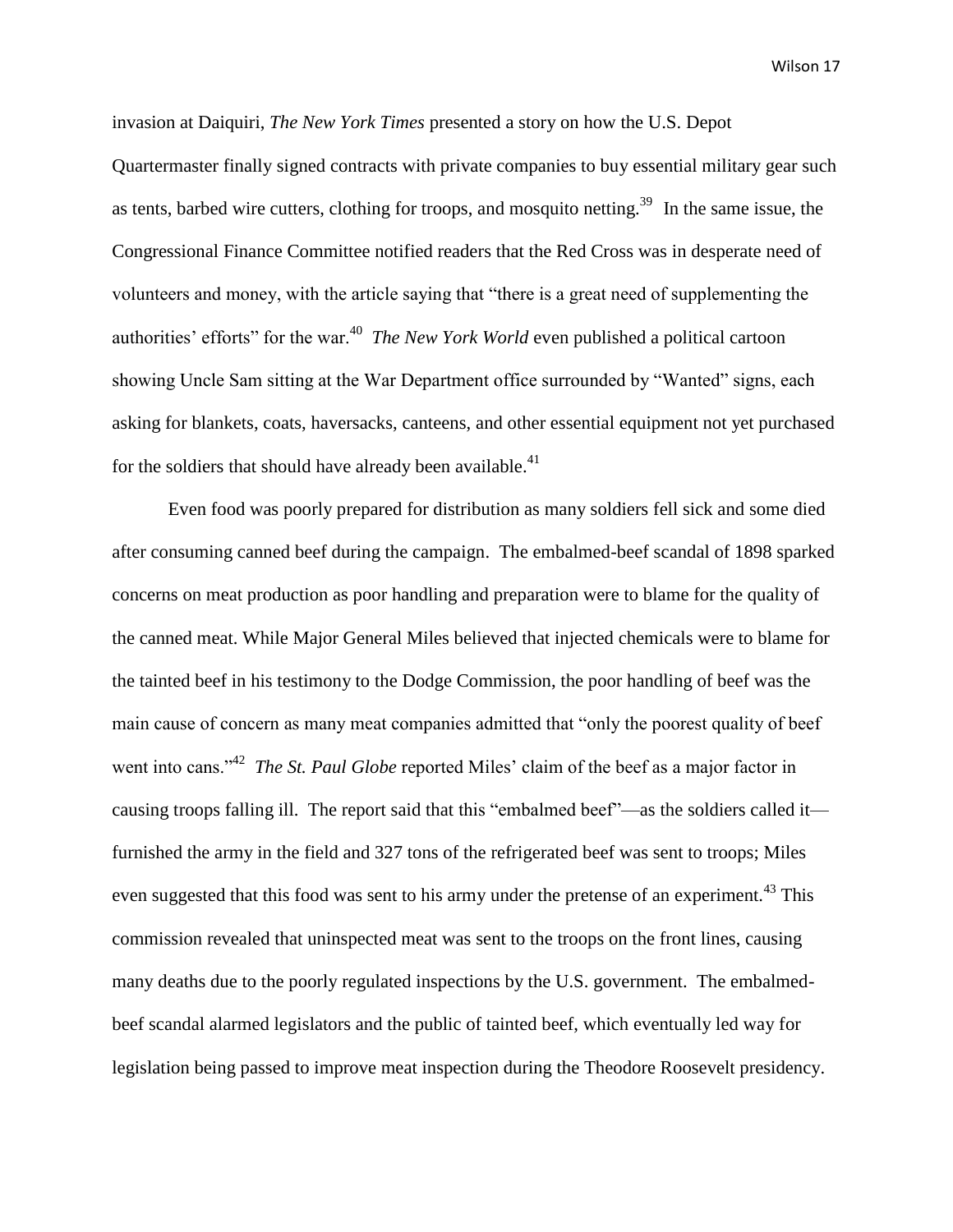Even though these supplies and support were contracted and on their way to troops, they did not arrive on time. For weeks before the invasion at Daiquiri, the Army's plan for the invasion was delayed due to supplies arriving days, sometimes weeks, behind schedule. The War Department was so disgusted that they sent an inquiry to investigate the delays in the supply chain when 400 railroad car loads of supplies ordered three weeks earlier did not arrive.<sup>44</sup> Before the Army could leave for war, it was already fighting an uphill battle obtaining the equipment and rations it needed.

These articles revealed important problems at this time. First, the United States Army was disorganized and unprepared to fight the war with Spain. It took the War Department two months before it began receiving equipment for its troops. Records show that the Army's departure to Cuba was supposed to begin on June 8; however, the Quartermaster General experienced great difficulty and confusion in getting the supplies from the railway cars and distributing them to the expedition to Cuba delaying the operation two weeks.<sup>45</sup> Some claim that this unpreparedness was due to the Army's focus on fighting Native Americans during the Great Indian Wars, patrolling the West while fighting an enemy that was small, dispersed, and heavily outgunned. The Spanish-American War changed the Army's focus as Americans fought against a European nation, causing a massive rush to modernize an army that had not fought another nation since the Mexican-American War in 1846 -1848. The war also was America's first time fighting in tropical warfare since U.S. General Winfield Scott's forces invaded the port of Veracruz, Mexico in 1847. Accustomed to deserts and moderate climates, military commanders in 1898 had no experience fighting in sub-tropical regions which caused problems with ordering accurate and reliable supplies for troops.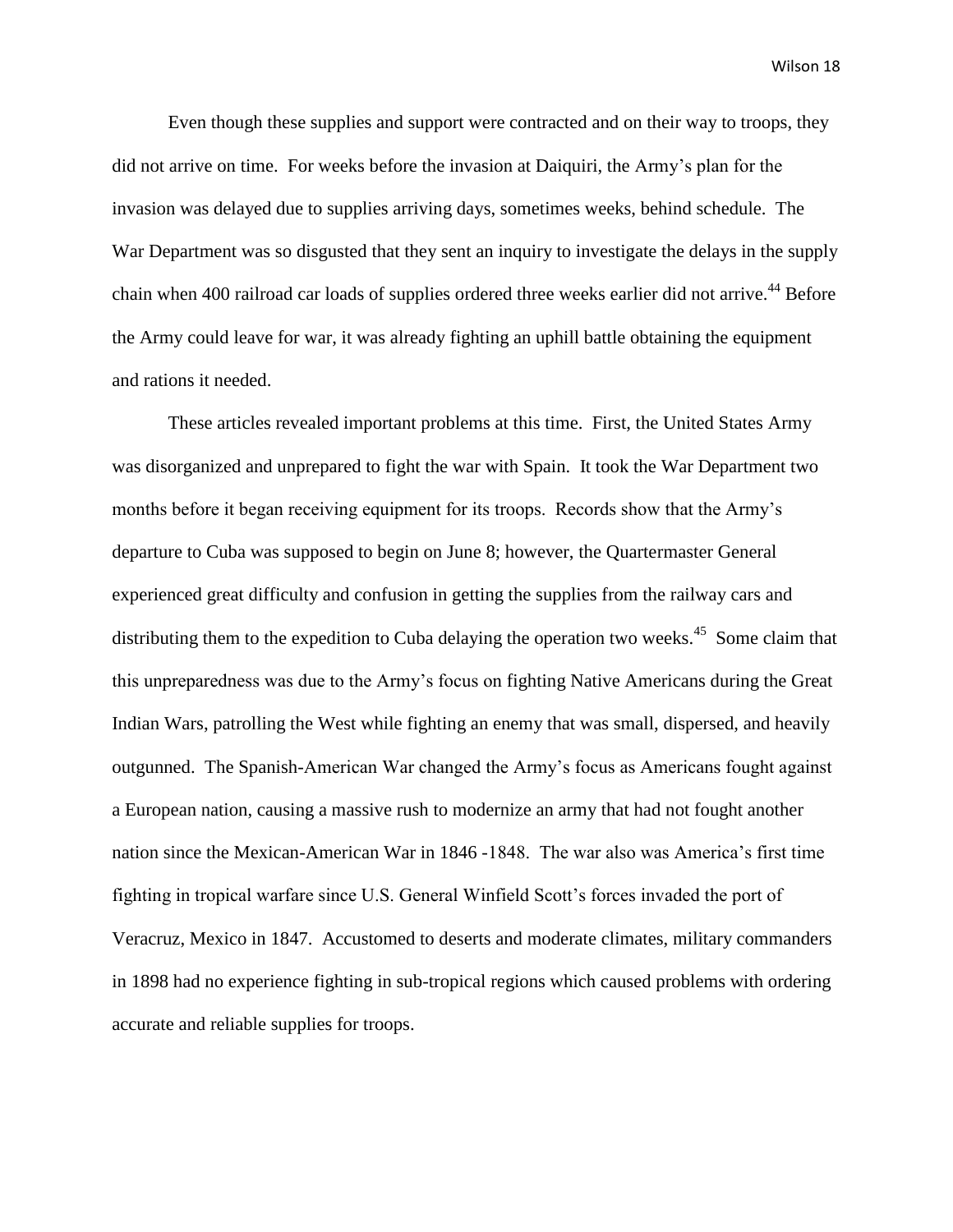Second, the military fought another war against the delays by the private companies, contractors, and railroads that transported and supplied the army in Tampa. A telegram sent to Washington from General Miles stated that among the stationary train cars located outside Tampa the vast majority contained ammunition, horse equipment, siege weapons, and commissary stores; one of these cars, containing uniforms and clothing, was at a standstill 25 miles away from Tampa.<sup>46</sup> Men were so restless and frustrated because of the lack of food and clothing that they began breaking into the cars to get supplies along with their commanding officers.<sup>47</sup> Tampa's railroad system was small with only one rail line entering the city, which explained the congestion of hundreds of railcars trying to operate on just one railroad line. This also brings the question why Tampa was chosen to be the headquarters when there was only one track to bring in supplies in the first place. Records show that the traffic jam of trains and the sloppy organization of the transfer of equipment caused chaos and disorder among the ranks, with troops looting items off the trains and destroying railcars. This angered the hundreds of men who arrived in Tampa who brought nothing with them—weapons, uniforms, or even blankets or tents—expecting the Army to supply those essential things for them. $^{48}$ 

Third, the war revealed the lack of communication between the Army and the Navy. Before the war, the Army and Navy rarely worked together; this was the first time in the late nineteenth century that both branches of the military had to collaborate since Veracruz and the Civil War. Even though the war forced the branches to work together, there were many issues that caused logistical problems during the land campaign. Frequently supply ships were late, which caused unrest among the troops already fighting in Cuba. A newspaper reporter for *The New York Times* stated on the front page that "the officers and men were completely out of rations" six days after the landings at Daiquiri and that the troops were "complaining bitterly."<sup>49</sup>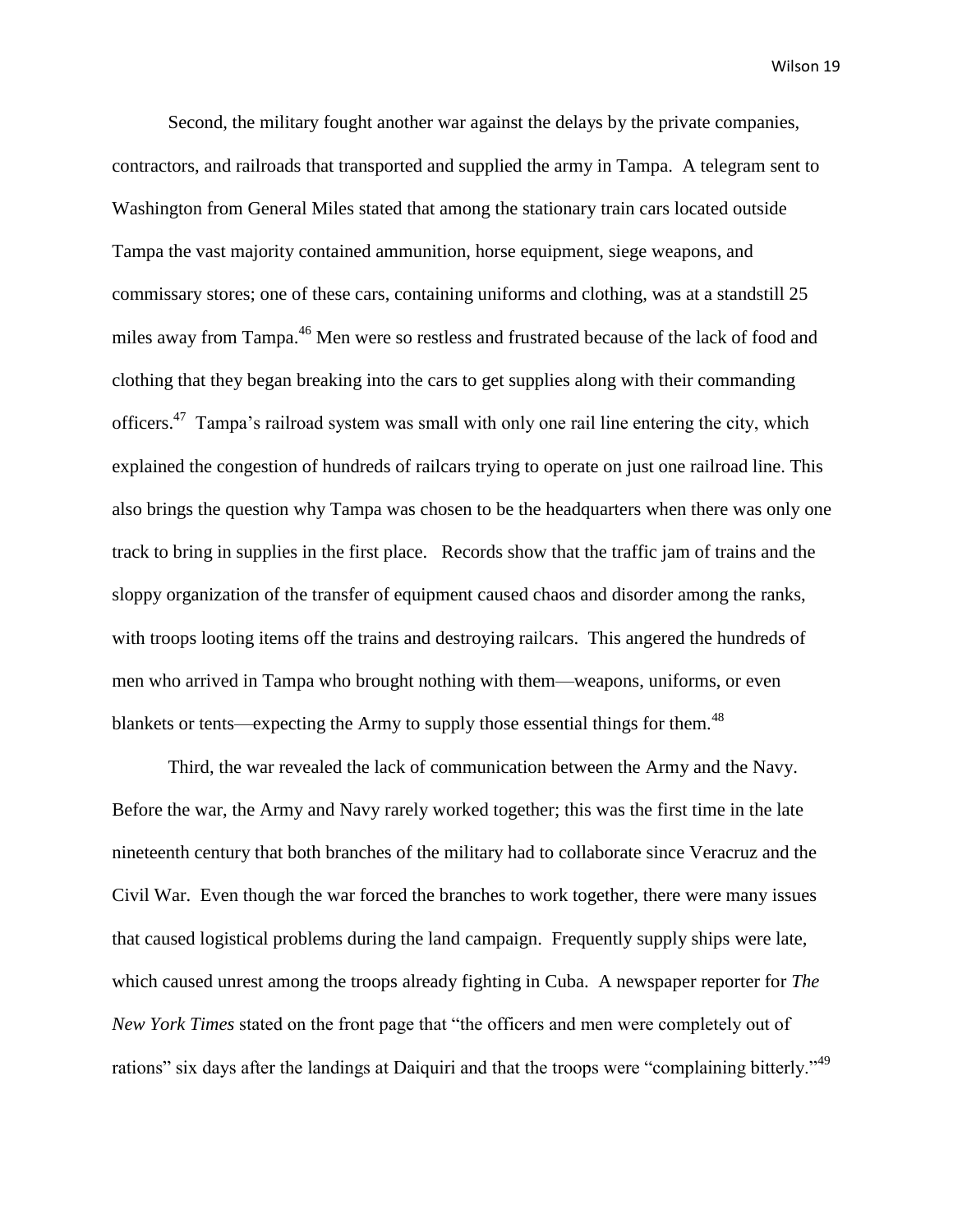One would think that the Army would consistently supply its forces on the battlefield, especially since it had already secured a beachhead and shipping lane six days after the successful landing in Cuba; however, this was not the case. The war acknowledged this miscommunication between the services and supply chains which would improve after the war.

To add to the chaos in supplying troops, army pack trains and wagons in Cuba were slowed or stuck due to what the army called "impassible roads," causing troops to go longer without rations and supplies.<sup>50</sup> This is an interesting vantage point since war records and telegrams do not mention impassible roads or road conditions except when General Shafter described the roads as just "dusty" when questioned by members of the War Department.<sup>51</sup> These problems, with the congestion of the railroads and delays in the contracts and ships to support the soldiers, prolonged the war possibly many weeks and the American public and the world learned about it through the newspapers.

Spain even knew of the United States Army movements and location in Tampa and that the Americans were on their way to Santiago. The Barcelona-based newspaper *La Vanguardia* posted that the American army was sighted near Key West and that they were on their way to the southern coast of Cuba; all of this information was published as early as seven days before the landings at Daiquiri. The article stated, "The War Department in Washington announced that from Cayo-Hueso [Key West] an expedition has already left with the majority of the American troops" and that the cavalry on those transport ships "will result in being not useful" in the thick brush and terrain of Cuba.<sup>52</sup> The next newspaper issue on June 16 provided more information on the troops by saying:

According to news reports from Washington, it is officially confirmed that two days ago General Schafter's expedition left Cayo-Hueso. It compose[d] of 32 big transports with more than 46 ships in total carrying Captain Taylor. It is said that the expedition will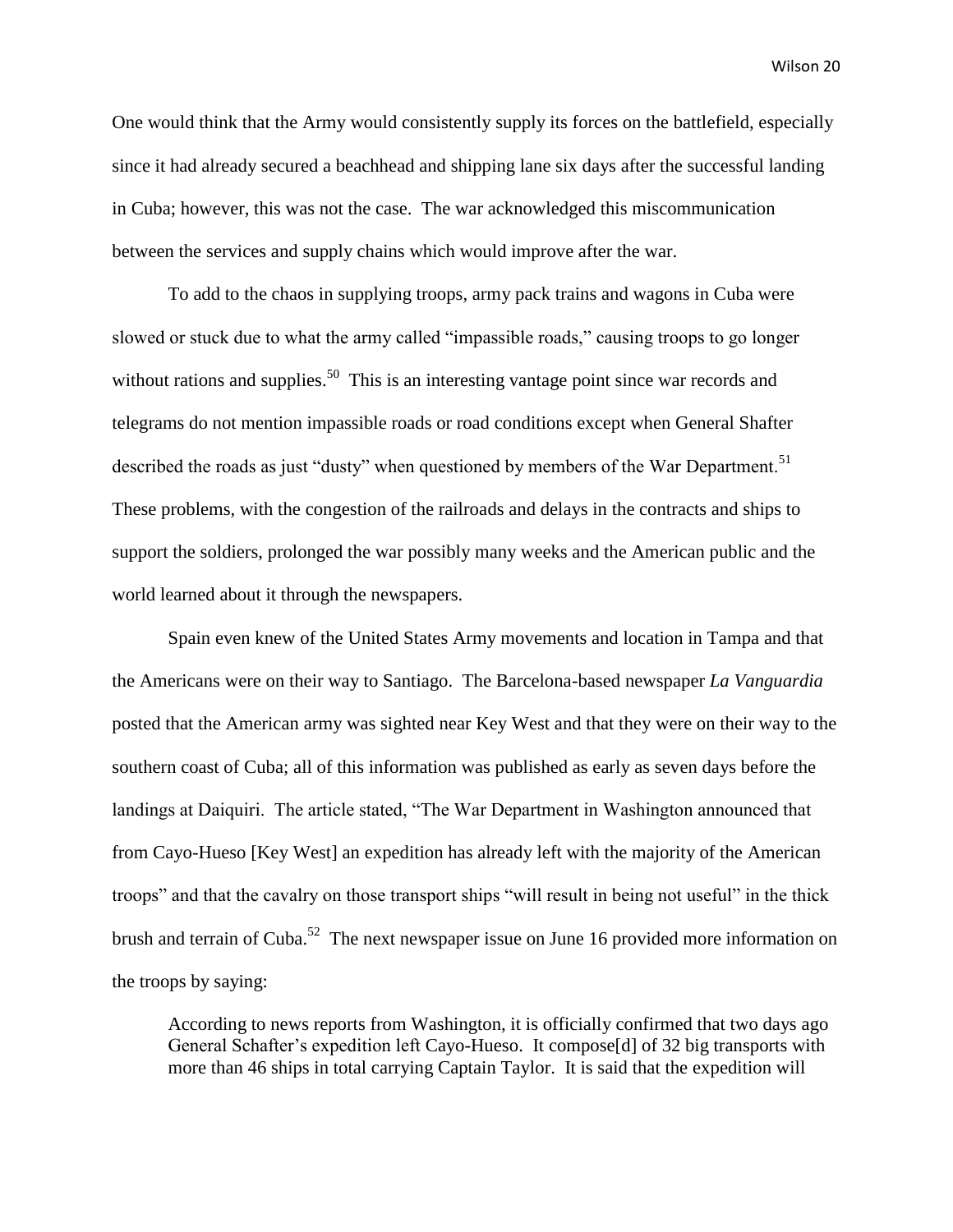arrive on Wednesday [June 23] at dawn. . . Schafter's expedition will land near the Bahia de Baconal, between Guantanamo and Santiago.<sup>53</sup>

Other newspapers across Spain confirmed the United States Army's departure from Florida to Cuba, especially the newspaper *La Correspondencia de Espana,* one of Spain's major newspapers from its capital in Madrid. It stated even more information a day earlier than *La* 

## *Vanguardia* by saying:

It is official from Washington that the [United States] army under Shafter has left Cayo-Hueso and is in route to Santiago de Cuba. The same official note says that the expedition contains 773 officials and 14,564 soldiers. There are 32 transports escorted by 16 warships. The army consists of 16 regiments of regular infantry, two volunteer regiments, and one cavalry. The [Spanish] ministry of war has officially announced a second expedition is under way. . . a telegram from New York confirms Shafter's plan by landing near Bahia de Baconal with his important forces.<sup>54</sup>

This article continued by being even more specific in the numbers of troops and officers, the types of ships in the expedition, and the types of troops preparing to land in the coming days. This information came from London newspapers and was dispatched to Spain, according to the article. What is astonishing is that these numbers matched the official reports from the United States War Department records perfectly, with all the numbers of troops and officers adding up to 15,337, the exact same number listed in the war records. It is puzzling to know how such important information leaked out, especially the precise number of men and ships and the location of the landings.

These articles confirm the fact that the Spanish knew almost one week in advance when and where the U.S. Army was going to land. Even though one report predicted the wrong date of the landing (it was only one day off) and, probably the most intriguing part of the article, the Spanish knew in advance the general location of the landings. One would believe that the Army would attack Havana or land on the northern coastlines due to its close proximity to the United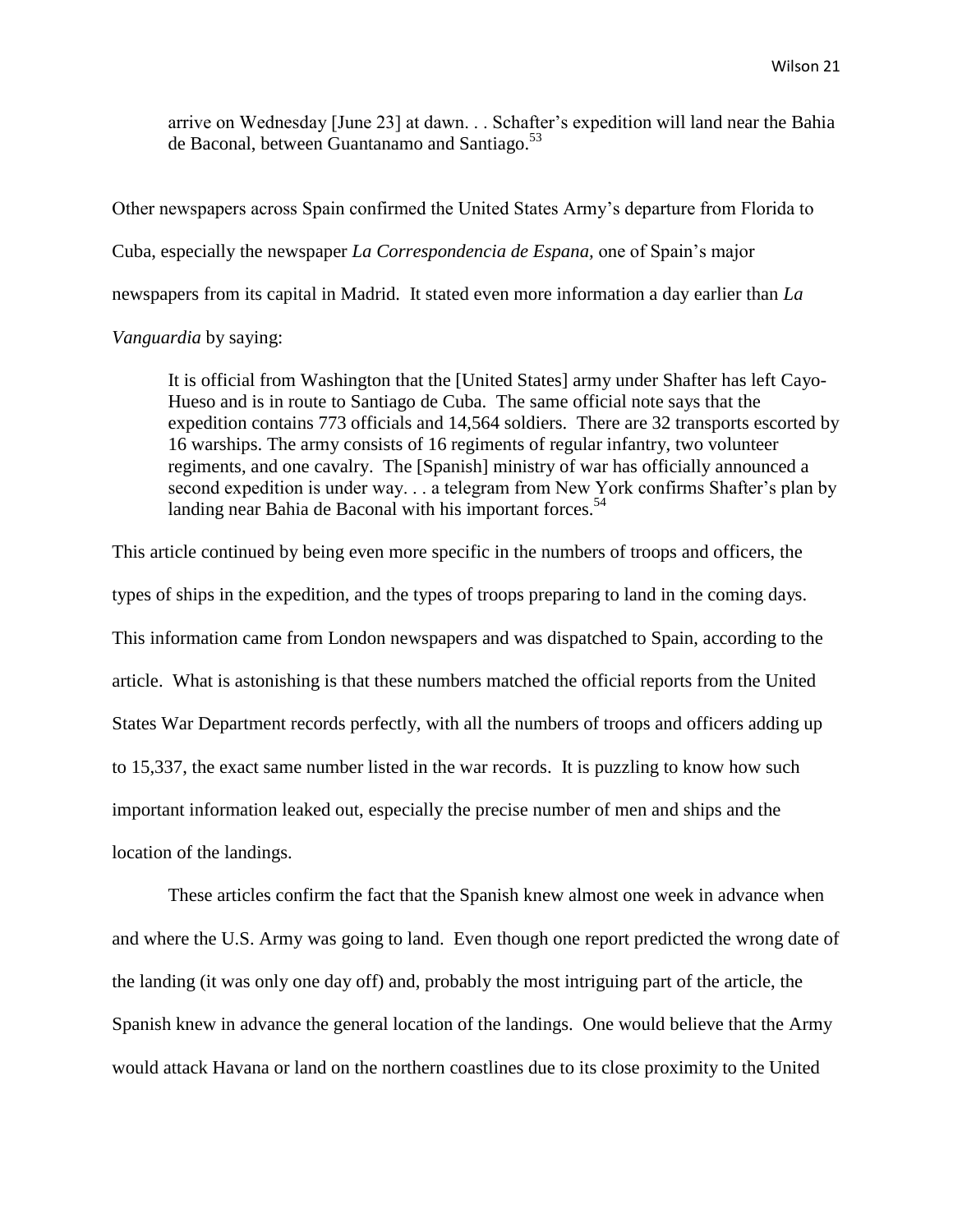States. Santiago de Cuba—located on the southern-most coast of Cuba—was far away and risky to send thousands of troops and transports. The Bahia de Baconal is less than ten miles away from the landing site at Daiquiri, according to official War Department maps.<sup>55</sup> Despite not identifying the correct location of the landings at Punta Berraco (the coastal location of the landing near Daiquiri), the Spanish were only a few miles off their prediction.<sup>56</sup>

One should wonder how the Spanish were nearly accurate on the exact landing area of the U.S. Army and how they received this information nearly a week before the event. The War Department records confirmed that 48 transports and warships made up the convoy toward the southern coast of Cuba; the Spanish were off by just two ships in their intelligence observations.<sup>57</sup> It is hard to believe how such top secret military orders and plans were leaked to sources as far as Spanish and European audiences. How could information slip past U.S. military censors or be leaked to newspaper companies, endangering American troops?

American newspapers even belittled their Cuban allies at times during the war. There were a few instances where newspaper reporters insulted the Cuban revolutionaries on their work ethic and willingness to fight and went as far to publish these views. On top of that, the newspapers also tried falsifying reports of potential war crimes that did not happen, initiating claims of barbarous acts by the Spanish Army through the practice of yellow journalism.

*The New York Times* published an article that described the Cuban rebels in the eyes of a reporter. According to the story, the Americans pushed on into the fight while the Cubans sat around and relaxed. The article degraded the Cubans as lazy and unmotivated to fight. On the front page of the *Times*, the reported stated:

The Cubans . . . seem to be utterly worthless. All day they sit in the shade of their palmthatched camps, and at night they smoke cigarettes and gorge on Uncle Sam's rations, while in the sight of Uncle Sam's boys, with empty stomachs and not a bit of tobacco in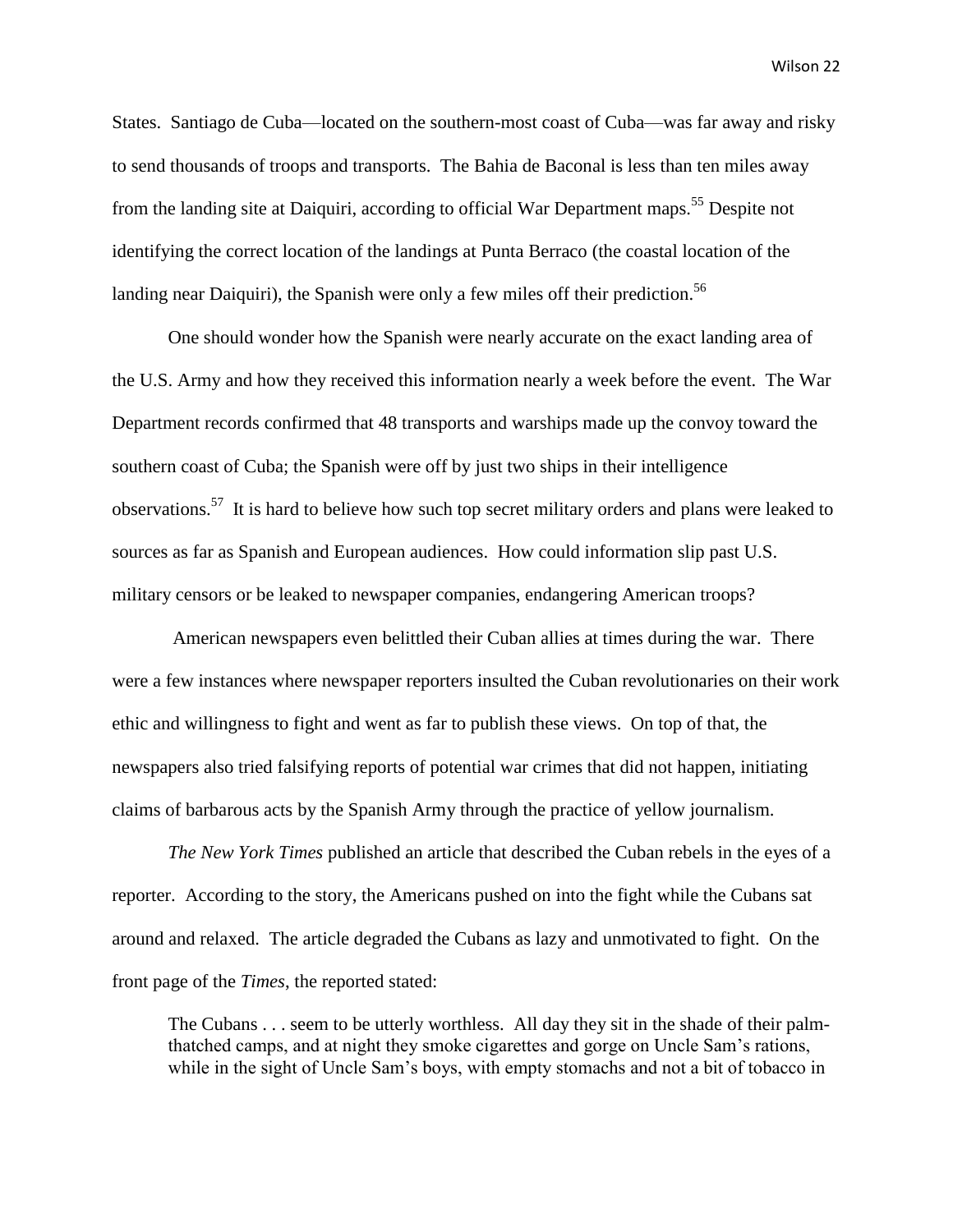[the United States' soldiers'] pipes, build roads all day under the blazing sun and sleep on their rifles  $\ldots$  at night.<sup>58</sup>

The fact that reporters scorned Cuban troops—many who have been fighting for years for independence—and then went as far as to publish it in a well-read newspaper would be very frustrating and appalling to Cuba's morale and trust in the United States. One could say that Americans had no room to talk in such a manner, especially since the United States was completely unprepared to fight and that it took nearly two months before they could assist the Cubans in a land campaign. Also, it is highly likely that the Cuban troops were practicing the *siesta*, the Spanish tradition of resting during the hottest parts of the day. With scorching temperatures and humidity levels at its apex during the afternoons, the Cubans rested while the American forces—used to working all day in a moderate climate without resting—battled the intense weather. This is a clear sign of cultural differences between the two allies, as United States forces and reporters were not familiar with the climate or culture of the island. There is no evidence that Cubans responded to the article, but it could possibly have soured relations.

Another more stereotypical example of scandal and disgrace was the fictional stories of war crimes and mutilation of bodies. Early on in the fighting, a newspaper correspondent from *The New York Sun* said that he saw the remains of killed Marines that had been "mutilated barbarously" causing horror among troops about Spain's treatment of the dead.<sup>59</sup>

This caused much commotion among the newspapers across the country. From New York and Washington, D.C, to Texas and Nebraska, the newspapers reported on the disfigurement of U.S. Marines angered the country. A congressman from Minnesota wrote to the Secretary of the Navy to bring this to the Senate to inform them of the mutilation of the Marines after their death and transmit official correspondence and reports on the matter.<sup>60</sup> The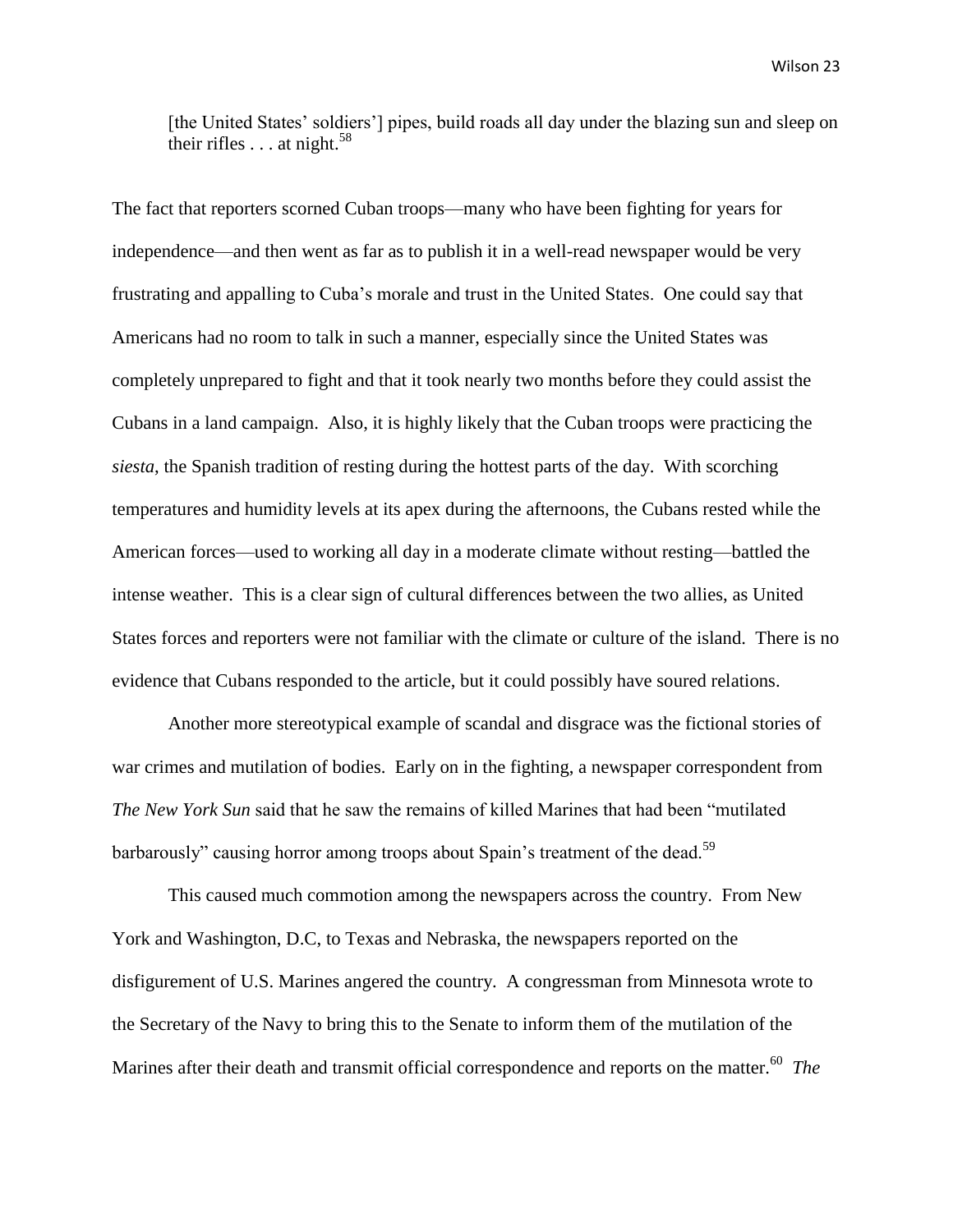*Houston Daily Post* reported, "The officials [in Washington] were very reluctant to believe that the Spaniards who fought the Marines at Great Heights had been guilty of the horrible barbarism of mutilation of the bodies of the soldiers."<sup>61</sup> *The Sun* expressed the most outrage by saying,

To mutilate the dead of the enemy is not merely to hack it with knives and swords, according to the definition by army officers, is to commit atrocious indignities to it. The Indians [Native Americans] practice mutilation it its most depraved form on their enemies, but among civilized nations such deeds are usually punishable by death. $62$ 

This is classified as yellow journalism because there was no evidence to support the claim. There were also no pictures or photographs of the bodies as proof that the atrocities happened as reporters quickly wrote down what they saw and sent it back to New York. Before a surgeon or a medical professional could examine the bodies, reporters already cried foul and determined that the Spanish troops were barbarians.

These claims would be proved false when the U.S. Surgeon General conducted a full autopsy of the dead soldiers. *The New York Times* reported that an army surgeon wrote a letter to Surgeon General Van Reypen describing the victims of the so-called "atrocities" on the hospital ship *Solace*. In a letter written to *The New York Times*, the report said the bodies were not mutilated but were results of special, altered bullets. The surgeon declared, "The wound of exit is an entirely different wound from that made by a Lee rifle. It is a very ugly opening, and it led some to suppose the first dead had been mutilated. This is now believed to be an error."<sup>63</sup> Three days later, Admiral William T. Sampson confirmed the surgeon's observations in a telegram to Washington which said, "It is reported to me that the apparent mutilation was probably due to the effect of small calibre bullets fired at short range, and I withdraw the charge of mulitation."<sup>64</sup> It is difficult to tell if journalists either knew that these bodies were not mutilated and then they altered the stories or if they reported on what they saw. Some could say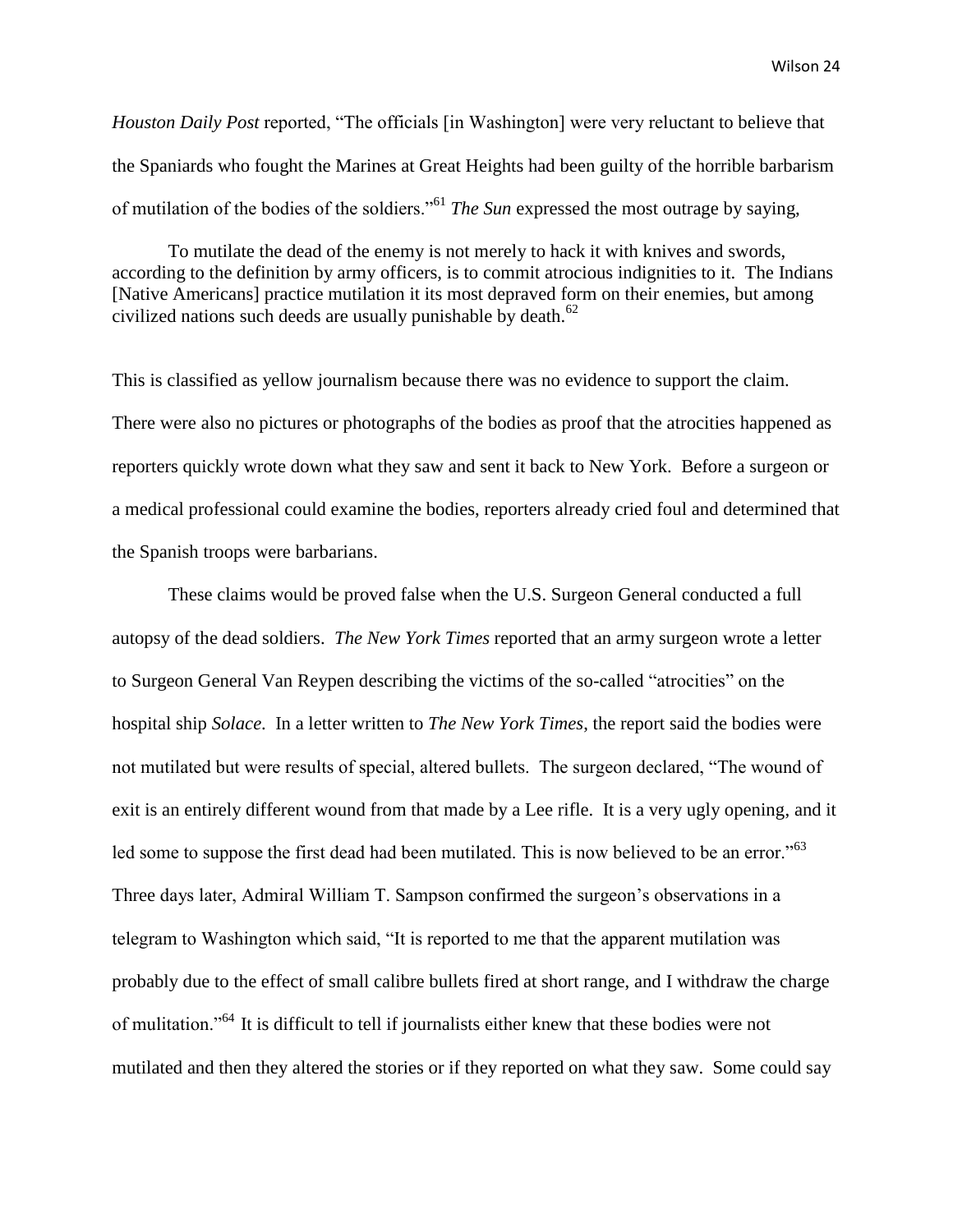that reporters were even influenced by observations from U.S. soldiers on the battlefield. Regardless of whether or not this inaccurate information was published on purpose, this story was printed without immediate fact checking, which caught major attention from readers back home.

There are many theories that could answer this mystery bullet; however it is highly likely that these wounds were the results of what historians call "dumdum bullets." These bullets were altered by hand in a way to have similar effects to an exploding projectile causing enormous damage to the body to aggravate wounds and increase the suffering of the wounded.<sup>65</sup> The descriptions of its effects match the reports published from the Hague Declaration of 1899, which outlawed the use of the dumdum bullets in warfare. During the Spanish-American War, these bullets were still legal and it continued to cause terror throughout the Cuban land campaign.<sup>66</sup>

By the end of June, the U.S. Army was closing in on the city of Santiago de Cuba. The closer the troops reached the city, the more intense the fighting became and the battle casualties increased as swarms of Spanish attacked from the bushes and fortified positions. The Americans underestimated the morale of the Spanish forces as the U.S. Army faced numbers that completely outnumbered their own. On June 24, Colonel Theodore Roosevelt's Rough Riders and around 1,000 Americans stumbled upon Spanish forces that were estimated over 2,000 strong in an immense ambush at Sevilla Heights near Juragua five miles outside Santiago de Cuba.<sup>67</sup> The American troops took on a Spanish force that was willing to fight back, which represented a major change in Spanish tactics, especially since the first few days after the Daiquiri landings there was little resistance and that many American newspapers claimed that the Spanish were on the brink of surrendering. Because of their focus and discipline, the American soldiers stood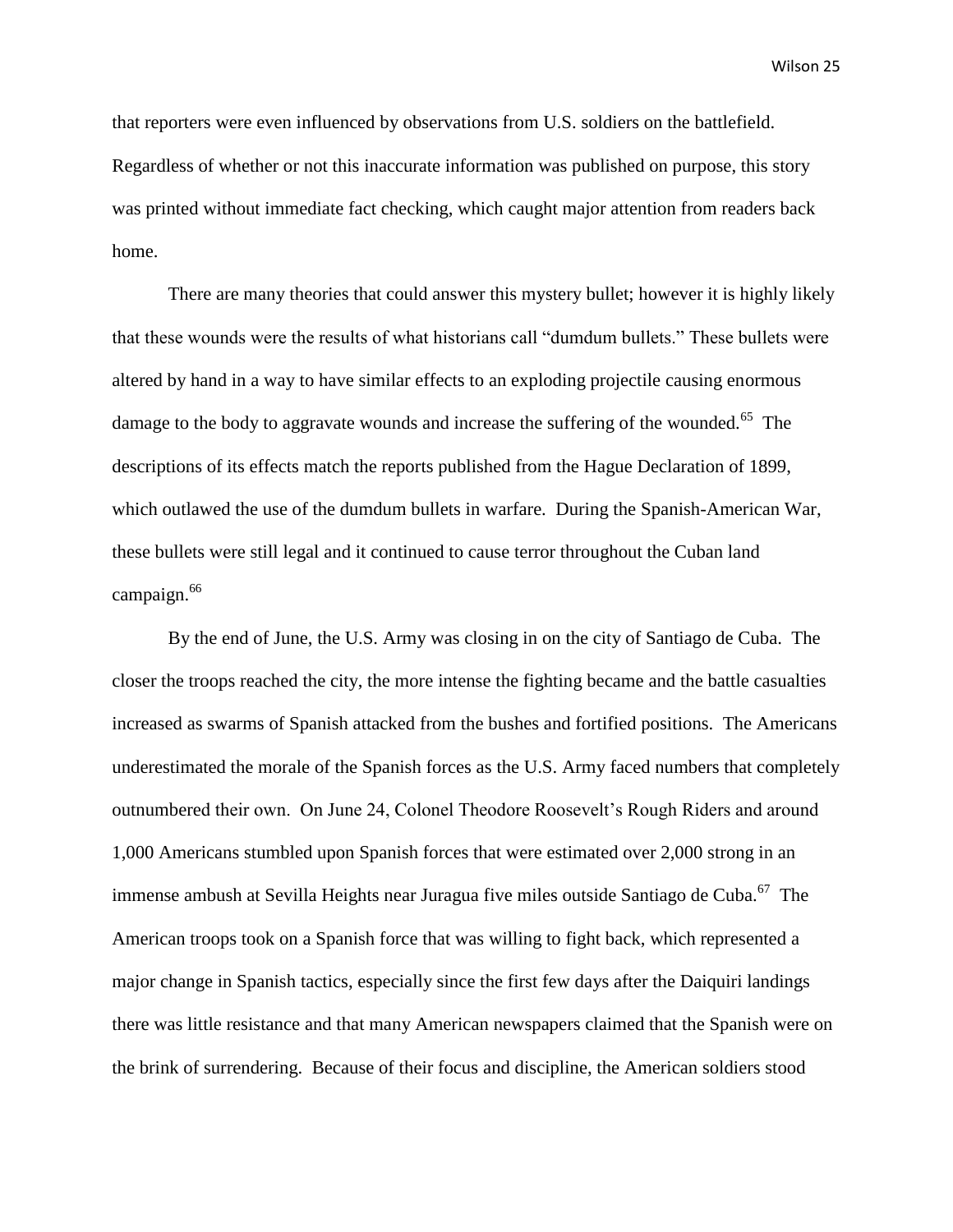their ground and repulsed the attack; one newspaper correspondent wrote, "When attacked they were hysterical and half out of their minds. All courage would have been scorched out of less thoroughbred men" and they pushed back the Spanish forces despite being outnumbered two to one.<sup>68</sup>

The Spanish reached a different conclusion regarding the battle by claiming a Spanish victory and declaring Roosevelt's account of the battle false. A Spanish correspondent said that Washington received news of an American defeat at Sevilla Heights and President McKinley sent letters of condolences to the families of the fallen soldiers, even mentioning the name of a soldier who was killed in the surprise attack. The article also claimed that Roosevelt censured information—such as changing the outcome and altering of numbers of troops, since it was impossible to tell exactly how many Spanish troops fought in the engagement from his point of view— about the battle and that his negligence on the field had contributed to the American defeat.<sup>69</sup> Regardless of what the Spanish wrote, Roosevelt and his men were able to share their self-proclaimed great victory through the newspapers as Americans read of the heroic actions of their soldiers.

However, other American soldiers were not so lucky in the advance towards Santiago de Cuba. In many cases, American soldiers were either in full retreat after the attack or were nearly wiped out by Spanish forces. Spanish correspondents claimed the U.S. forces were in a critical situation since the Spanish conducted constant night attacks and the rebels failed to support the Americans when needed, causing the Americans to fall back to the coast.<sup>70</sup> *The Atlanta Constitution* published an article of the accounts of some soldiers who escaped death and were forced back to the safety of the beaches where American gunboats could protect them. One reporter wrote that United States forces had lost an engagement and the situation was considered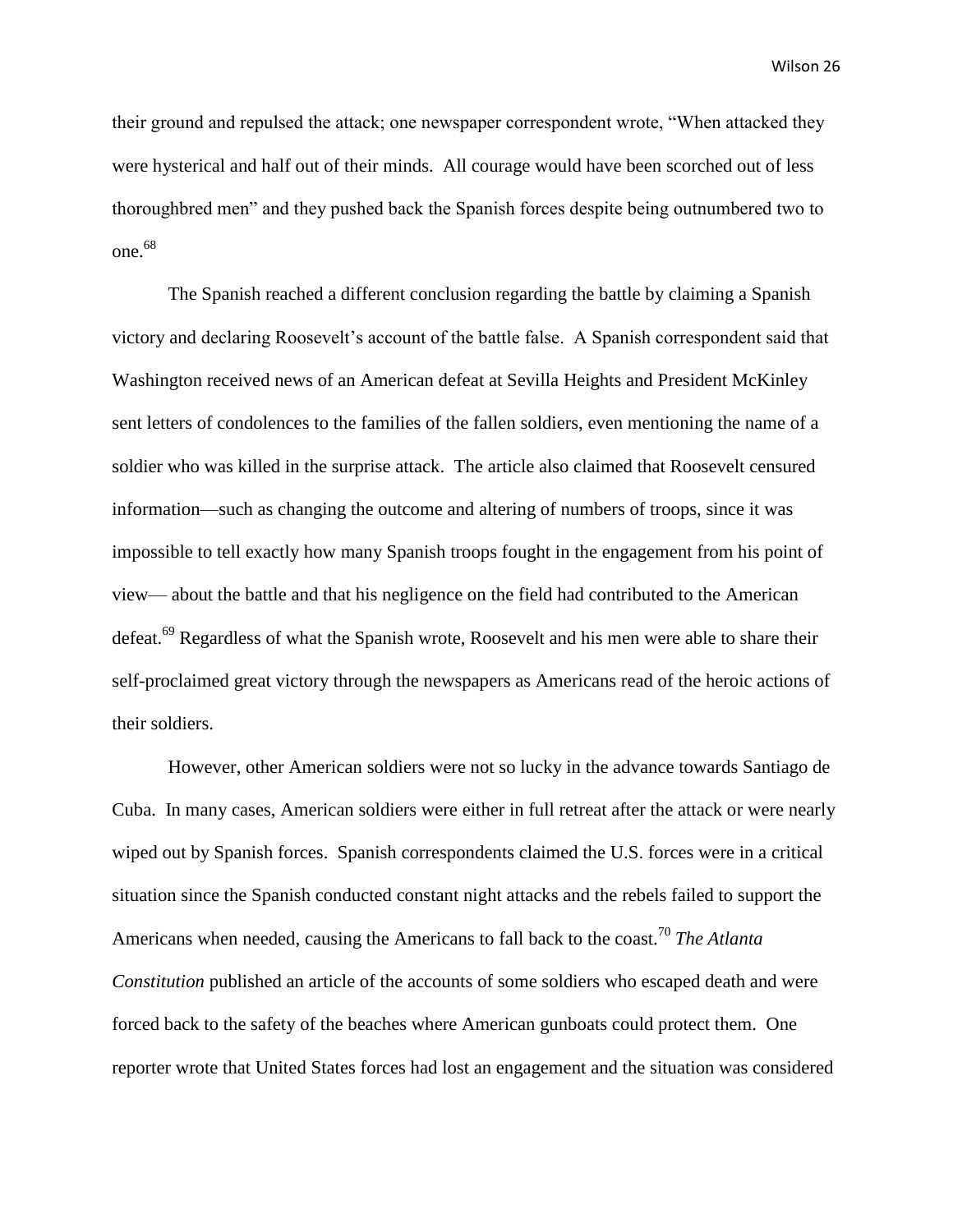desperate as the soldiers conducted a full-out withdrawal back to the coast.<sup>71</sup> At one point, many Marines were placed in danger of "being driven into the sea" and faced possible annihilation which led to many soldiers becoming disheartened of the operations and the war itself.<sup>72</sup> Not only were troops exhausted from the constant fighting and limited amounts of sleep, they were disappointed in the military command's decision of not backing up its forces when summoned. In other words, the soldiers were fighting without any rest or reinforcements for days. One correspondent wrote, "Were it not for the protecting guns of the fleet the [troops] would be annihilated by the Spanish troops in overpowering numbers from Santiago de Cuba.<sup>773</sup>

The act of relieving battle fatigued troops on the front lines was a necessary action to increase morale, by rotating fresh troops to replace tired forces, and ensuring a constant supply line to support frontline operations. However, in the case of the United States Army during the war, commanders had a difficult time reinforcing its soldiers from the beginnings of the operations in Caimanera up to the very end of the war. Despite having a beachhead in Daiquiri and enjoying naval superiority throughout the entire campaign, American forces complained about having little or no access to reinforcements when requested and were bitter about the slowness of the arrival of supply trains. American readers learned about these problems straight from correspondents who could have compromised military operations giving the Spanish an edge given the information of poor American command and control and especially logistical support operations.

At this time, U.S. forces had to advance through dense jungle terrain to surround Santiago de Cuba. Since railroads and waterways were unavailable in southern Cuba, the Army referred to traditional means to transport supplies by using pack animals, such as horses and mules, to carry supplies across the American West. However, the pack animals were affected by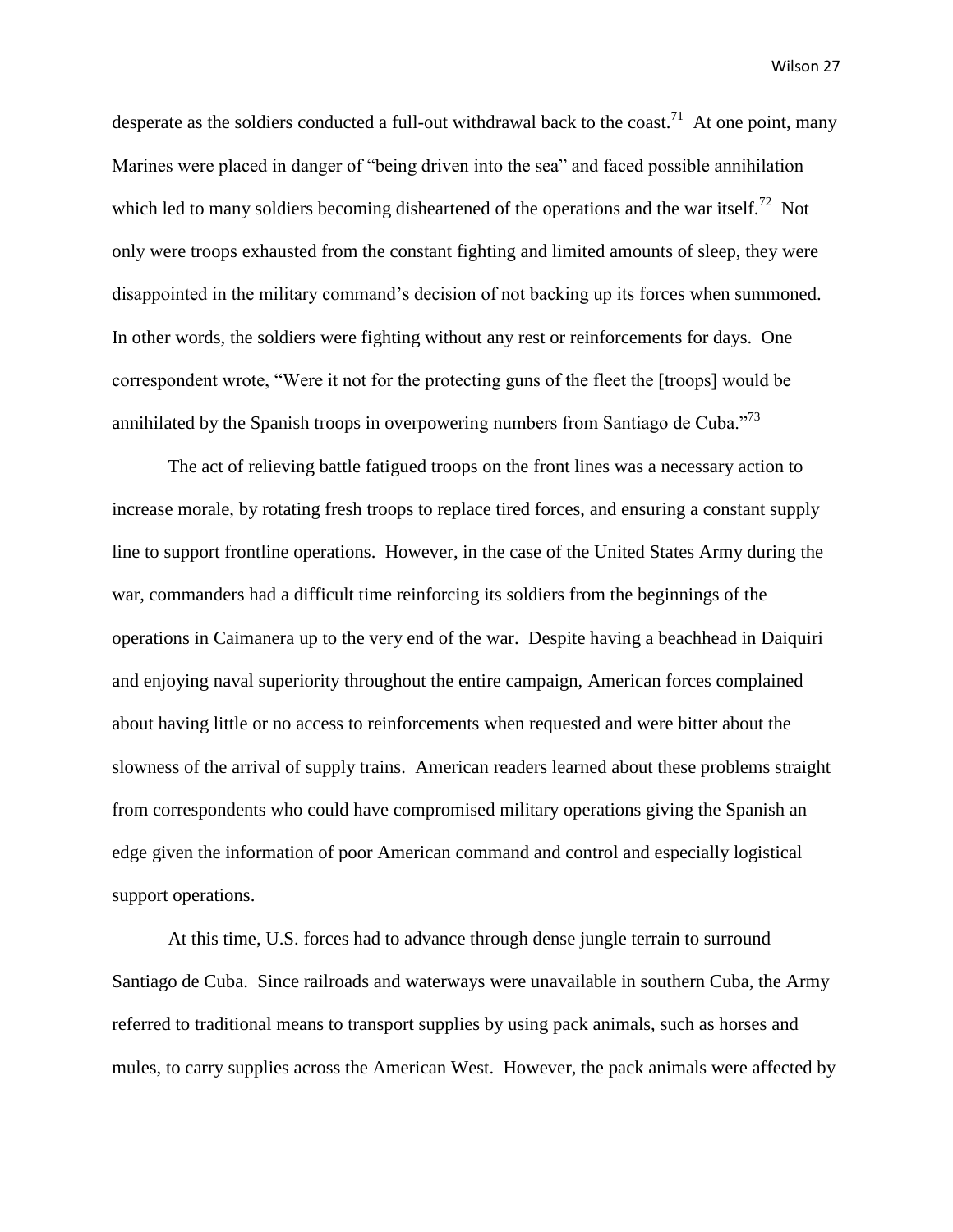the climate and terrain just like the troops. Many horses and mules succumbed to tropical diseases which undermined operations and stalled Army advancements. In fact, many pack animals were killed during the beach landings at Daiquiri when many were thrown overboard due to poor planning in Tampa. These logistical problems slowed down Army advancements, causing major issues on the road to Santiago de Cuba.

The Marines were fortunate to have their operation in proximity to the sea where gunboats covered their advance. However, as the Army advanced farther inland they left the range of the gunboats and help from the Navy and they relied on reinforcements, local Cuban guides, and revolutionaries to ensure their safety. These factors proved to become major issues as the troops advanced closer to Santiago de Cuba. When Roosevelt and his forces were ambushed by a superior Spanish force outside the town of Juragua at Sevilla Heights, he was almost fourteen miles away from naval support and hours help away from any reinforcements at Daiquiri. The Americans relied on Cuban insurgents and some soldiers claimed that the Cubans led them to the ambush site.<sup>74</sup> The Spanish command believed that the Americans could not advance or survive without the help of the Navy covering their moves, which gave the Spanish an even playing field. One would believe that the Spanish correspondents were correct in this observation since most of the deadly fighting took place farther inland out of the reach of the American naval artillery. This information was shared with millions of readers around the world revealing that the U.S. military was at a disadvantage without the assistance of the Navy.

An analysis of the Cuban land campaign cannot be completed without explaining the influence of yellow fever and its effects on both sides. It is interesting to find that the official war records do not mention yellow fever as a major factor in the number of deaths for the Americans as it only states the number of men killed and wounded in battle.<sup>75</sup> Why the War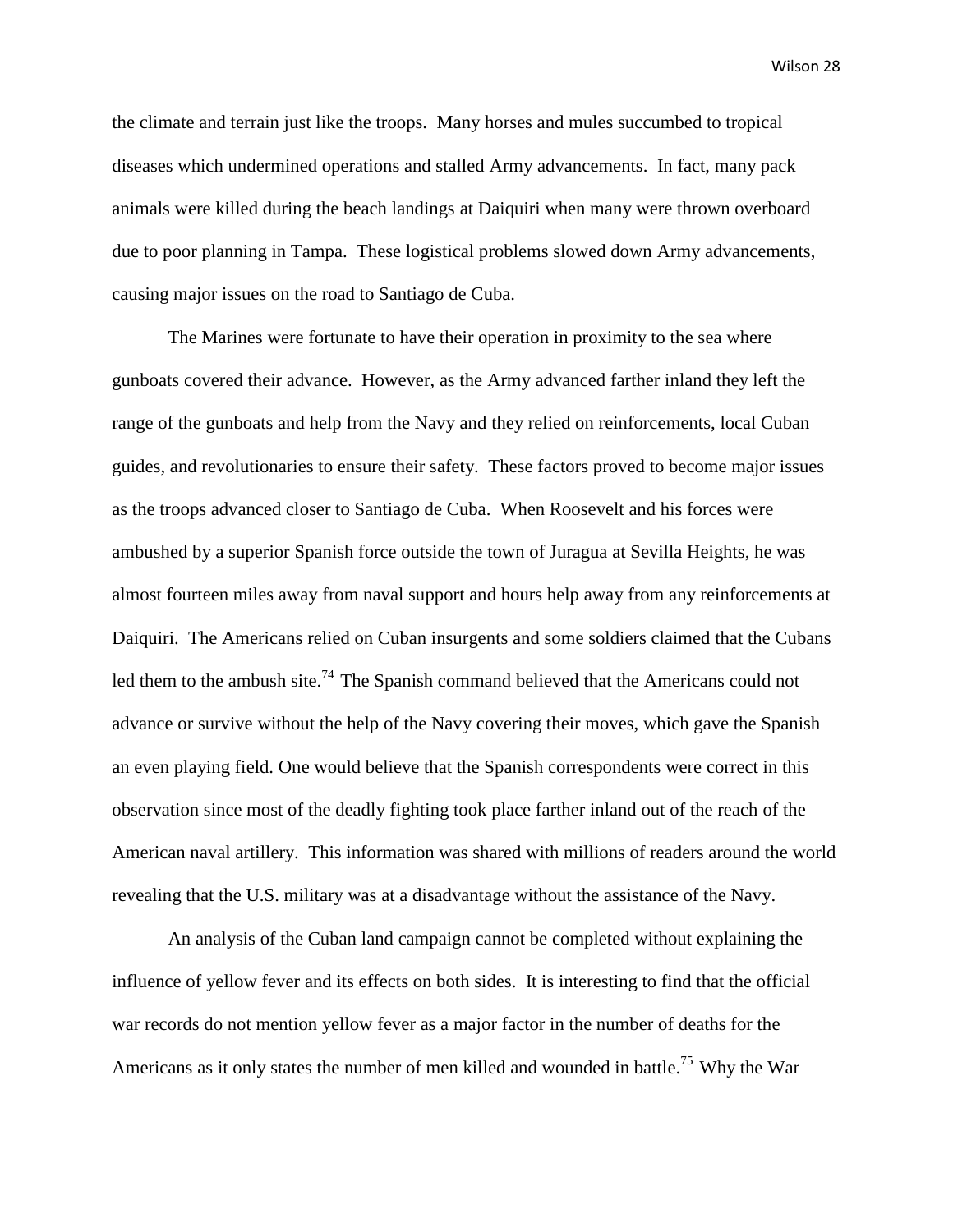Department left the disease out of the records is fascinating because newspapers from both Spain and the United States mentioned numerous times the deadly influence of the mosquito-borne disease that left countless numbers of soldiers affected as well as thousands dead. This viral disease is prevalent throughout Latin America as mosquitoes transmit the disease to humans and other animals; if not treated or recognized in time, anything from mild symptoms to severe illness and death are imminent. $^{76}$ 

At this time, Army doctors claimed that yellow fever was caused by filth and dirty conditions. Cleanliness and sanitary conditions were thought to be the best way to prevent the disease, and in an interview with the Surgeon General Van Reypen of the Navy Department, a newspaper correspondent stated the following:

Santiago [de Cuba] is about the least healthful place in Cuba, and the greatest caution must be observed as soon as the place falls into the possession of the United States. There is no sewerage; dead cats and other carcasses are seen in the streets which are used as latrines and . . . the harbor is never cleansed. In view of the danger of yellow fever, [Dr. Van Reypen] thinks that our soldiers ought to prevent from occupying the city and required to make their camps in the neighboring hill country.<sup>77</sup>

In order to protect themselves from the yellow fever, the Marines burned an entire village when they first landed to prevent the spread of the disease.<sup>78</sup> Without the knowledge of mosquitoes being the culprits, soldiers had to fight the Spanish and the paranoia of yellow fever which affected thousands of soldiers in such a short war.

Spanish and loyal Cuban forces, which were mostly immune to the disease through natural or acquired immunity, saw the effect of yellow fever on the American soldiers as a major advantage in warfare and did not hesitate to report the pandemic that swept through the invading American expeditionary force. Spanish correspondents notified its readers that symptoms of yellow fever were spreading among American soldiers, even on naval ships anchored off the coast. Private telegrams to Madrid intercepted by reporters said that yellow fever was raging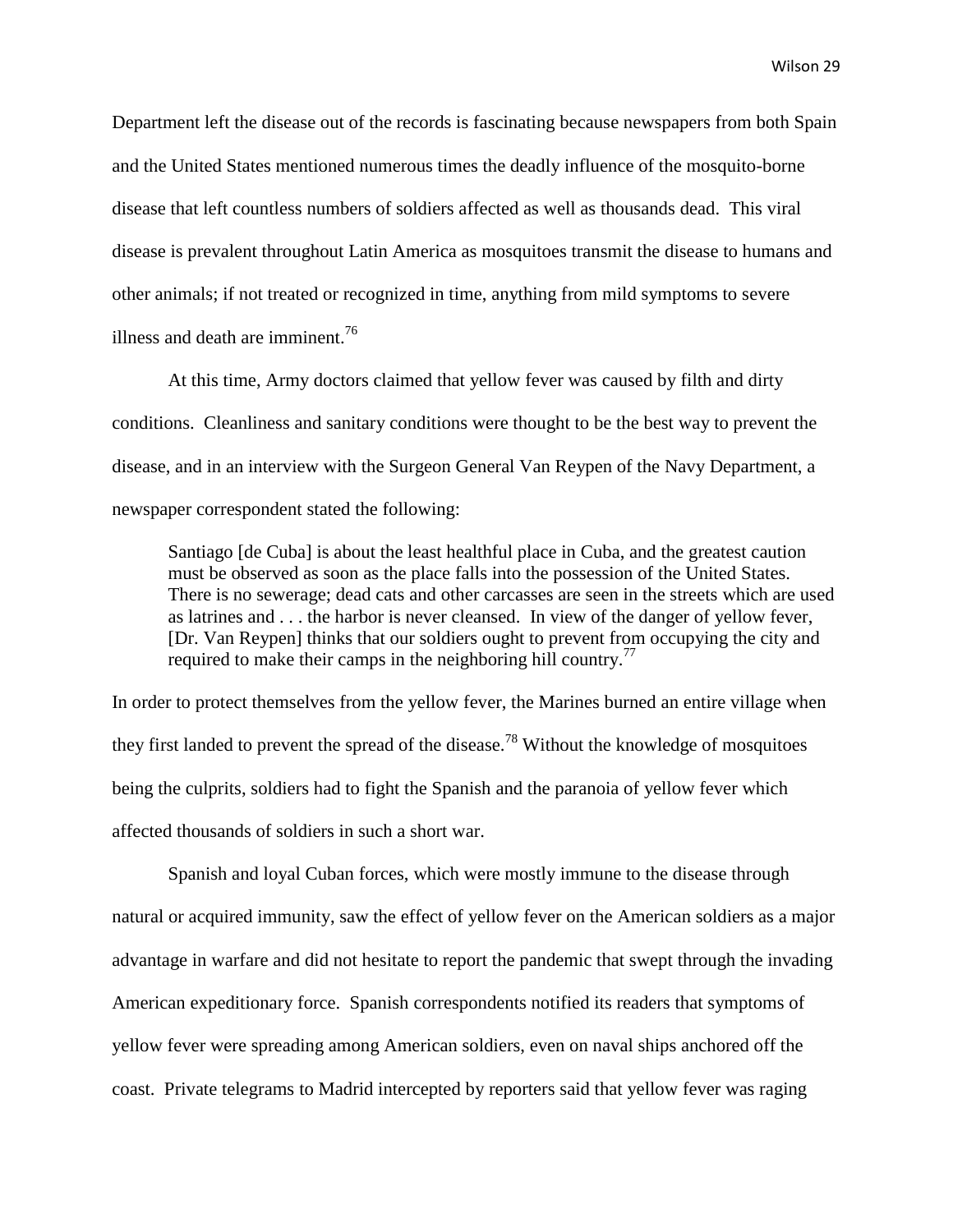among the encamped Marines and spread to the nearby ships where several cases were reported.<sup>79</sup> The Spanish believed that this disease—which the Americans had no immunity or vaccine for at the time—was so lethal that it would decimate the American forces before they could continue the invasion of Cuba.<sup>80</sup> The pro-Spanish newspaper *La Bandera Espanola* in Santiago de Cuba said that yellow fever was rampant in the U.S. ships blockading the island, saying that there was "absolutely reliable news…that 40 deaths have already occurred" due to yellow fever on the American ships.<sup>81</sup> One could say that the Spanish used the mosquitoes as a form of biological warfare against their enemy which claimed the lives of thousands of U.S. soldiers while the Spanish waited in heavily fortified earthworks and fortresses.

What made yellow fever so influential in the coverage of the war was that the War Department seemed to cover up the disease. This is not a surprise since the Surgeon General and Red Cross did not have a cure for it, let alone know the source of the disease. Reporting high casualties to a disease without a cure could have caused panic in the United States and reveal disorganization of military officials and the Red Cross. American newspapers undermined the policy of keeping the illness a secret as reporters kept mentioning this disease as a nuisance and problem on the front lines. *The Omaha Daily Bee*, for example, mentioned that as the battle for Santiago was underway, yellow fever and dysentery appeared and swept through American troops as 40 soldiers were hospitalized.<sup>82</sup> Without official numbers from the War Department, it is difficult to find an accurate number of the total affected, but some sources say that the disease claimed the lives of over 5,000 soldiers while battle-related deaths were only  $345.^{83}$  The statistics gave a different view point of the war as Americans realized that many of their soldiers were dying not on the battlefield but from diseases that were still unknown to modern medicine at the time.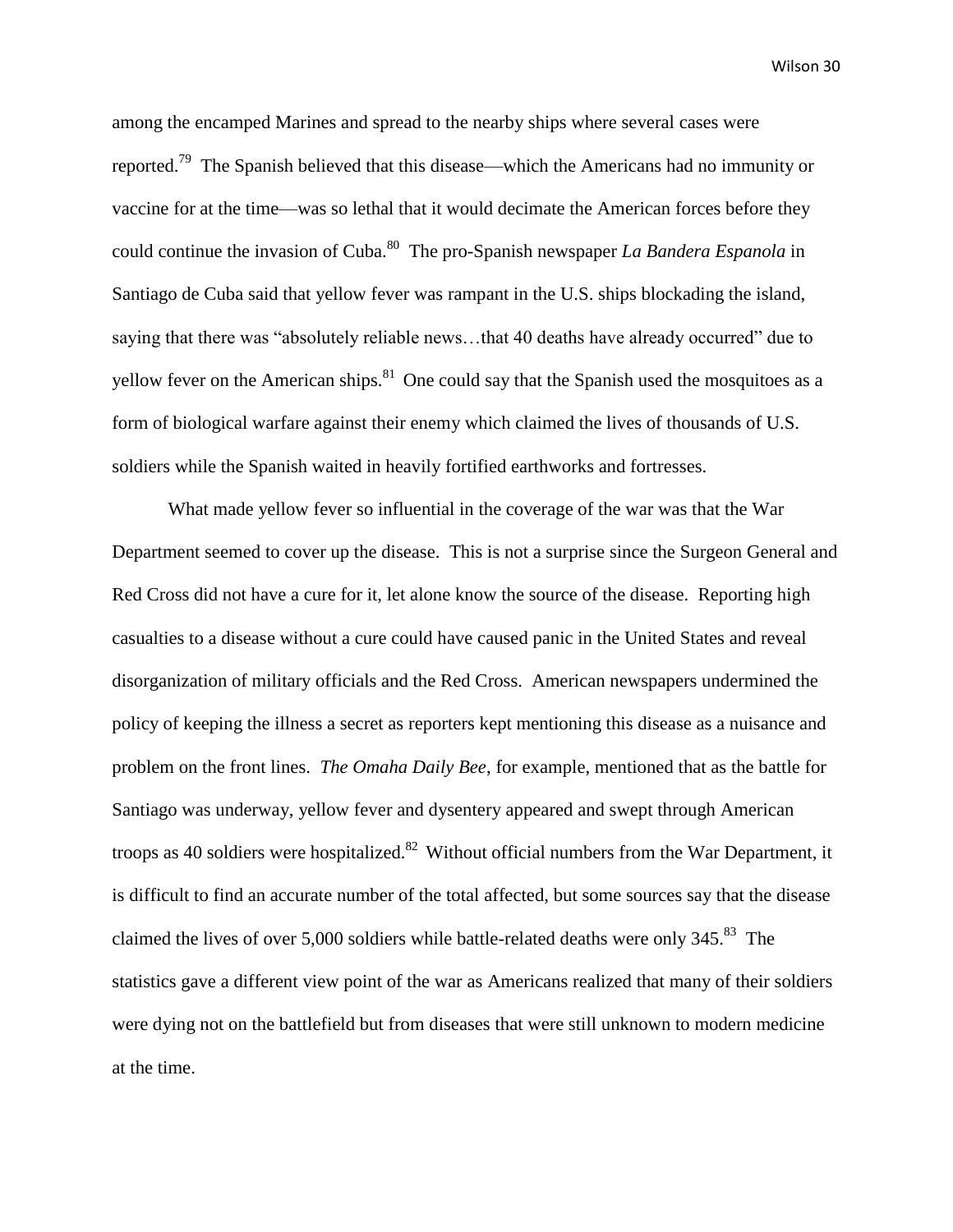Soldiers affected by the yellow fever epidemic in the Cuban and Puerto Rican campaigns returned to the United States, but were quarantined in special camps along the East Coast. Camps were built from New York to South Carolina to inspect and disinfect troops exposed to yellow fever before returning to society. The Marines organized a hospital service on Daufuskie Island, South Carolina, to stop the spread of the disease to the mainland by isolating potential patients away from civilization, invoking large-scale efforts to provide adequate quarantine inspections of troops and baggage.<sup>84</sup> Farther north in New York, the Army organized another camp at Camp Wikoff on Montauk Point where affected troops were sent, a facility far away from major population centers. A correspondent for the *Journal* was astonished at the sight of walking ghosts where one soldier's knees gave out from under him, resulting from almost no strength. His report continued with an interview with a surgeon at the camp that said that those affected were "just about beyond treatment" and the patients in the "camp ghost" were too far gone and could not be admitted to a hospital.<sup>85</sup> The military not only isolated these camps to prevent the spread of yellow fever—even though yellow fever is not contagious, but this was unknown at the time—but also to keep the public eye away from such horrific sights of walking ghosts and the effects of the incurable disease courtesy of the war.

The last phase of the Cuban land campaign was the siege and capture of Santiago de Cuba. As American forces advanced from the east, Cuban rebel forces cut off the lines of Spanish communication to the north and west, effectively sealing off the city. After days of fighting around the city, the Spanish ultimately surrendered the city due to starvation and low morale that plagued the city. The Battles of San Juan Hill and El Caney on July 1 was the beginning of the fall of Santiago de Cuba as Spanish soldiers retreated the city defenses after the defeat to only be surrounded by United States forces and finding no way of retreating. With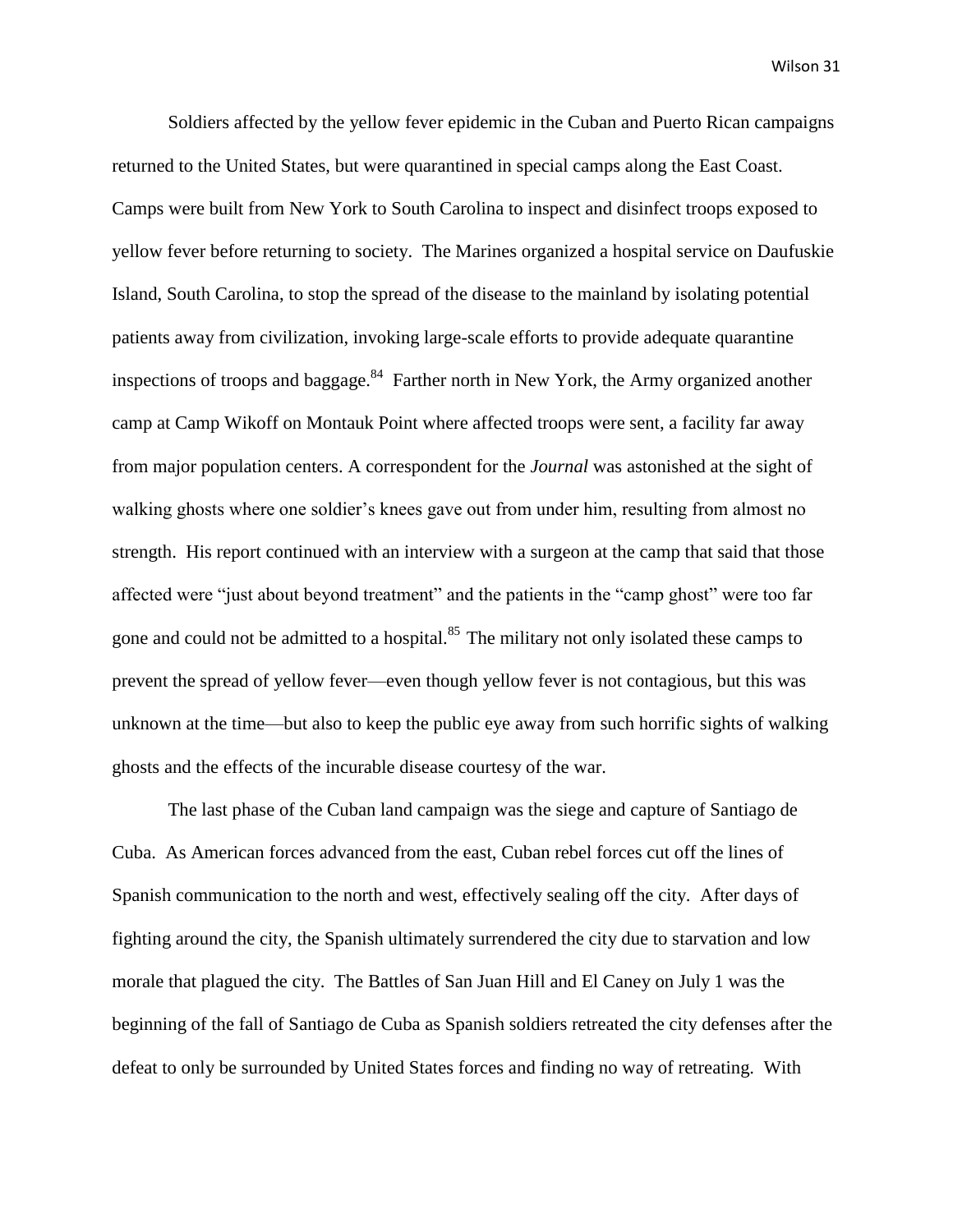American control of the heights surrounding the city, U.S. artillery units could now shell the Spanish fleet. Admiral Cervera realized that he now had only two choices: surrender the Spanish Atlantic Fleet or try to break the U.S. Navy blockade on escape to another port. Rather than accepting surrender, he chose the course of valor. On July 3, Cervera fired up his boilers and tried to break the American blockade. This action led to the Battle of Santiago as the U.S. Navy sank or grounded five of the six ships escaping. After heavy casualties on both sides, the siege eventually ended on July 17 as American forces entered the city and hoisted the U.S. flag over the main government building; they accepted the surrender of 7,000 arms and 600,000 rounds of ammunition from Spanish forces.<sup>86</sup> The capture of Santiago de Cuba sealed the fate of Cuba as Spain would sue for peace a few days later. The Spanish defeat marked the end of the Spanish Empire in the Americas and Santiago de Cuba lost its strategic importance.

After the fall of Santiago de Cuba, the land campaign was considered over. Southern Cuba was now under complete control of the United States and its Cuban allies while other cities in the north were bombarded by the Navy. The Spanish Atlantic Fleet was destroyed, thousands of Spanish troops were dead and wounded, and Spanish morale was non-existent. Spain's fate in the Caribbean was sealed as Cuba slowly surrendered to the American forces. By this time in the war, newspapers were no longer publishing information that put American military maneuvers and organization in danger as the Spanish could do nothing but surrender and fall victim to a peace protocol that was signed in August 1898.

The time frame from the beginning of the war to the start of peace talks between the United States and Spain over the future of Cuba, Puerto Rico, the Philippines, and other Pacific islands was a total of only three and one-half months. The Spanish-American War ended Spain's foothold in the New World, dismembering an empire that began 400 years earlier with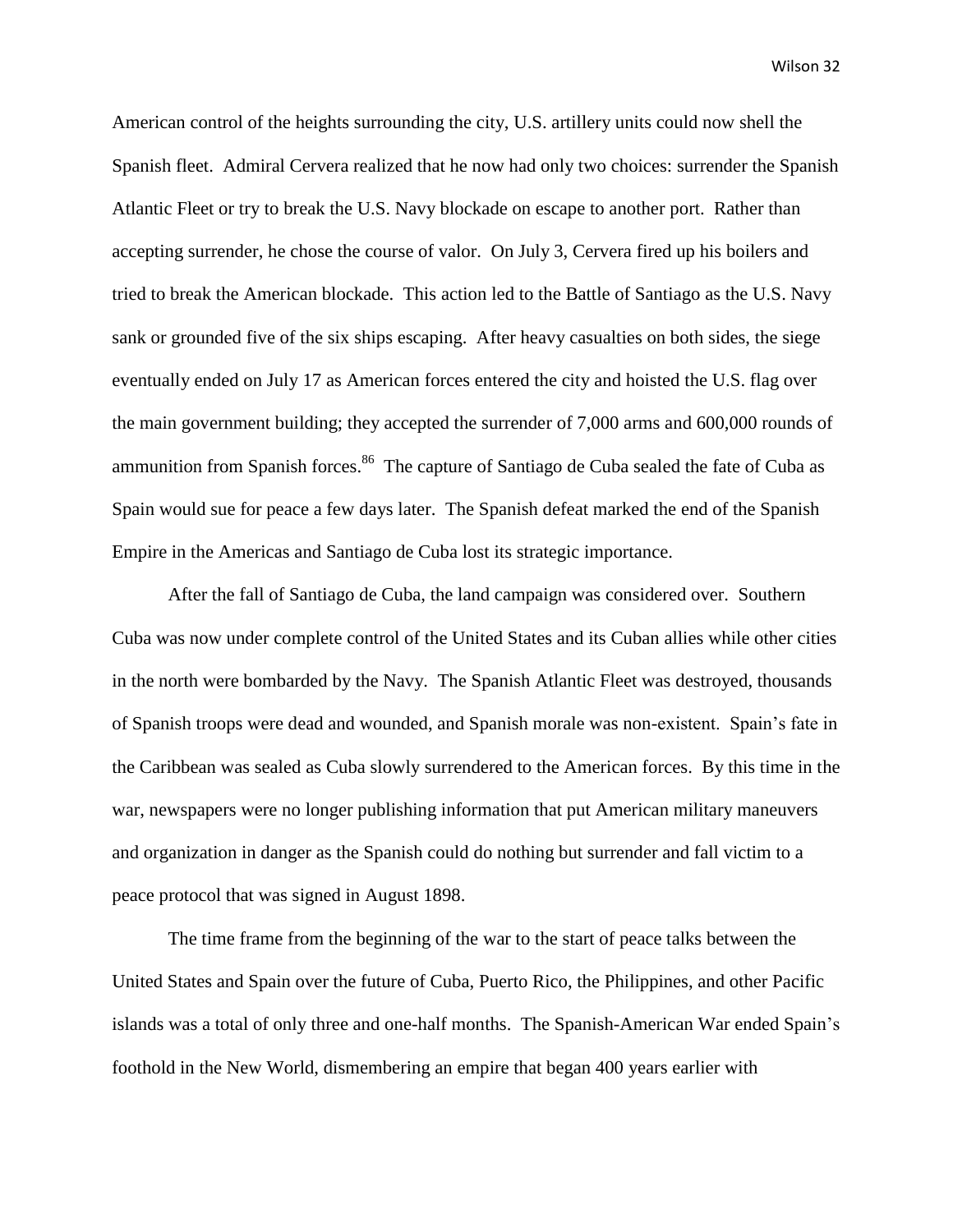Christopher Columbus' voyages. As for Spain, the results ended in its own subjects distrusting the Spanish government and an economy that would suffer for many decades. Cuba was under occupation and administration by United States forces until 1902 and remained under American protection for thirty-two years. The Platt Amendment was incorporated into the Cuban constitution and gave American businesses access to the island's resources as well as the U.S. government's right to "restore order" and stability of the island's inhabitants until the FDR administration finally pulled out of Cuba in 1934 as part of Roosevelt's New Deal policy.<sup>87</sup>

Despite being such a short conflict, historians know a great deal about the daily events of the war due to the dedication and hard work by the news correspondents from both the United States and Spain. However, was this work of recording every detail and publishing it for the world to read worth the risk of placing military operations in danger, revealing the military's hardships in supplying its troops, and publishing false claims against its enemy to ensure daily sales to their readers? There is no doubt that American correspondents and editors exercised their First Amendment Right of Freedom of the Press, but was there a point when the First Amendment became too dangerous?

American newspapers and the information they printed attracted Spanish spies. New York City was the center of information during the war and the city also had the only cable station that connected directly to generals, officers, and correspondents at Playa del Este and Guantanamo Bay in Cuba. Spanish spies were ironically captured in New York, far away from Washington, D.C. and the military centers. One newspaper mentioned that the Spanish spies seized in New York were trying to leave the country with maps, charts, and information about costal defenses in the United States in their posession.<sup>88</sup> In fact, *The New York Times* reported of a major spy ring operating in New York was detected by a just as the war began, collecting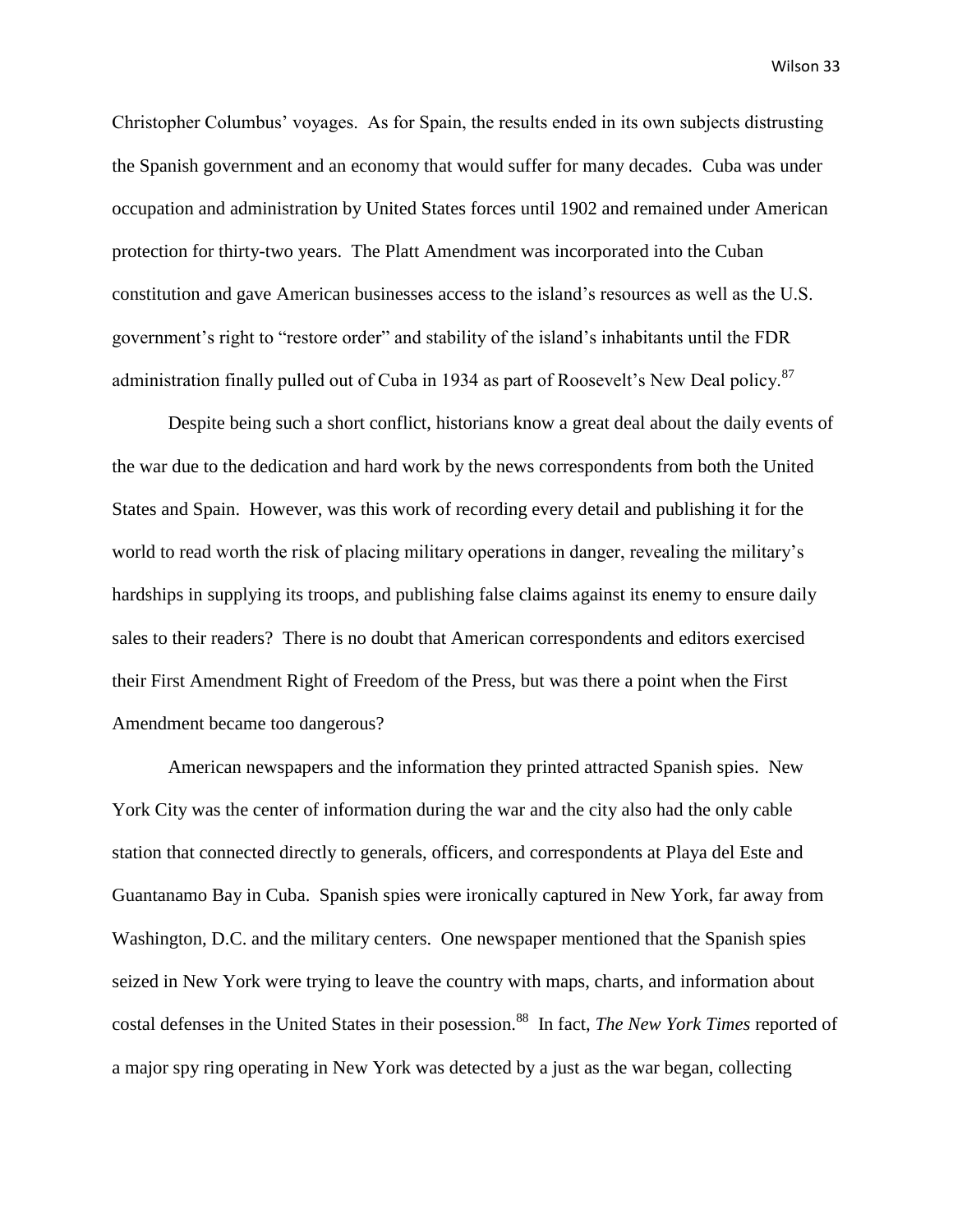information to send back to Europe; unfortunately, the spies were able to escape before government officials arrived to arrest them.<sup>89</sup> Spanish spies even worked at the Army and Marine encampments in the United States gathering information. In Key West, soldiers exchanged fire with "suspicious characters around the batteries" surveying the area near the Marines' camp who were identified as Spaniards who successfully escaped.<sup>90</sup> This extensive spy network knew the location of boats patrolling the Gulf of Mexico and even the major squadrons defending American harbors—stationed in New York and Hampton Roads—as well as the names of the ships, which was published in *La Rioja* on May  $19.^{91}$  This evidence proved the fact that the Spanish were working in the United States and that New York—the only major cable hub connecting the war in Cuba to the United States—was the center of the espionage activity.

Many times Spanish newspapers printed the vast majority of their latest news from the United States courtesy from New York City. There were a myriad of instances when newspapers across Spain mentioned special reports and telegrams sent from New York to Spain. For example, *La Vanguardia* mentioned a few times of "special telegrams" sent from *The New York Herald*—a newspaper that often practiced yellow journalism—by stating in articles that "it is said from New York" and "confirmed from New York" as the opening sentences as news from the United States.<sup>92</sup> Another newspaper published breaking news from New York City "from our special correspondent" about massive numbers of troops heading to Cuba.<sup>93</sup> This evidence does not prove that spies stole information from American newspapers since some information came from the front lines in Cuba, but it is a coincidence that spy rings and special Spanish correspondents operated and transmitted information across the Atlantic Ocean from New York where the major cable hub was located.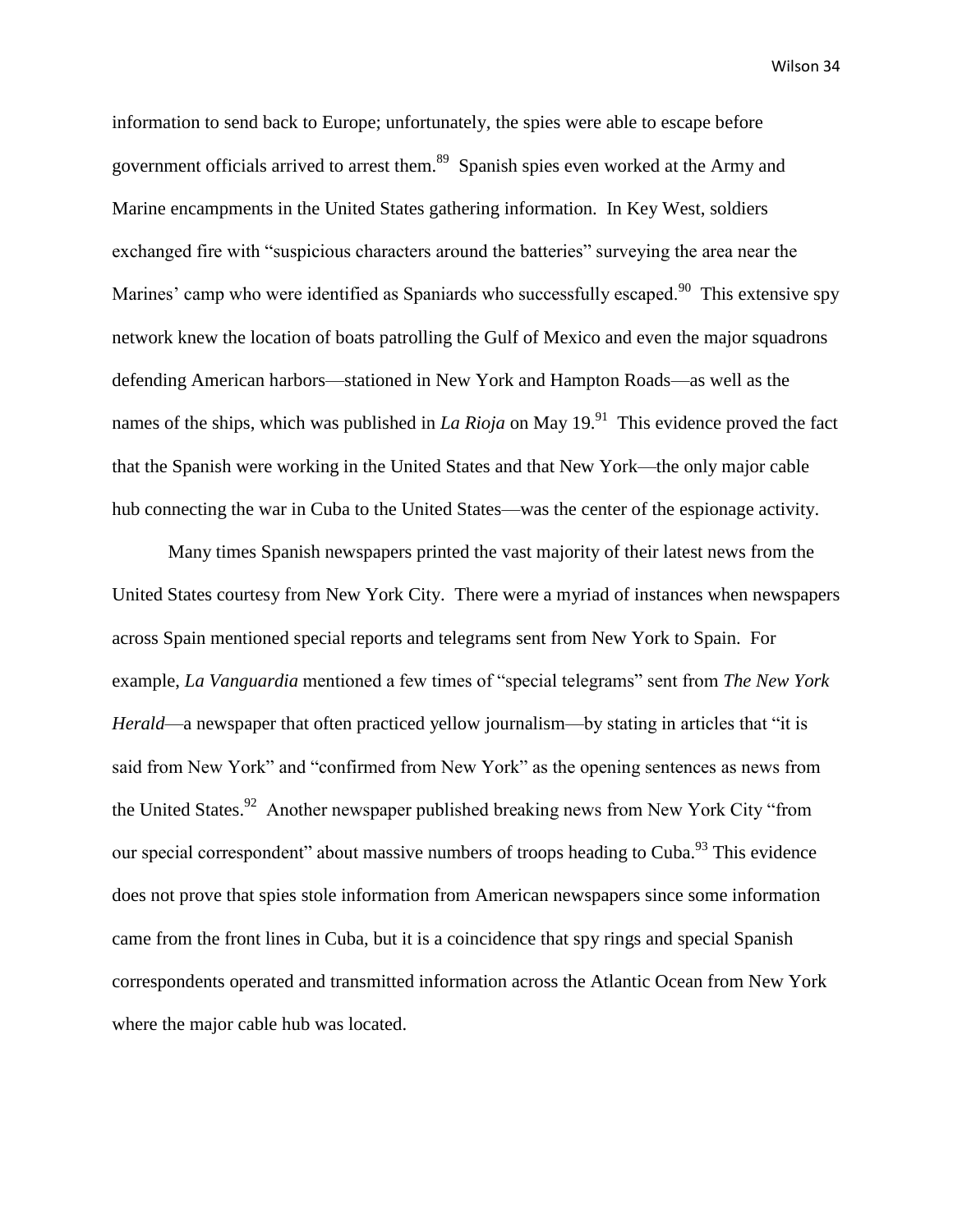What the newspaper did for the United States in the Spanish-American War was reveal both good and bad images of the military. The newspaper—the only news media to report information about the war in Cuba and around the world—kept its readers informed with detailed accounts of the war with dialogue, literary language, intrigue, and curiosity as Americans scuffled daily to purchase newspapers to find out the latest news from the front lines. However, the newspaper contradicted America's dominant ideology by exposing American military disorganization and negative information that made the United States look weak. Censorship seemed to not exist at this time, especially when the Spanish knew when Shafter's expeditionary force was going to land in Cuba and the general location of the beachhead. Spanish newspapers were well-censored with some information not reported until days later, keeping its citizens focused on Spain's triumphs. When the Spanish did report information immediately, it was wellwritten and concise. This is because the Spanish government employed newspapers as propaganda machines to censor military defeats and built up support for the war effort. American newspapers practiced their Freedom of the Press as it followed a war that was unorganized on both sides.

The newspaper was responsible for recognizing war heroes and reporting the gallant fighting conducted by American forces in Cuba. The best example of the American press idolizing its soldiers was Theodore Roosevelt who would be forever remembered for his actions at Kettle Hill and San Juan Hill. These engagements were where Lieutenant Colonel Roosevelt claimed national prestige. On July 2, Roosevelt and the Rough Riders advanced up Kettle Hill and secured the summit after heaving fighting; Roosevelt led his men to attack the heavily fortified position atop of San Juan Hill, just a few miles from Santiago de Cuba. *The New York Herald* and *The San Francisco Call* each published detailed accounts of the Rough Riders'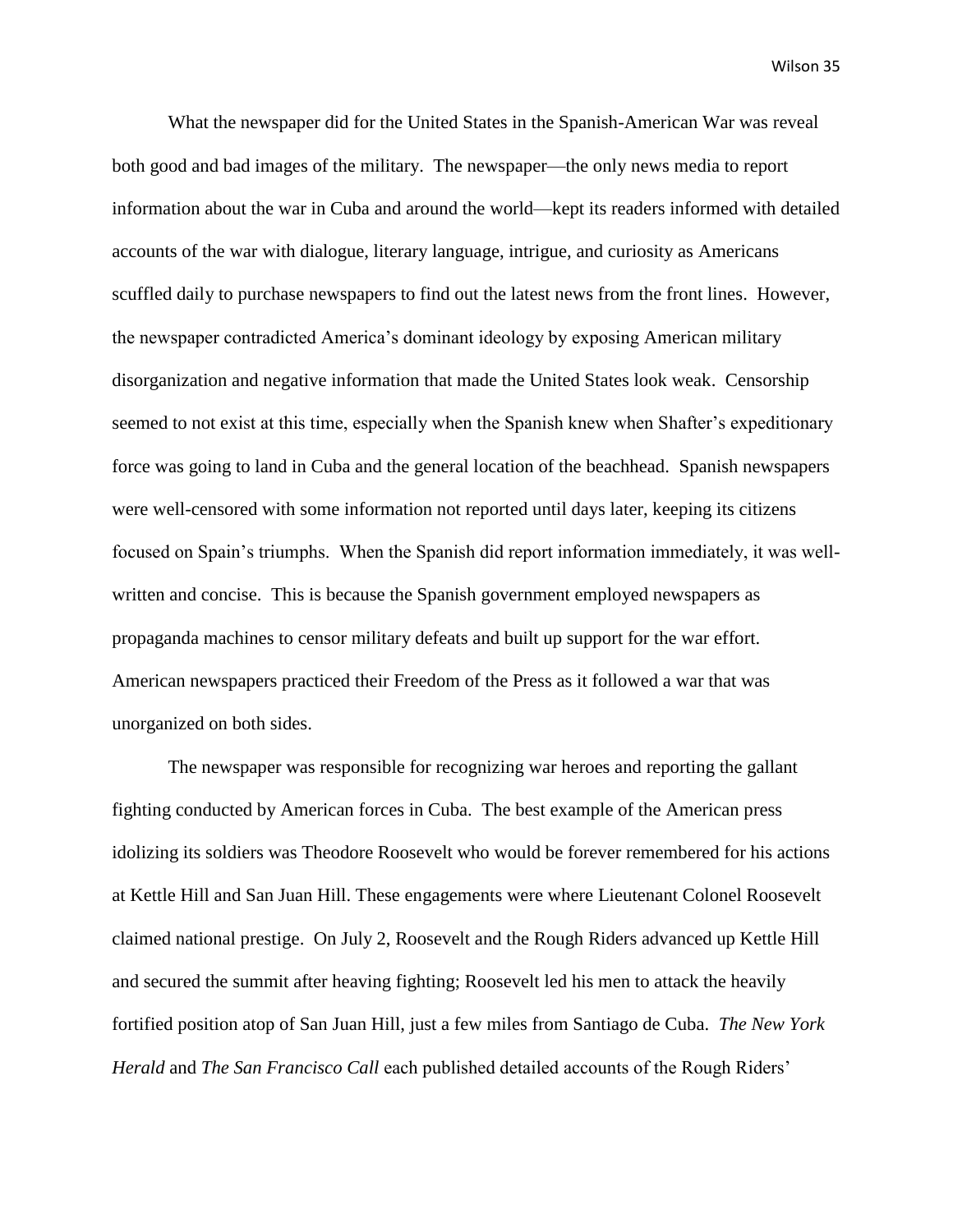advance toward the Spanish defenses. The volunteer cavalrymen were targets of intense gunfire in an open field as Roosevelt led the charge on horseback. Even when his horse was shot from beneath him, he continued the advance on foot. *The Call* reported the following:

[Roosevelt's] Rough Riders . . . rushed against San Juan's defenses with fury which is irresistible. Their fierce assault was met by the Spaniards with a stubbornness born of desperation. Hour after hour the troops on both side fought like madmen. . . [b]ut the Rough Riders did not flinch. Fighting like demons, they held their ground tenaciously, pressing forward. The Spaniards were no match for Roosevelt's Rough Riders.<sup>94</sup>

Roosevelt became a household name because of the bravery and charisma he possessed on the battlefield, and correspondents did not hesitate to report his exploits. After the war, his courage and title as a war hero would help him win the governor race of New York and become the Vice-President in 1900. He became the  $26<sup>th</sup>$  president of the United States in 1901 after McKinley died of his wounds which he received at the hands of a deranged assassin.<sup>95</sup>

The American press also made major contributions in recording the war and preparing for future wars in the twentieth century. The Spanish-American War was a complex war that covered multiple fronts across two oceans. The War Department referred to journalists and correspondents on the front lines to understand what happened in the war when War Department historians wrote the official history. Journalists and correspondents were the best primary sources because they were at the scenes of battle and followed the troops, and the War Department believed that their articles gave a portrayed picture of the war. Evidence is shown when parts of the official war records—published in 1901, three years after the end of the war were copied word-for-word from articles from *The New York Sun* on events of the war in 1898. William Randolph Hearst's correspondents also contributed dozens of photographs of the Cuban landscape and the fighting to the War Department, giving the agents actual pictures of the countryside, soldiers, and dead Spanish troops on the battlefield rather than using only artists'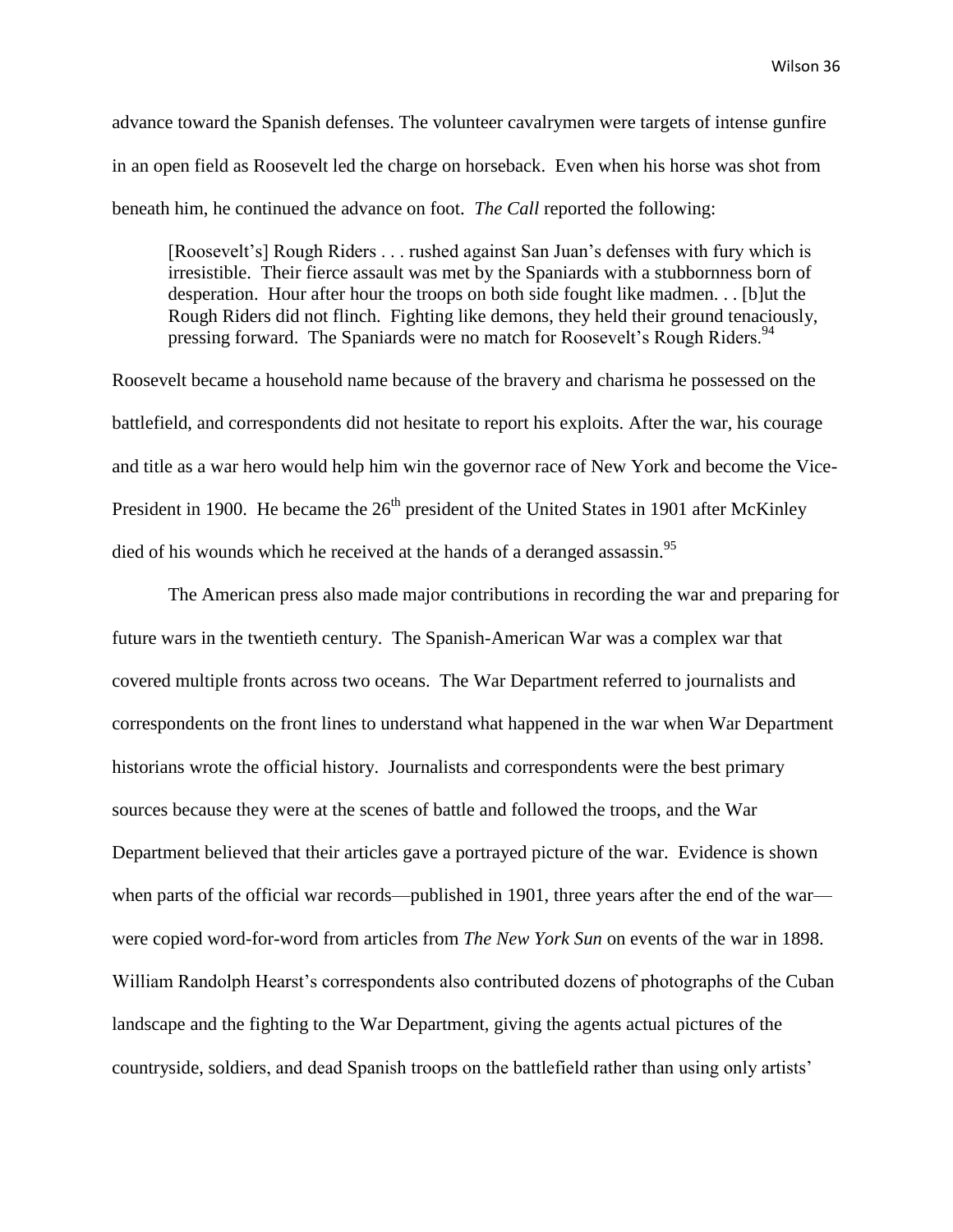sketches to include in the official records.<sup>96</sup> The newspapers also revealed the disorganization of the military command and logistical issues. This information helped analysts in the War Department reflect on what when wrong during the campaign and how they could develop ways how to avoid these mistakes in future conflicts.

What this evidence shows is that the War Department used photographs and portions of articles written by news correspondents from large American newspaper companies as a major factor in recording the entire Cuban land campaign. This could have provided future historians with a truly precise view of the events that occurred in the Spanish-American War since these journalists were alongside soldiers. One could question why the War Department had to resort to collect some information from newspapers and not from its own officers. This could lead to questions about the War Department's organization of resources in obtaining accurate accounts of the war rather than referring to news correspondents who may have altered information to make their stories sound more controversial in order to sell more newspapers back in the United States. One example is Henry Watterson, an author and journalist for *The Courier-Journal* in Louisville, Kentucky who published a book on the official history of the Spanish-American War at the end of 1898. He claimed that America was ready for war and the military's superiority and preparedness wiped out Spanish rule in Cuba. However, nowhere did he mention the disorganization of military plans, delays in providing transports and supplying troops, deadly diseases which harmed thousands of troops, or near-annihilation scenarios that newspaper editors from around the country published. There is a possibility that the War Department could have had their Official War Records filled with information falsified by journalists like Watterson who stretched the truth.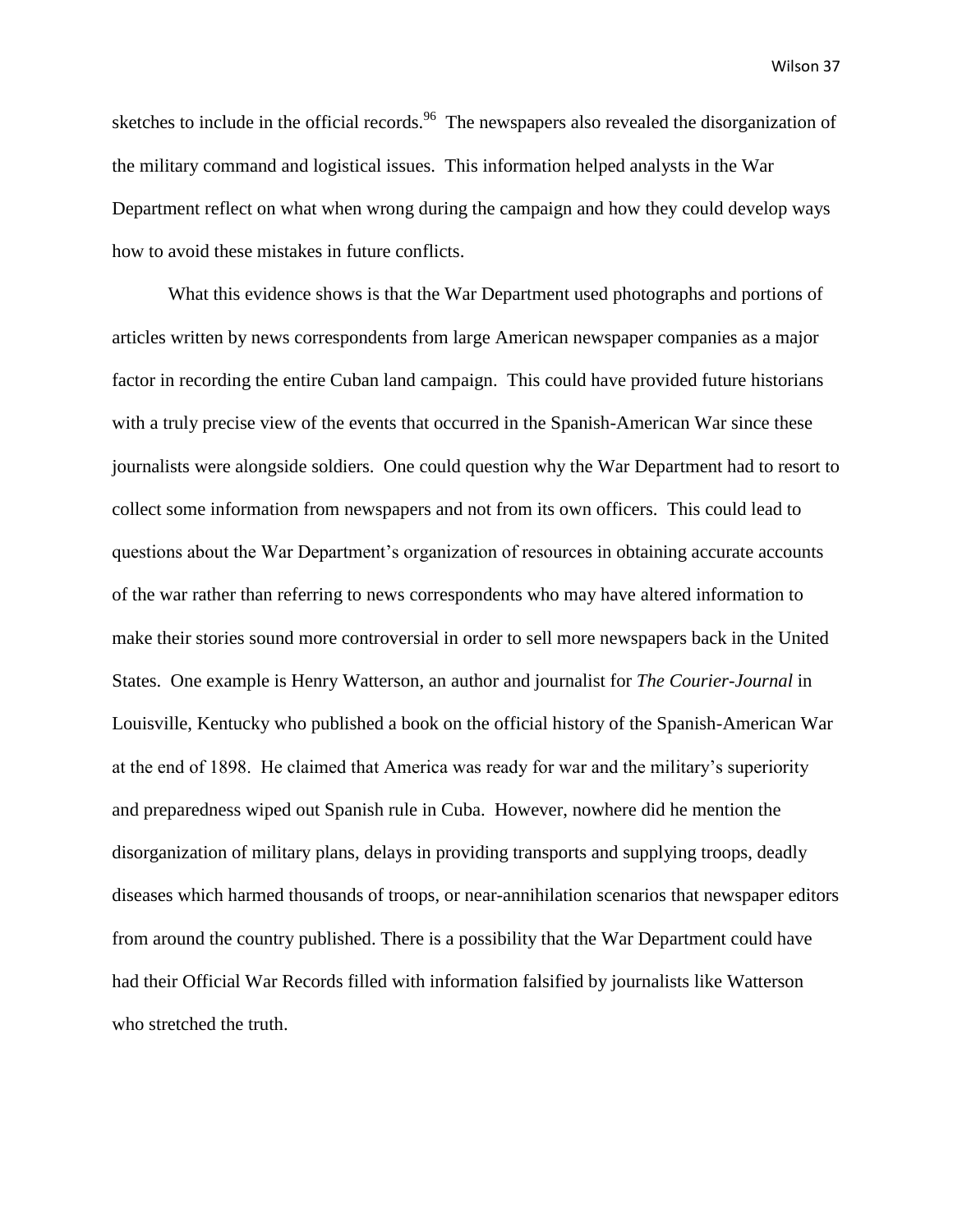From an editor's point of view, the war pushed the limits on how First Amendment practices affected military efforts during wartime. Fortunately for the United States, its military planning and secrets put in print did not hinder America's quick victory over the Spanish. However, as the United States entered World War I, censoring practices were put in place to protect military organization since the U.S. confronted an advanced and organized German military network.<sup>97</sup> The Spanish-American War began an era of what some call the golden age of journalism that shaped the design of the newspapers of today. These newspapers contributed to the creation of banner heads and free use of pictures which assisted in growing bigger, bolder, and wider headlines to catch the attention of readers.<sup>98</sup> These tactics were successful as they brought in readers to learn the latest news from Cuba as newspaper tycoons sought to print and sell the most newspapers possible, even if the information was scandalous or compromised military interests. Further into the twentieth century, fact checking and censorship for security interests became a standard for journalists as it continues to inform its readers up to modern day and for the future.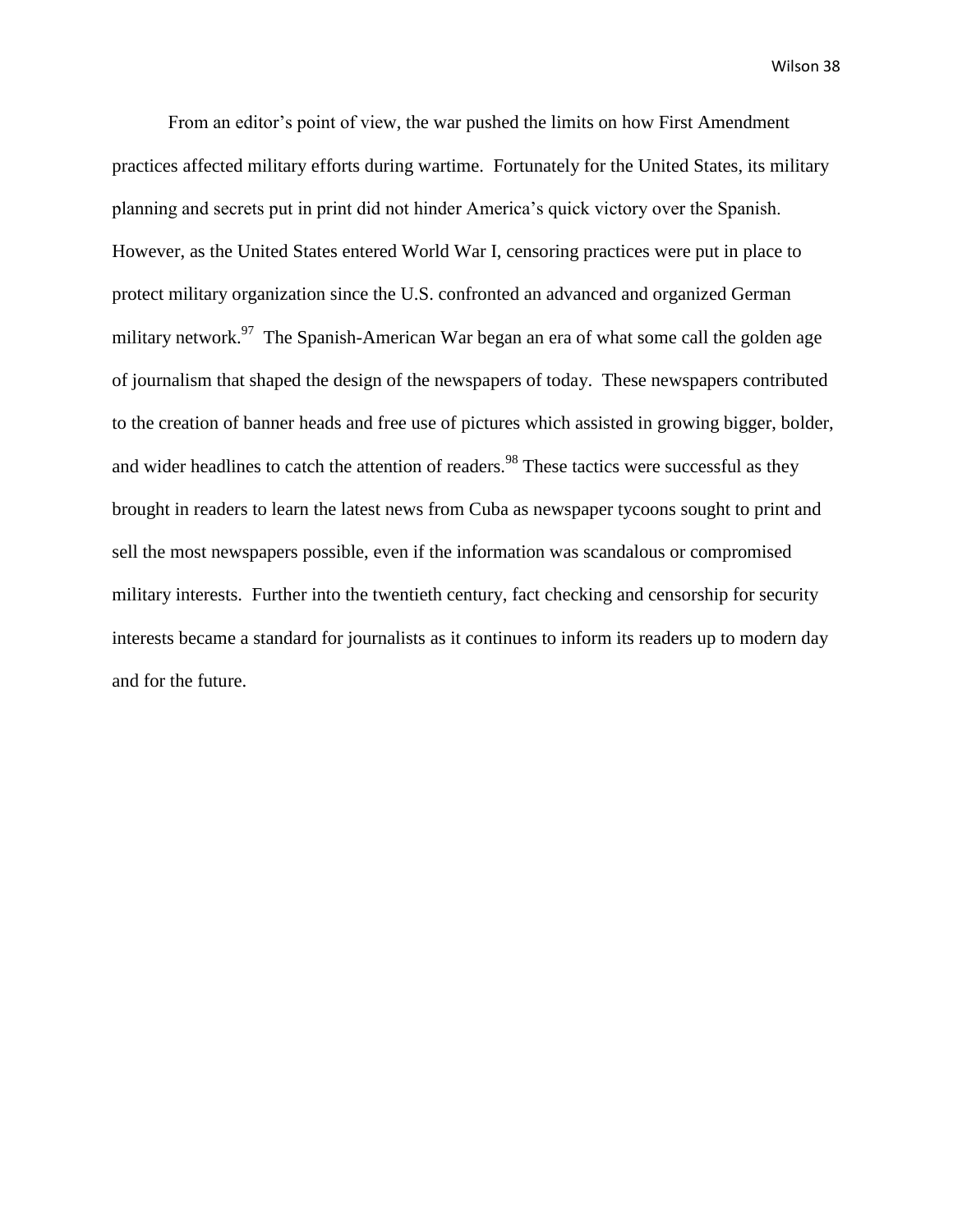### Endnotes

- 1. Sebastian Balfour, *The End of the Spanish Empire: 1898 – 1923* (Oxford: Clarendon Press, 1997), 7.
- 2. Henry Watterson, *History of the Spanish-American War* (St. Louis: L. F. Smith & Co., 1898), 118. Watterson was not only was an author and journalist but he also was a soldier for the Confederate States of America during the American Civil War. He became a supporter of Reconstruction after the war and even ran as a presidential candidate, according to *The Chicago Tribune* on November 22, 1883.
- 3. General Marcus J. Wright, *Wright's Official History of the Spanish-American War* (Washington, D.C.: War Records Office, 1901), 185. Wright was an analyst and author for the United States War Department who collected documents and other materials for publication for military records. Wright gained the rank of general as an officer for the Confederate States of America during the American Civil War and he kept his rank when he joined the War Department in 1878.
- 4. Joseph W. Campbell, *Yellow Journalism: Puncturing the Myths, Defining the Legacies* (Westport, Connecticut: Praeger, 2001), 101.
- 5. Campbell, 7.
- 6. Balfour, *The end of the Spanish Empire: 1898 – 1923*, 8.
- 7. Antoni Kapcia, "One hundred years of solitude: 1898 and 1998 in the Cuban search for national identity," *Spain's 1898 Crisis: Regenerationism, Modernism, Post-colonialism* (Manchester: Manchester University Press, 2000), 231.
- 8. Balfour, 7.
- 9. Balfour, 7.
- 10. "Sherman for War with Spain for Murdering Americans," *The New York Journal*, February 22, 1897, 1.
- 11. "'Peace on Earth, Good Will Toward Men,' as it is in Cuba," *The New York Journal*, April 11, 1897, 1.
- 12. "The Alleged Letter," *The New York Tribune*, 9 February 1898, 1.
- 13. Balfour, 23 24.
- 14. "La Carta Robada," *La Opinión: Diario de Salamanca*, February 17, 1898, 1.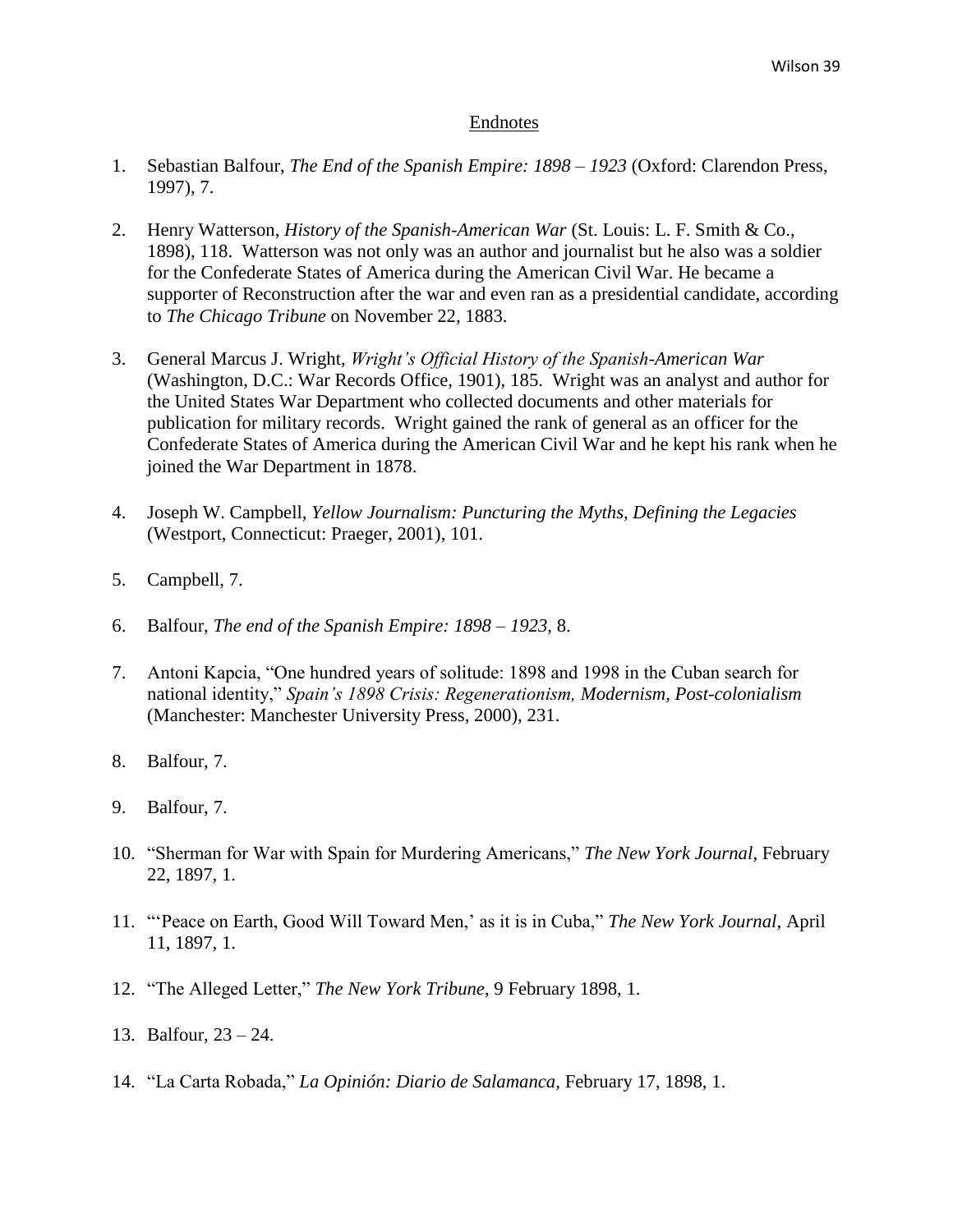- 15. Campbell, *Yellow Journalism: Puncturing the Myths, Defining the Legacies*, 108.
- 16. Wright, *Wright's Official History of the Spanish-American War* , 66 67.
- 17. "Destruction of the War Ship Maine Was the Work of the Enemy," *The New York Journal*, February 17, 1898, 1.
- 18. Wright, 86 87.
- 19. "Voladura del 'Maine,'" *La Vanguardia*, February 17, 1898, 5. What is interesting about *La Vanguardia* is that all of the news of the Spanish-American War was found on pages four and five of its daily newspaper. Other Spanish newspapers published the latest news from Cuba, Puerto Rico, and the Philippines on their front pages or within the first three pages. In each case *La Vanguardia*—based out of Barcelona, a region notorious for its long attempt to secede from Spain—placed foreign news close to the back of the paper.
- 20. John Mack Faragher, et al, *Out of Many: A History of the American People,* Third Ed*.* (Upper Saddle River, New Jersey: Prentice Hall, 2000), 603.
- 21. David E. Kelly, "Marines in the Spanish-American War: A Brief History," *Marines in the Spanish-American War 1895 – 1898: Anthology and Annotated Bibliography* (Washington, D.C.: U.S. Marine Headquarters, 1998), 18.
- 22. Wright, 13.
- 23. Wright, 310.
- 24. "Troops are Landing," *The Omaha Daily Bee*, June 23, 1898, 1.
- 25. "Landing the Army a Feat," *The New York Times*, June 28, 1898, 2. This newspaper was the most reliable in research because it was the most neutral. While other newspapers, such as the *Journal*, *World*, or *Tribune*, practiced yellow journalist view that focused on American triumphs, the *Times* remained focused mostly on fact checking and printing accurate articles. Reporters for the *Times* were more experienced and professional, but it was also one of the most expensive newspapers to buy at this time, being sold at five cents a copy.
- 26. "The Scene of Operations," *The New York Sun*, June 23, 1898, 1.
- 27. "The Scene of Operations," 1.
- 28. Wright, 310.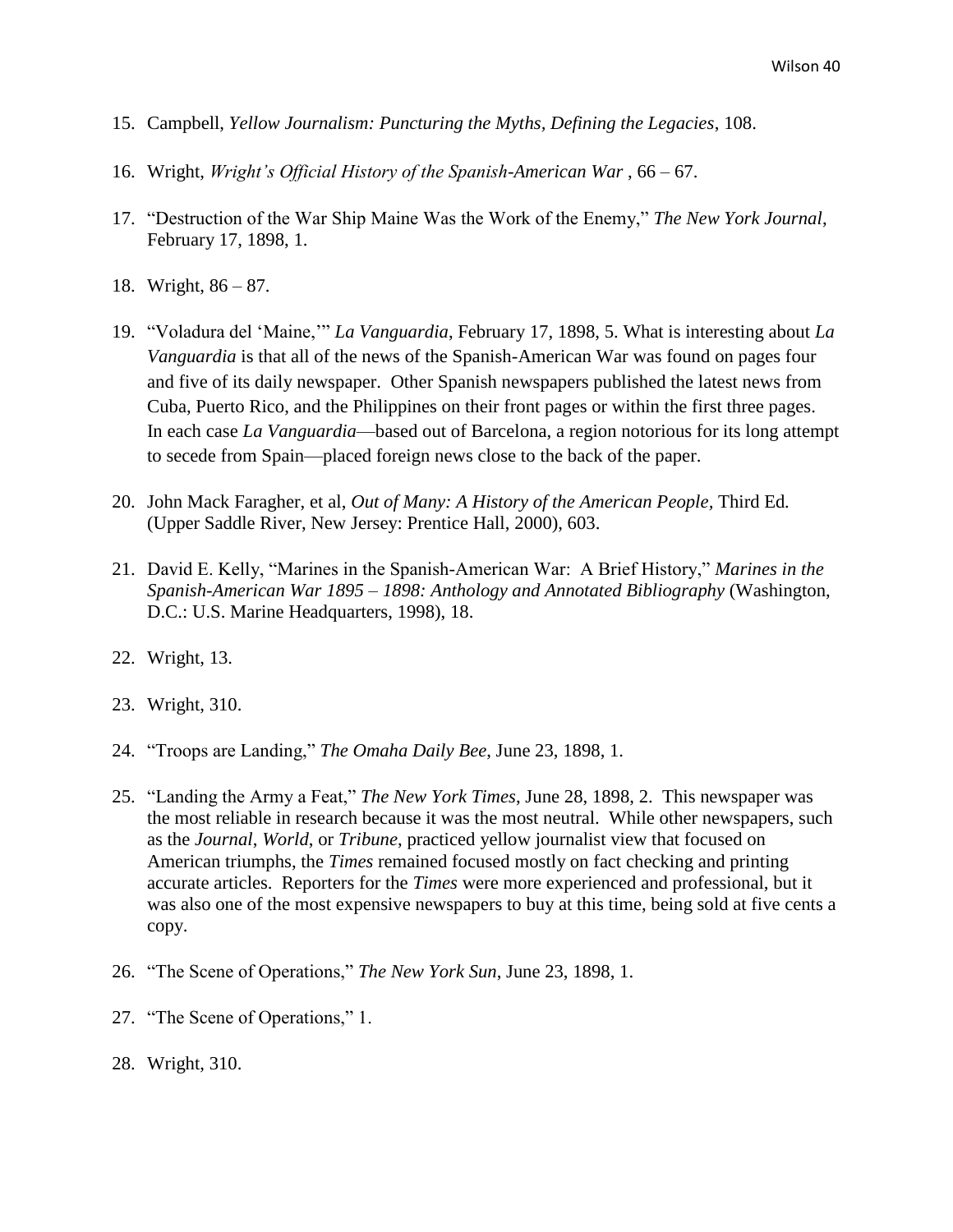- 29. Kelly, "Marines in the Spanish-American War: A Brief History," 28.
- 30. Stephen Crane, "The Red Badge of Courage Was His Wig-Wag Flag," *Marines in the Spanish American War 1895 -1898: Anthology and Annotated Bibliography* (Washington, D.C.: U.S. Marine Headquarters, 1998), 102 – 103.
- 31. "Marines in Danger," *The Atlanta Constitution*, June 15, 1898, 1. This newspaper is different among the other newspapers used because it is located in Atlanta, Georgia, deep in the heart of the original Confederate States of America. While Northern newspapers were pro-military and published articles that were optimistic about the war and praised U.S. forces, this newspaper had more pessimistic perspectives of the fighting and expressed negative views of the war at times. In one issue, the newspaper called General Wheeler "the gallant ex-Confederate cavalry general" while ignoring the accomplishments of the other Northern generals. One could believe that tensions from the Civil War were still felt at this time, which could be a reason why this newspaper published such negative views of the military at certain times during the war.
- 32. Wright, 92.
- 33. Wright, 294.
- 34. "London Views on the War," from *The New York Times*, June 20, 1898, 1.
- 35. This news article was a call for reform of the British Army administration and to update its military, which had not been seriously revised since the Crimean War (1853-1856). Britain's observations of the Spanish-American War helped prepare its military for the Boer War of 1899 in South Africa.
- 36. "Warships off Nantucket," *The Salt Lake Herald*, May 13, 1898, 1.
- 37. "Telegram from General Miles to Secretary of War Alger," June 12, 1898, *Correspondence Relating to the War with Spain* (Washington, D.C.: Center of Military History, United States Army, 1993), 41. Throughout the campaign, politics played an important role in military decision making and contributed to delays and critical comments from officers. General Miles—an officer for the Union Army in the American Civil War and general in the Indian Wars—was a Democrat who disagreed with decisions made by the Republican McKinley administration. He was a presidential nominee at the Democratic National Convention in 1904, but Alton parker received the party's nomination.
- 38. *"*Telegram from General Miles to Secretary of War Alger," 53-54.
- 39. "Supplies for the Army," *The New York Times*, June 18, 1898, 3.
- 40. "Money for the Red Cross," *The New York Times*, June 18, 1898, 3.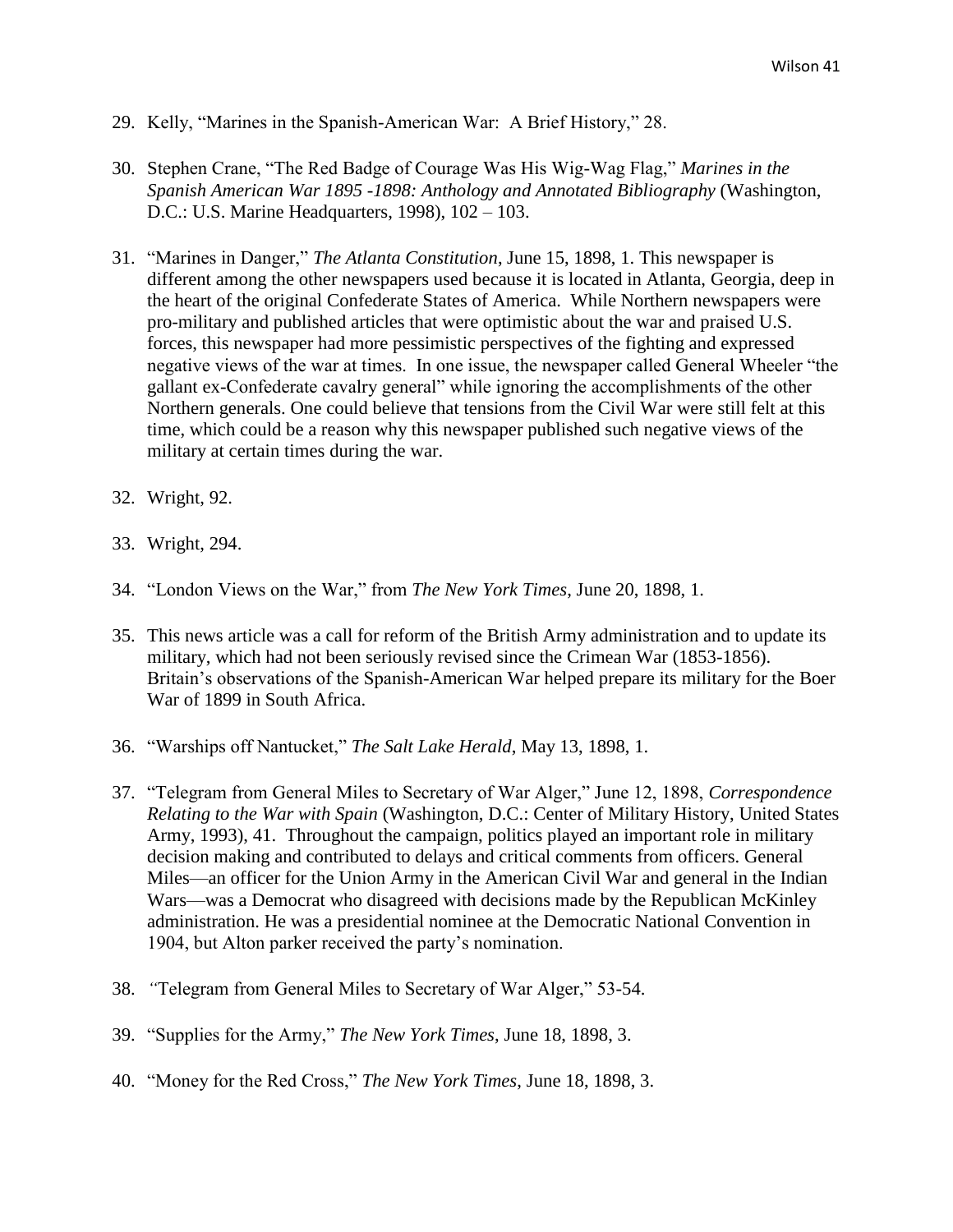- 41. "Waking Up!" *The Houston Daily Post*, June 8, 1898, 4.
- 42. Wilson J. Warren, *Tied to the Great Packing Machine: The Midwest and Meatpacking* (Iowa City: University of Iowa Press, 2007),145-146.
- 43. "'Embalmed Beef' the Soldiers Called It," *The St. Paul Globe*, December 22, 1898, 1.
- 44. "Board to Investigate," *The New York Times*, June 18 1898, 2.
- 45. Wright, 290 291.
- 46. "Telegram from General Miles to Secretary of War R. A. Alger," June 4, 1898, 24-25, *Correspondence Relating to the War with Spain*. Troops even sized transports so they would not be left behind in Tampa. Theodore Roosevelt and the Rough Riders, for example, abandoned most of their horses so they could board a ship for Cuba.
- 47. "Telegram from General Miles to Secretary of War R.A. Alger," 24.
- 48. "Telegram from General Miles to Secretary of War R.A. Alger," 24.
- 49. "Completely out of Rations," *The New York Times*, June 28, 1898, 1.
- 50. "Regular Siege May Be Necessary," *The New York Times*, June 28, 1898, 1.
- 51. "Telegram from General Shafter to Secretary of War Alger," June 28, 1898, 60.
- 52. "Una expedición," *La Vanguardia*, June 15, 1898, 5.
- 53. "La expedición Schafter," *La Vanguardia*, June 16, 1898, 4.
- 54. "La guerra," *La Correspondencia de España: diario político y de noticias*, June 15, 1898, 1.
- 55. Wright, 20.
- 56. "Telegramas oficiales," *La Correspondencia de España*, June 23, 1898, 1.
- 57. Wright, 309 310.
- 58. "Completely out of Rations," June 28, 1898, 1.
- 59. "Spanish Mutilate the Dead," *The Omaha Daily Bee*, June 15, 1898, 1.
- 60. "Marines Not Mutilated," *The New York Times*, June 23, 1898, 2.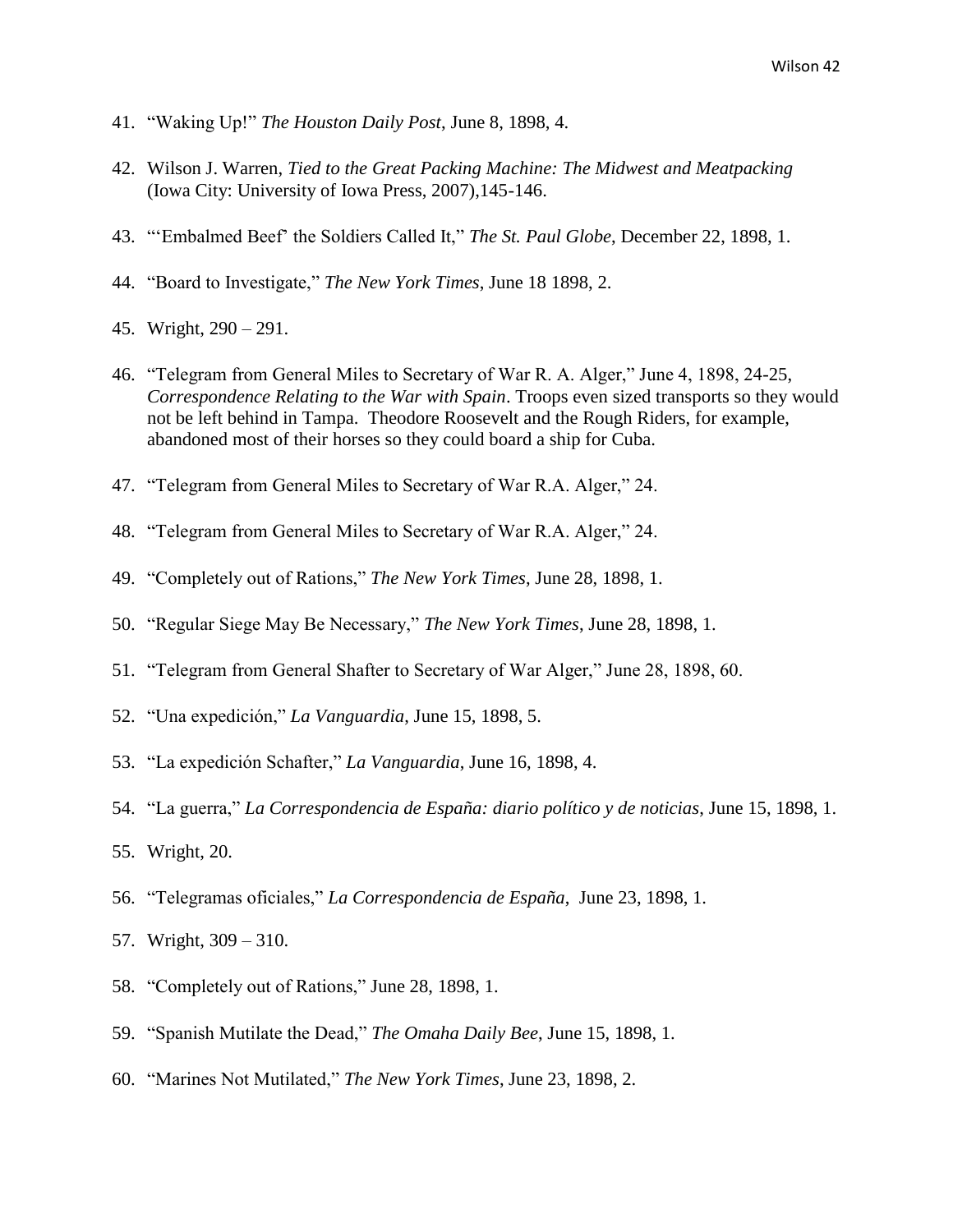- 61. "Guantanamo Not Healthy," *The Houston Daily Post*, June 15, 1898, 1.
- 62. "Atrocities on our Fallen," *The New York Sun*, June 15, 1898, 1.
- 63. "Marines Not Mutilated," *The New York Times*, June 23, 1898, 2.
- 64. "Not Mutilated by Spaniards," *The New York Times*, June 26, 1898, 2.
- 65. Robin Coupland and Dominique Loye, "The 1899 Hague Declaration Concerning Expanding Bullets: A Treaty Effective for More than 100 Years Faces Complex Contemporary Issues, *Revue Internationale de la Croix-Rouge/International Review of the Red Cross,* 2003: 137.
- 66. Dumdum bullets were popular with the rebel Boers in the Boer War of 1899 against the British in South Africa. This controversial use of dumdum bullets led them to be banned in the proceedings of the Hague Convention of 1899. Even in modern times, dumdum bullets are still banned in warfare.
- 67. "Battle of Sevilla Heights," *The New York Times*, June 24, 1898, 1.
- 68. "The Battle Near Sevilla," *The New York Times*, June 28, 1898, 2.
- 69. "Derrota yankee," *La Vanguardia*, June 28, 1898, 5.
- 70. "Situación apurada," *La Vanguardia*, June 16, 1898, 5.
- 71. "Marines in Danger," *The Atlanta Constitution*, June 15, 1898, 1.
- 72. "Marines in Danger," 1.
- 73. "Situation Has Gone Desperate," *The Atlanta Constitution*, June 15, 1898, 1.
- 74. "The Battle Near Sevilla," *The New York Times*, June 28, 1898, 2.
- 75. Wright, 617.
- 76. World Health Organization, "Yellow Fever," *WHO Report on Communicable Disease Surveillance and Response*, Geneva, 2000: 11.
- 77. "Santiago Health Conditions," *The New York Times*, June 21, 1898, 1.
- 78. Kelly, 15.
- 79. "A Yellow Fever Yarn," *The New York Times*, June 19, 1898, 1.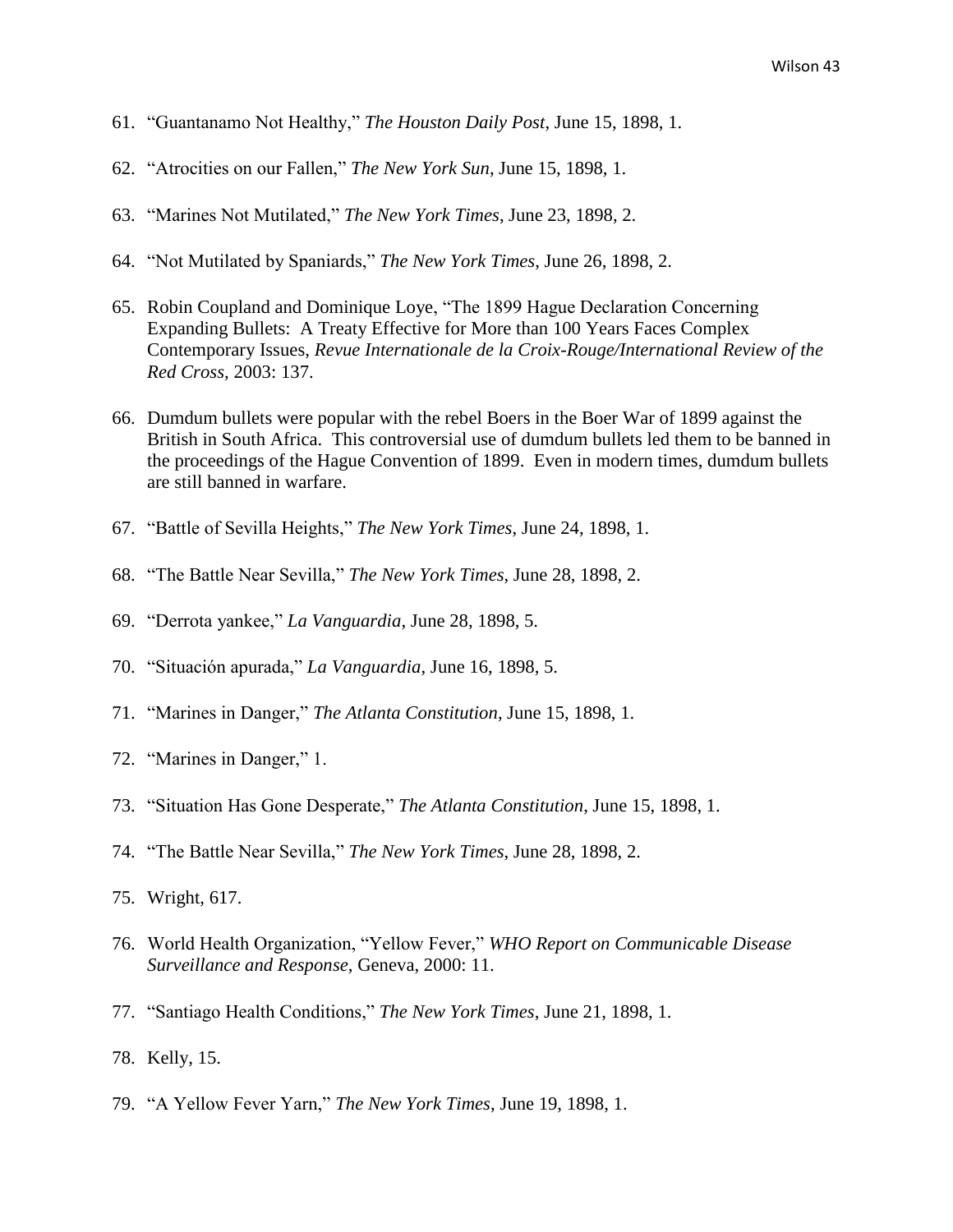- 80. "La fiebre amarilla," *La Vanguardia*, June 23, 1898, 6.
- 81. "A Santiago Journal's 'News'," *New York Times*, June 26, 1898, 2. The Spanish believed that yellow fever would do much harm to the American forces and knew that it was only a matter of time before the first cases broke out among the Americans. The Spanish used this tactic to their advantage because yellow fever affected and killed many American troops, so Spanish forces retreated to fortified positions to let the disease kill off the enemy.
- 82. "Rumor of Spanish Victory," *The Omaha Daily Bee*, June 29, 1898, 1.
- 83. Faragher, 603.
- 84. Ramunas Kondratas, *Images from the History of the Public Health Service* (Washington, D.C.: U.S. Department of Health and Human Services, 1994), 17.
- 85. Brian P. Pace and Jennifer Reiling, editors, "The 'Camp Ghost' at Camp Wikoff," *Journal of the American Medical Association* Vol. 280, no. 6, 1998.
- 86. "Up Goes the Flag," *The New York Sun*, July 18, 1898, 1.
- 87. Kapcia, 230.
- 88. "Are Said to Be Spanish Spies," *The Atlanta Constitution*, June 12, 1898, 1.
- 89. "Spanish Spies Disappear," *The New York Times*, May 29, 1898, 1.
- 90. "Spies Fire on a Sentry," *The New York Times*, May 28, 1898, 1.
- 91. "La Guerra Naval," *La Rioja: Diario Imparcial de la Mañana*, May 19, 1898, 1.
- 92. "Noticias de origen yankee," *La Vanguardia*, June 16, 1898, 5.
- 93. "La Guerra," *La Correspondencia de España*, June 15, 1898, 1.
- 94. "Renewal of the Attack on Santiago," *The San Francisco Call*, July 3, 1898, 1.
- 95. Roosevelt eventually received the Congressional Medal of Honor for his actions at San Juan Hill. Interestingly enough, Roosevelt wrote to friends in the Senate encouraging them to nominate him for the medal Public Law 105-371, H. R. 2263, of the United States Congress enacted a vote to "request the President to award the congressional medal of Honor posthumously to Theodore Roosevelt for his gallant and heroic actions in the attack on San Juan Heights, Cuba, during the Spanish-American War," on November 12, 1998, one hundred years after the battle.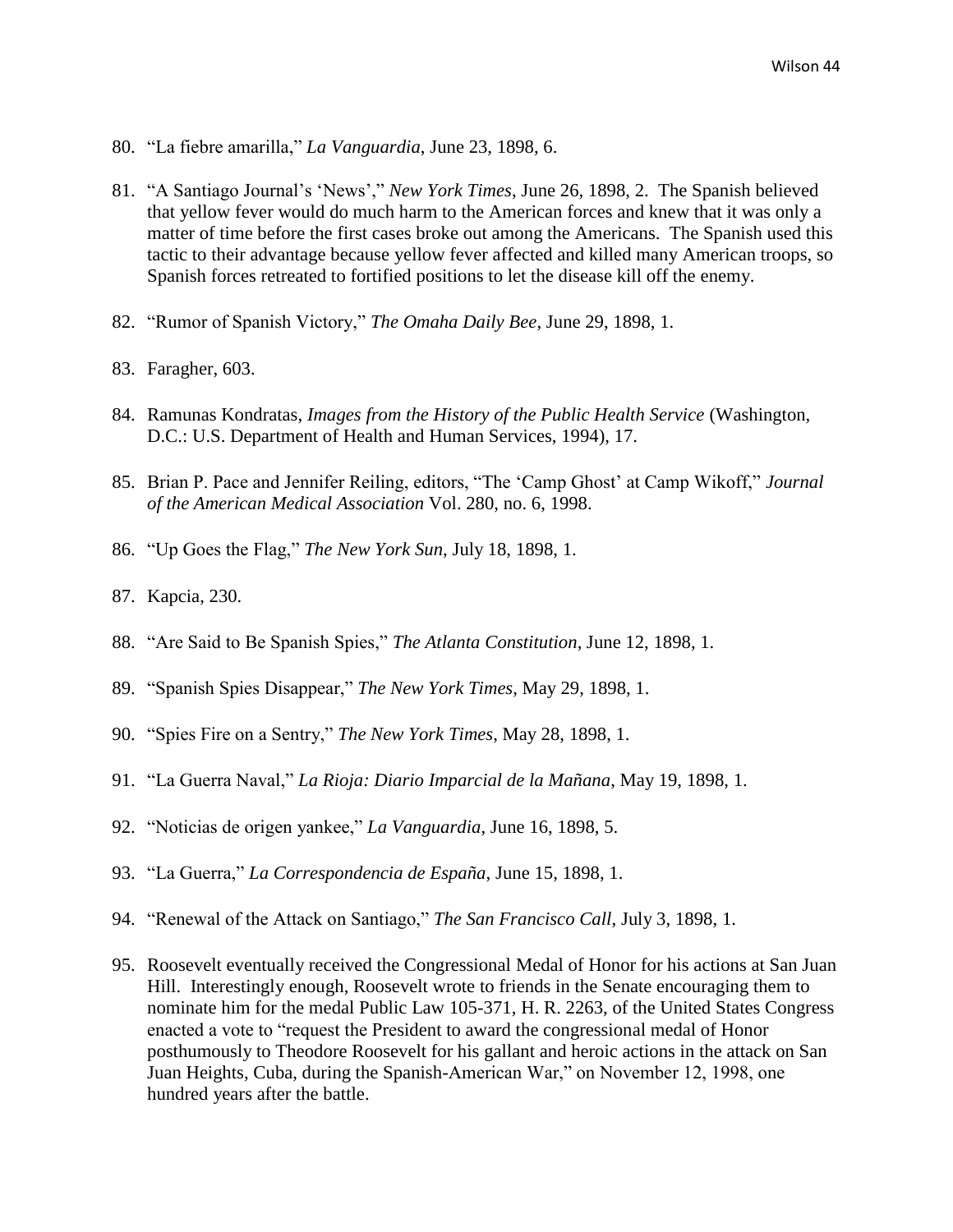- 96. Wright, 334 395.
- 97. The Allies, already fighting a total war for over two years, demanded that the U.S. Army censor journalists before their articles could be published.
- 98. Campbell, 151.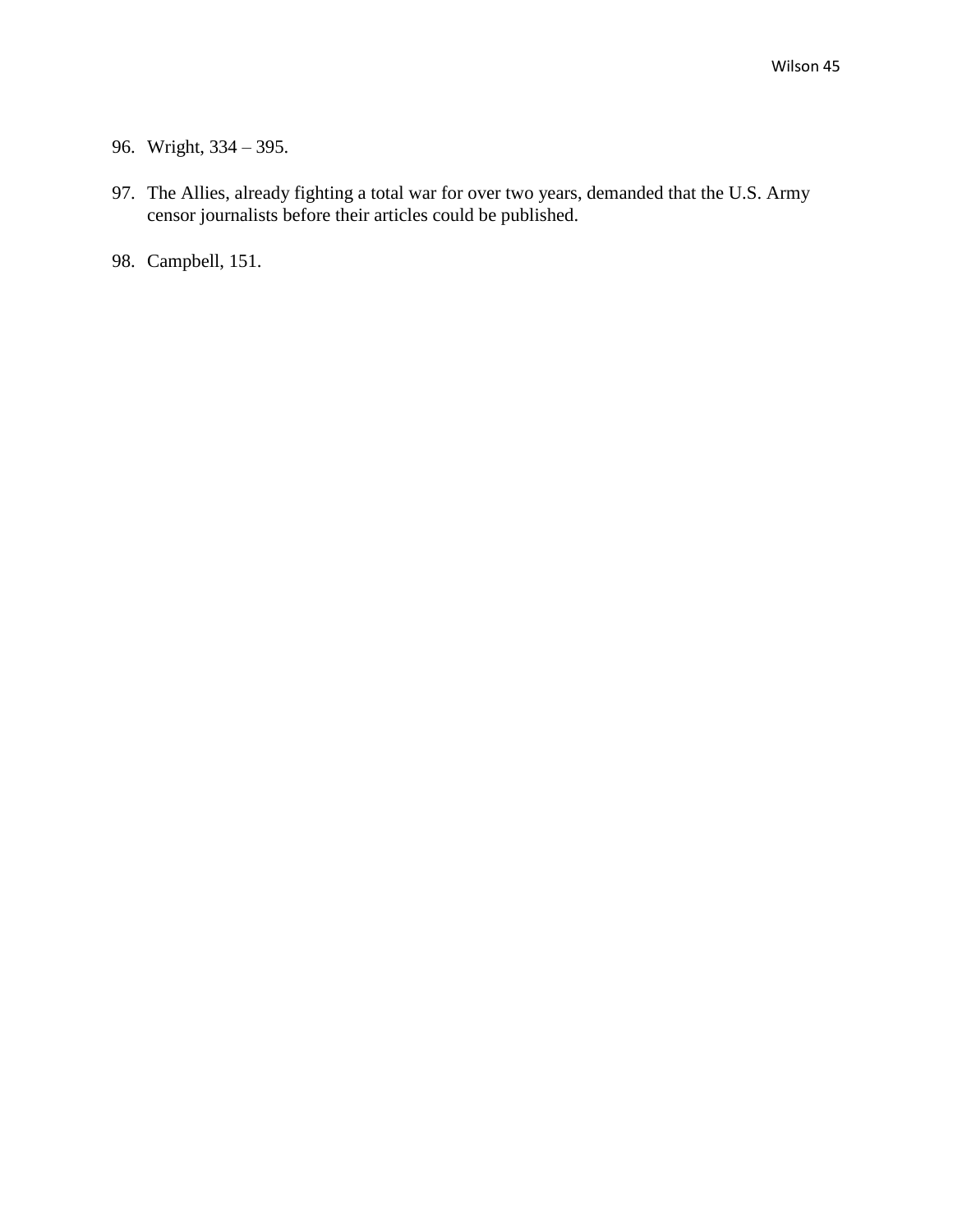### Bibliography

## Primary Sources:

"Battle Near Sevilla." *The New York Times*, June 28, 1898.

- "Battle of Sevilla Heights." *New York Times*, June 24, 1898.
- "Board to Investigate." *The New York Times*, June 18 1898.

"Carta Robada." *La Opinión: Diario de Salamanca*. February 17, 1898.

- "Completely out of Rations." *New York Times*, June 28, 1898.
- "Derrota yankee." *La Vanguardia*, June 28, 1898.
- "Destruction of the War Ship Maine Was the Work of the Enemy." *New York Journal*, February 17, 1898.
- "'Embalmed Beef' the Soldiers Called It." *The St. Paul Globe*, December 22, 1898.
- "Expedición Schafter." *La Vanguardia*, June 16, 1898.
- "Fiebre amarilla." *La Vanguardia*, June 23, 1898.
- "Guantanamo Not Healthy." *Houston Daily Post*, June 15, 1898.
- "Guerra." *La Correspondencia de España*, June 15, 1898.

- "Landing the Army a Feat." *New York Times*, June 28, 1898.
- "London Views on the War." from *The New York Times*, June 20, 1898.
- "Marines in Danger." *Atlanta Constitution*, June 15, 1898.
- "Marines Not Mutilated." *New York Times*, June 23, 1898.
- "Money for the Red Cross." *The New York Times*, June 18 1898.

<sup>&</sup>quot;Alleged Letter." *The New York Tribune*, 9 February 1898.

<sup>&</sup>quot;Are Said To Be Spanish Spies." *Atlanta Constitution*, June 12, 1898.

<sup>&</sup>quot;Atrocities on our Fallen." *New York Sun*, June 15, 1898.

<sup>&</sup>quot;Guerra Naval." *La Rioja: Diario Imparcial de la Mañana*, May 19, 1898.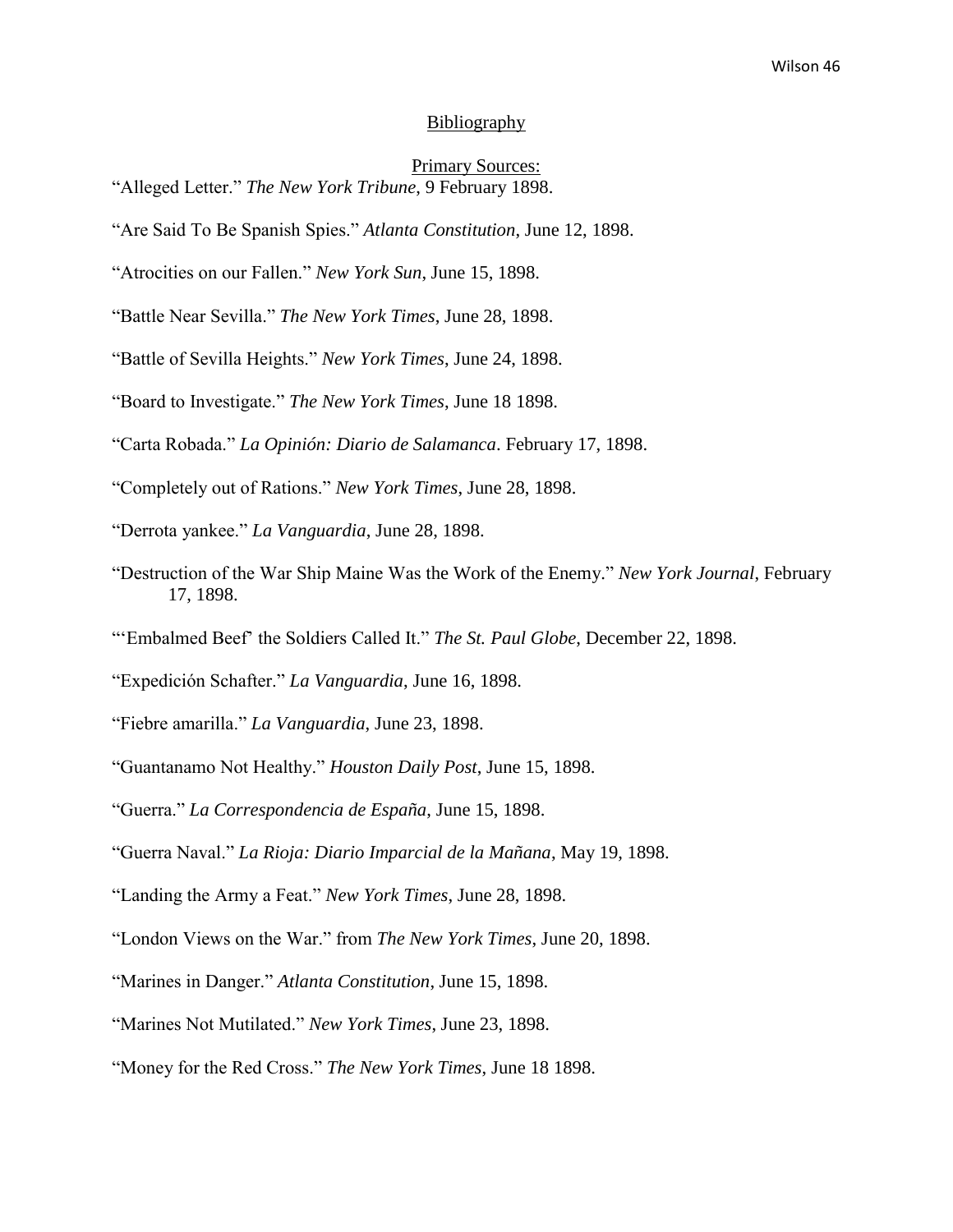- "Not Mutilated by Spaniards." *The New York Times*, June 26, 1898.
- "Noticias de origen yankee." *La Vanguardia*, June 16, 1898.
- "'Peace on Earth, Good Will Toward Men,' as it is in Cuba." *The New York Journal*, April 11, 1897.
- "Regular Siege May Be Necessary." *The New York Times*, June 28, 1898.
- "Renewal of the Attack on Santiago." *The San Francisco Call*, July 3, 1898.
- "Rumor of Spanish Victory." *The Omaha Daily Bee*, June 29, 1898.
- "Santiago Health Conditions." *The New York Times*, June 21, 1898.
- "Scene of Operations." *The New York Sun*, June 23, 1898.
- "Situación apurada." *La Vanguardia*, June 16, 1898.
- "Situation Has Gone Desperate." *The Atlanta Constitution*, June 15, 1898.
- "Sherman for War with Spain for Murdering Americans," *The New York Journal*, February 22, 1897.
- "Spanish Mutilate the Dead." *The Omaha Daily Bee*, June 15, 1898.
- "Spanish Spies Disappear." *The New York Times*, May 29, 1898.
- "Spies fire on a Sentry." *The New York Times*, May 28, 1898.
- "Supplies for the Army." *The New York Times*, June 18, 1898.
- "Telegramas de Fabra." *La Correspondencia de España*, June 25, 1898.
- "Telegramas oficiales." *La Correspondencia de España*, June 23, 1898.
- "Troops are Landing." *The Omaha Daily Bee*, June 23, 1898.
- "Una expedición." *La Vanguardia*, June 15, 1898.
- Unger, Irwin and Robert R. Tomes, *American Issues: A Primary Source Reader in United States History, Vol. II: Since 1865* (Upper Saddle River, New Jersey: Prentice Hall, 1999).
- United States Army, *Correspondence Relating to the War with Spain, Vol. I* (Washington, D.C.: Center of Military History, 1993).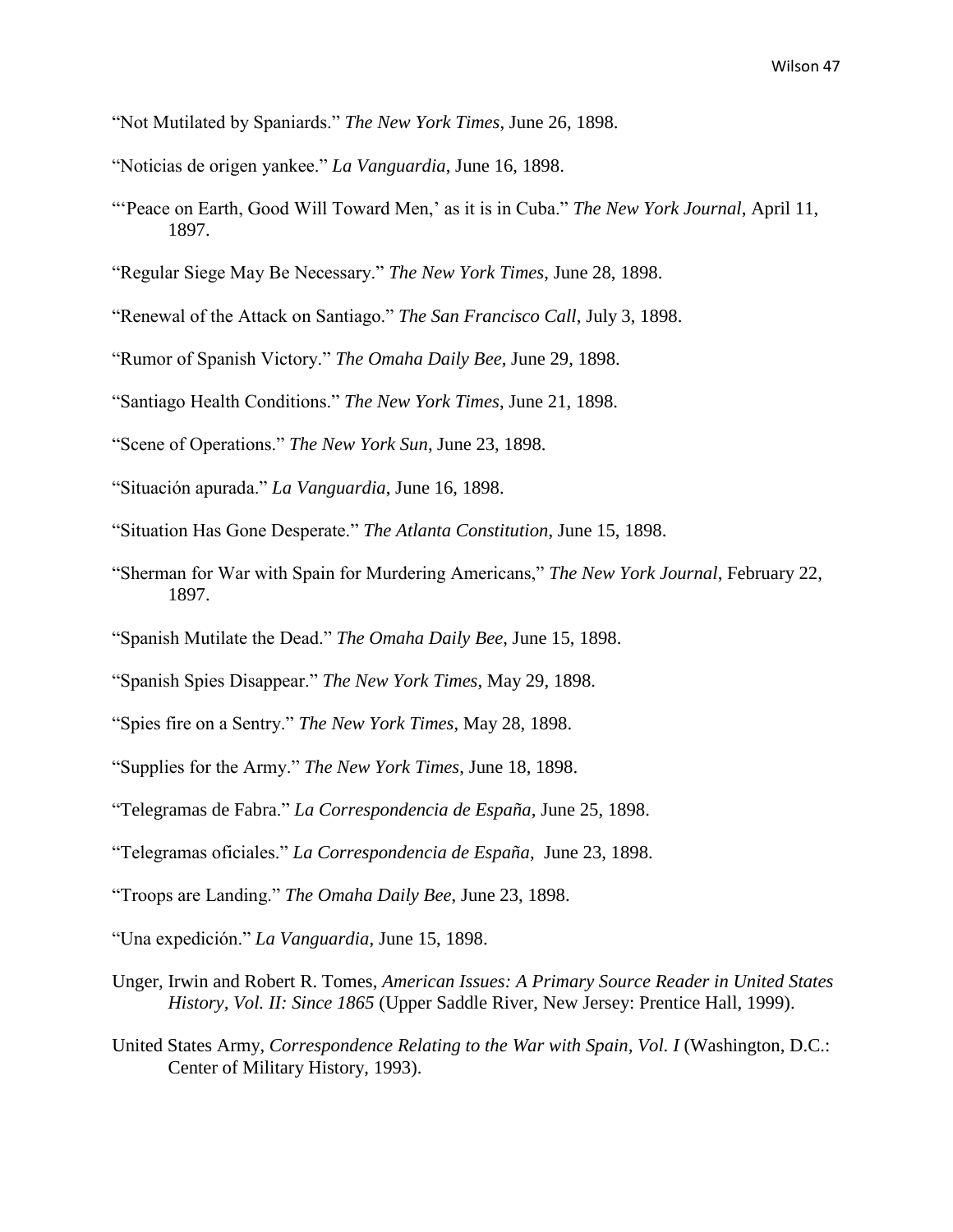- "Up Goes the Flag." *The New York Sun*, July 18, 1898.
- "Voladura del 'Maine.'" *La Vanguardia*, February 17, 1898.
- "Vomite en Tampa." *La Correspondencia de España*, June 16, 1898.
- "Waking Up!" *The Houston Daily Post*, June 8, 1898.
- "Warships off Nantucket." *The Salt Lake Herald*, May 13, 1898.
- Watterson, Henry. *History of the Spanish-American War* (St. Louis: L. F. Smith & Co., 1898).
- Wright, General Marcus J. *Wright's Official History of the Spanish-American War* (Washington, D.C.: War Records Office, 1901).

"Yellow Fever Yarn." *The New York Times*, June 19, 1898.